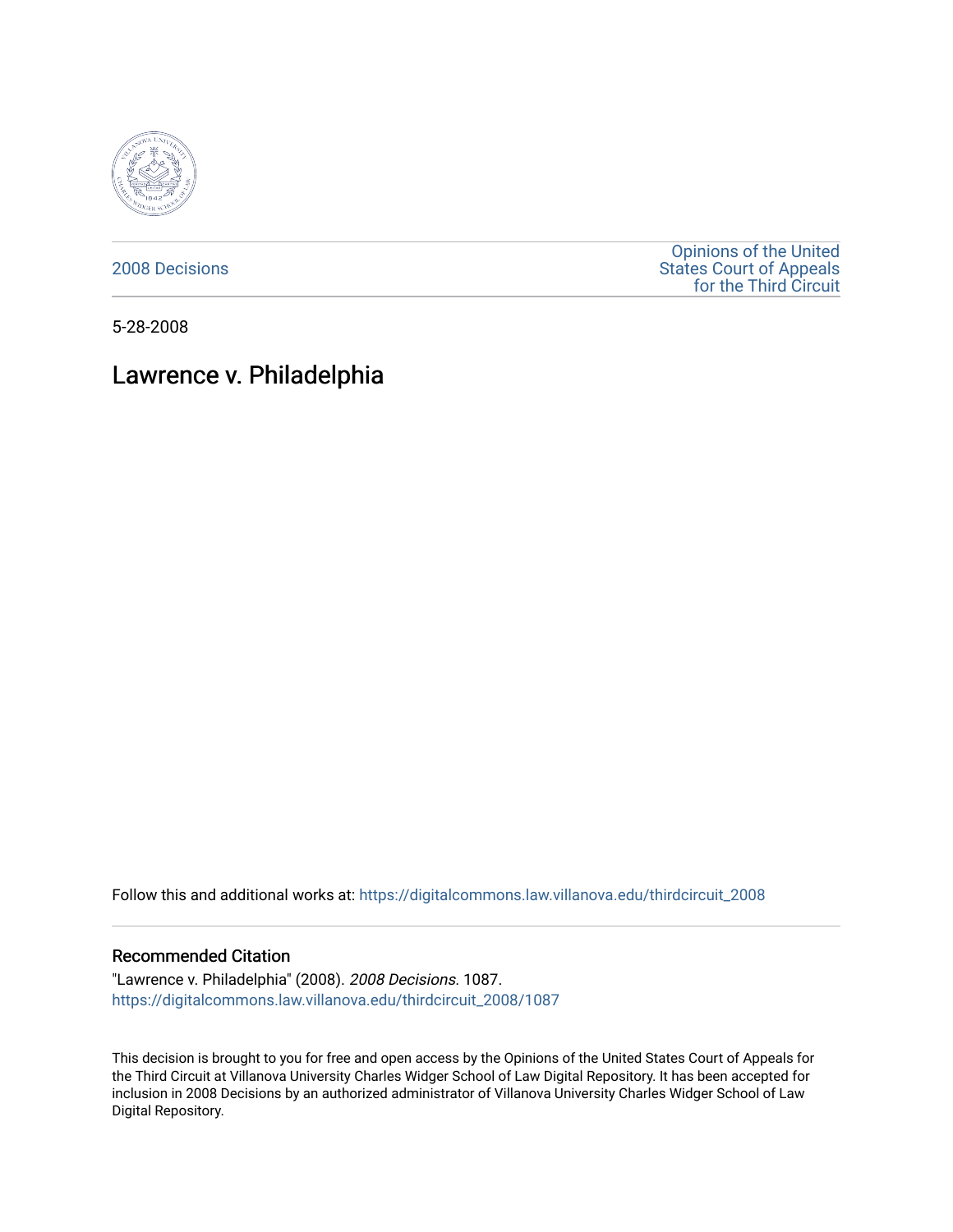#### **PRECEDENTIAL**

## UNITED STATES COURT OF APPEALS FOR THE THIRD CIRCUIT

 $\overline{a}$ 

 $\overline{a}$ 

No. 06-4564

RICHARD LAWRENCE; KEVIN JACKSON; JOHN COLE; SCOTT D. MCGARRIGLE; RICHARD MARKS; IVAN T. DAMJANOVIC; MORGAN MILLER; ALAN SIGAL; W. RUSSEL BRYANT; MERVIN K. GHANI; ALLEYNE ARTURO; JONI H. KUONEN; DOMENIC ROSATI; JOHN W. GETTY; JOSEPH C. MANCINI; WILLIAM BRENT; MICHAEL BROOKS; DUANE J. BOYES; MICHAEL A. FLAK; J. TODD VREELAND; ADAM WOJNICKI; TIMOTHY S. O'TOOLE; CARL F. PFEFFERLE; BETH ANN GLYNN; WILLIAM MURPHY; MATTHEW KONIECZKA; CORY BULLOCK; WILFRED SPEAKES; JOSEPH A. DECICCO; MEDLEN E. AREVALO; STEPHEN M. SPECHT; SAMUAL S. CHEN; RASHAW REED; CLEO BOND; CHRISTOPHER F. LAPPE; AMADOR ROLON, II; CHRISTINA YATES; COLLEEN CARLIN; RICARDO ORTIZ; JAMES H. ATKINSON, III LUIGI ROSMINI; BARRY ROSENBERG; HILDA L. CARTAGENA; CHRISTOPHER BALDINI; BRIAN FINDLAY; JOHN J. BECHT; US TRUSTEE FRED BAKER; DAVID SCHWARTZMAN; MICHAEL WRIGHT; PATRICK J. CAREY; AARON C. BOYD; LAWRENCE R. BELITSKY; THOMAS J. DOUGHERTY, JR; WILLIAM MAUDE; JOHN IUSHEWITZ; CHET ZAREMSKI; STEPHEN EDWARDS; JOSEPH F. RYAN; AMANDA KUKODA; STEPHEN MCCARTHY; EDWARD J. LENDVAY; TERESA Y. HEIGHT; RAECHEL ALEXANDER; DIANE M. PELLECCHIA; KENRIC C. GARY; MARK E. LEHMANN; PATRICK X. CROWLY;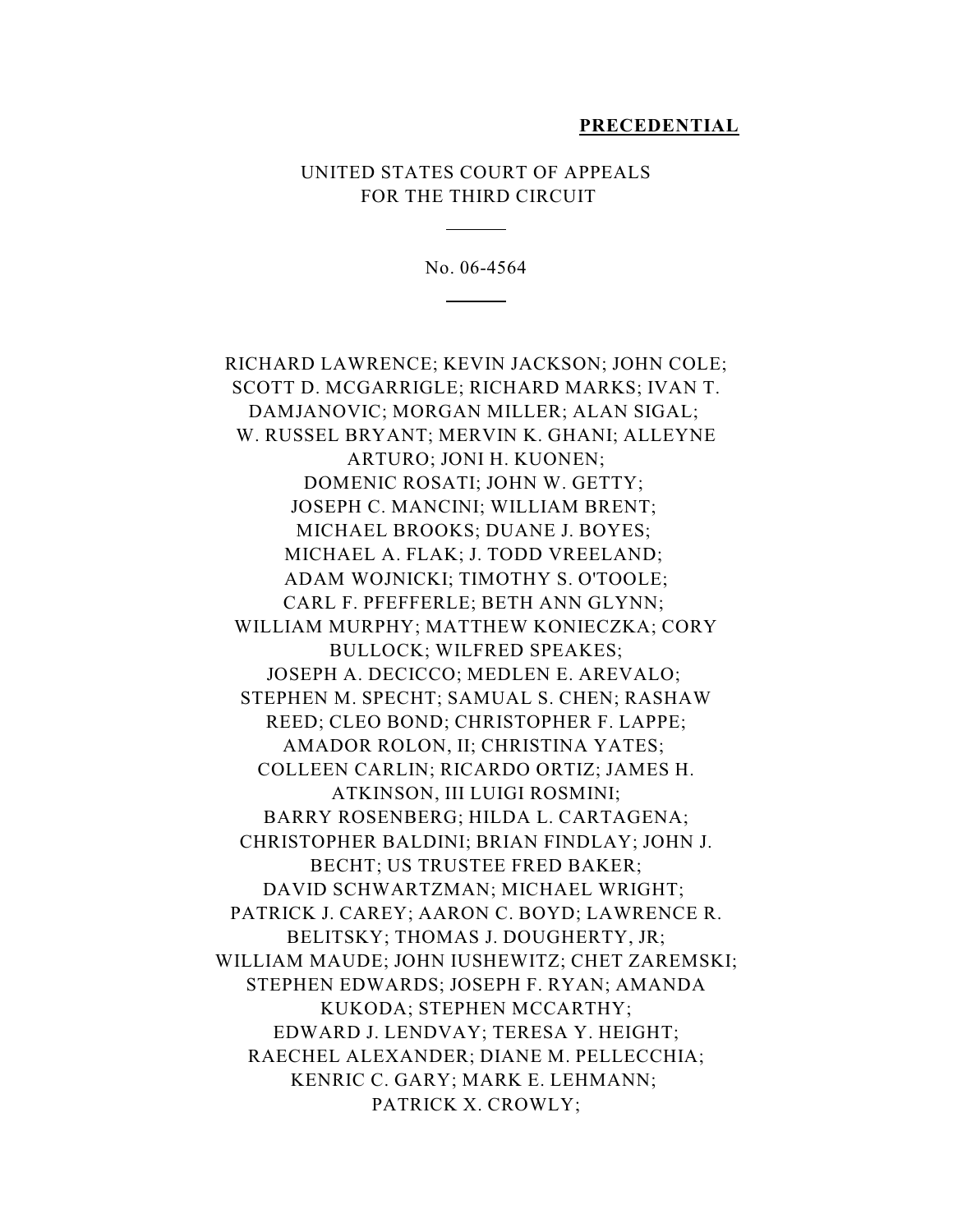MICHAEL J. SUTTON; TIM M. KING; JOHN OPONIK; DONNA C. COLEMAN; JOHN B. SPENCER; RAYMOND ANDERSON; DARREN P. MCLENDON; JOSEPH V. GILMORE, JR.; ANNA T. RITTER; NADINE MCFARLANE; COLLEEN M. SPECHT; DANIEL RODRIGUEZ; PETER J. SPECOS. SR.; MATTHEW CRANE; CHRISTOPHER M. RUSSELL; ALAN ELHYANI; HAROLD A. COFER; JEFFEREY M. DELLA PENNA; VINCENT ORTIZ; CHRISTOPHER MCKEE; RANDY J. WADDELL; LARRY D. CARROLL; MONIQUE WILSON; STEPHEN GRAN; TIMOTHY O'NEIL; JOSEPH A. VERICA, JR.; KEITH DAVIS; SHONDA DAVIS; ANNE RAVEN; JOANNE PRZEWORSKI; CHRISTIAN CAMPBELL; WAYNE A. CHISHOLM; KINZLE E. EDWARDS; PAUL E. KLEIN; MAHNIA K. MCMULLEN; NELSON MERCADO; ALLEN NORTON; RAPHAEL JONES; TRACY JEFFERSON; TANYA BROCKENBOROUGH; KHARY HUNT; KIA DAVENPORT; BEVERLY ELUM; BRUCE R. SQUARE; LAWRENCE AMAKER; PETER A. SAVARESE; RUSSELL J. WELLS, JR.; APRIL SMALLWOOD; DON ALSTON; LOUIS J. COLELLA, JR.; KALE ETCHBERGER; ZACKARY M. RUNIONSI; MACK ABDUL-LATEEF; BRIAN C. ACKERMAN; MARC E. AMOROSE; KERMIT ANDERSON; COLLEEN ANDREJCZAK; DEBORAH APONTE; SCOTT M. BAHNER; JESSICA L. BIEDRZYCKI; LAWRENCE O. BLOOMFIELD; VINCENT R. BOLOGNONE; RICHARD T. BRADSHAW, JR; OREN BROADWAY; DANIEL J. BROOKE; DONALD A. BRYAN; KAREN BUCCA; ROY BURKETT; ROBIN A. BURNS; BRIAN K. BYERS; JAMES BYRNE; ESTATE OF MICHAEL L. BENNETT; RYAN J. CALLAHAN; JOHN A. CANCELLIERE, JR.; KEVIN F. CAREY; MANUEL CARTAGENA; DAVID A. CISZKOWSKI; JERMAINE A. CLEVELAND; ROBERT COLL; FRANCIS S. CONGDON; JOSEPH A. CONNOR; KATHY L. CONNORS; JOANN M. CONTI; MARK G. CREWS;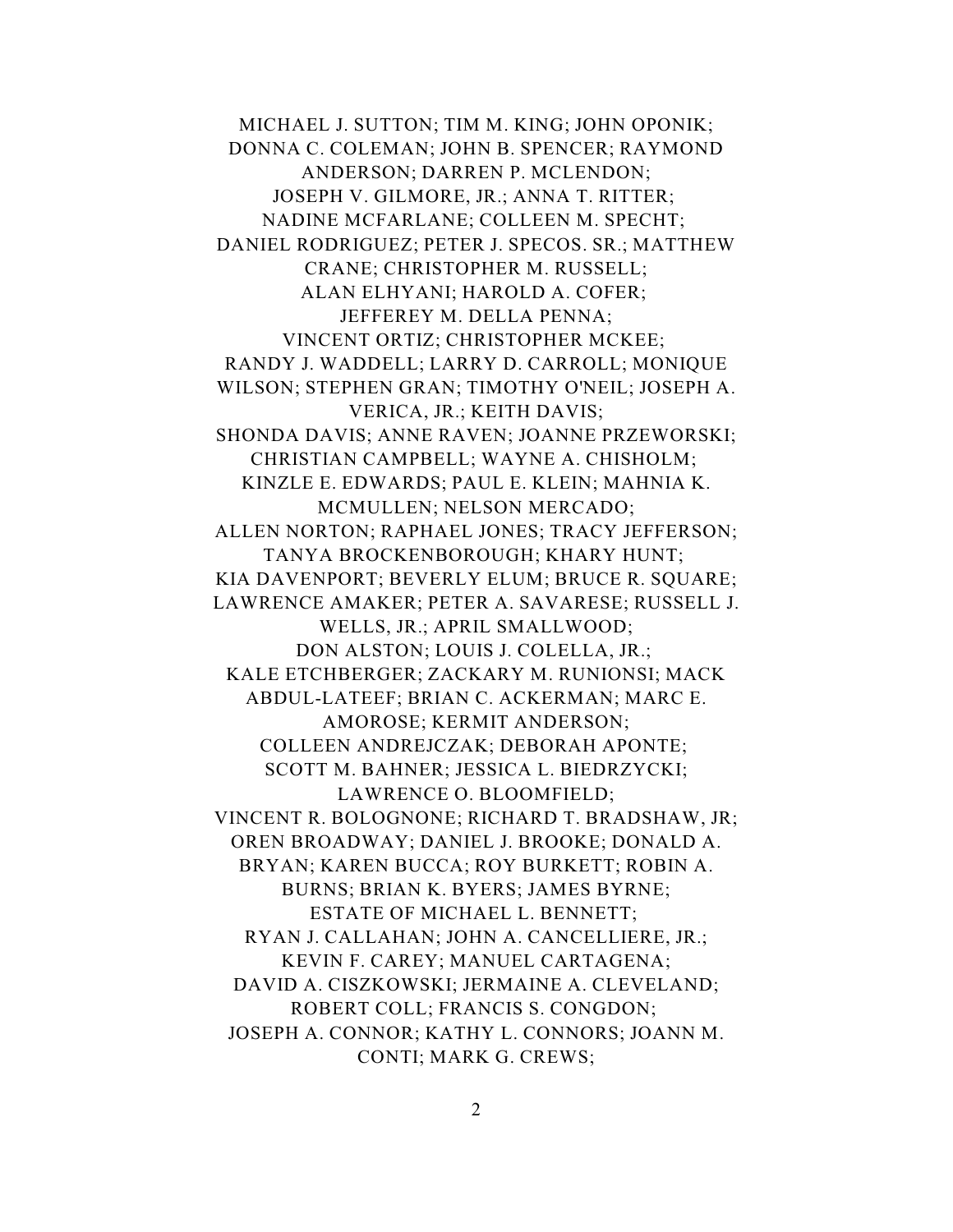ERIC H. CROUCH; OLIVER H. DAVIES, JR.; CAROLYN DELORENZO; SHANNON M. DENNIS; LISA DICASTANDO; JOSEPH A. DICICCO; KATHERINE DICLEMENTI; DANIEL A. DOLPHIN, SR.; SHARON DONAHUE; MICHAEL P. DONAHUE; BRIAN J. DOUGHERTY; MARK J. DOYLE; BRIAN EVERAGE; RAYMOND S. FARLEY; MICHELE FERRERA; MATTHEW J. FLANAGAN; GREGORY M. FLOOD; CRAIG FRENCH; QUENTIN FULLER, JR.; PAUL L. GAC; JAMES G. GADEBUSCH; SHANE T. GAGHAN; ROBERT J. GALLAGHER; FRANCIS J. GALLAGHER, JR.; DAWN (LOESCH) GARROW; RAYMOND F. GEORGE, JR.; ANDREAS GEORGIADES; ROBERT L. GETZ, JR.; ROBERT D. GLASGOW; SAMUEL J. GOLLAPALLI; GREGORY R. GORDON; NICHOLAS GUIRATE; JOSEPH HAINES; FRANCIS P. HANNA; KATHERINE M. HANNAN; DAVIS HANSEN; OLIVIA HAVEN; WILLIAM HENDERSON; JOHN J. HOLSTEIN; JOHN IUSHEWITZ; BETH ANN JABLOSKI; JARED JACOBSON; DAWN JONES; DAVID P. KEARNEY; JOSEPH J. KENNISH, III; GERARD KERSHW; PAUL KIRK; VERONICA M. LAKE; HOWARD M. LAUDER; CHRISTOPHER G. LENTZ; FREDERICK J. LICSAUER; JAMES A. MACMILLAN; RAUFAIL E. MALLARD; JAMES P. MARCOLONGO; PATRICK L. MCALLISTER; SHERRI MCALLISTER; MARTIN W. MCCALL; LISA I. MCCALL; STEVEN MCCLOSKEY; JAMES MCGUIRE, III; JOSEPHJ. MCKAY, JR; CHRISTINE MCKEE; TANJI MICHAEL; DAVIS MITCHELL; DAVID MITCHELL, JR; THERESA MOBERG; CHER MOORE; BENGIE D. MOORE; JEFF M. NEARY; THEODORE J. NULTY; THOMAS P. NYSZCZOTA; KERRY L. OANDASAN; COLLEEN O'DONNELL; DENIS REACOCK; JOSEPH PEMBROKE; TERRANCE PRICE; JOANNE PRZEWORSKI; MARK PUGH; MICHAEL QUATROCHI; ELVIN RODRIGUEZ; THOMAS J. RUSBY; JOSEPH RUSSELL; GERARD SCHRAMM; KARL SCHUJKO; JEFFREY A. SCHURR; ARTHUR W. SEEGER, III;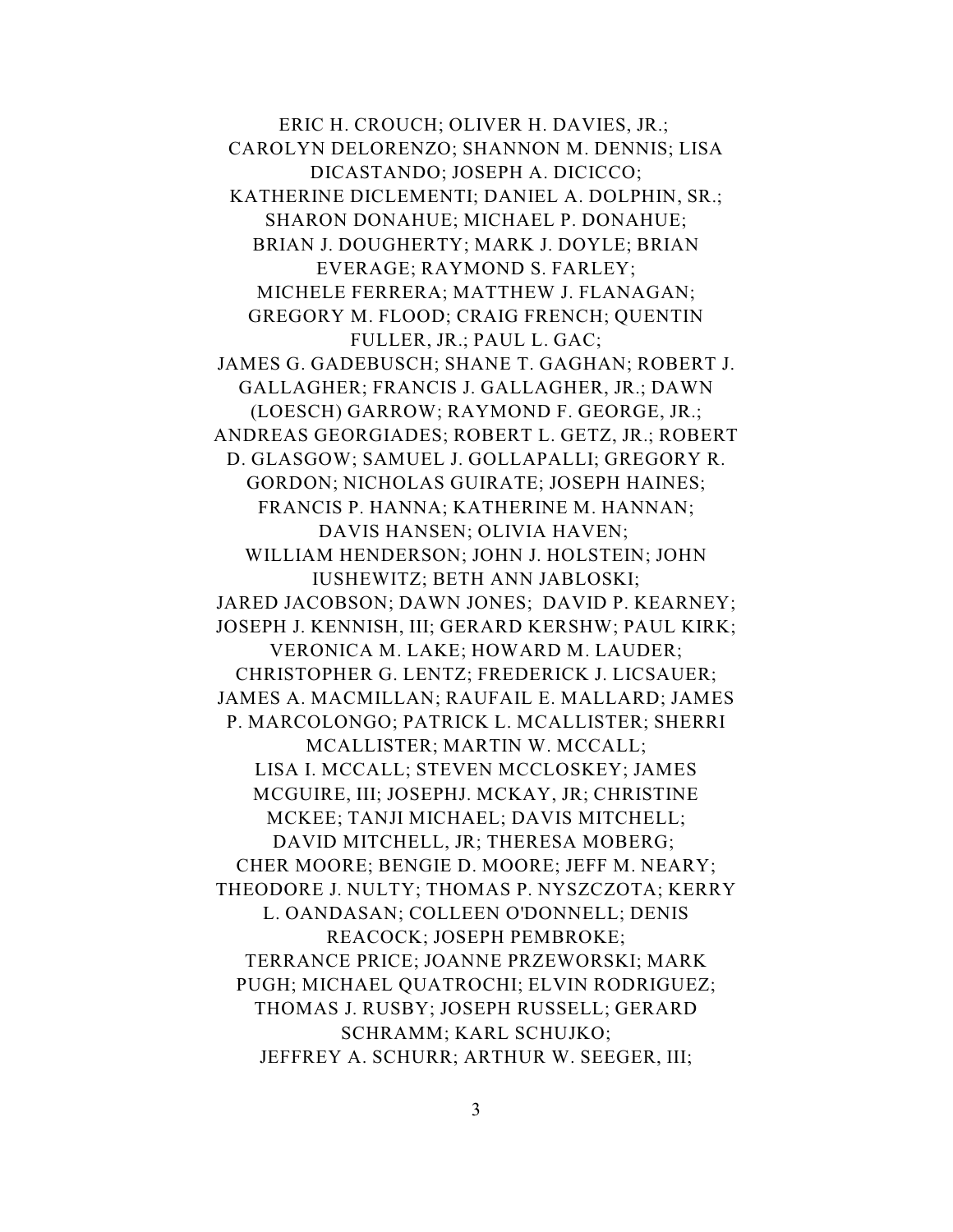MICHAEL R. SHANKS; HENRY JAY SINGLETON, JR.; IRAN D. SMITH; LISA SPONHEIMER; MARK ST.MRIE; YOLANDA C. STALLINGS; THERESA L. STRINGER; KIM W. TAIT; MATTHEW TANKELEWICZ; JAMES TAYLOR; COLLEEN TEEFY; PAUL TERSHA; WILLIAM R. THORNTON; DAVID TIZOL; JOAN TOOHEY; CHARLES TUTTLE; LAMONT WASHINGTON; CRYSTAL YATES,

Appellants

v.

THE CITY OF PHILADELPHIA, PENNSYLVANIA

No. 06-4576

 $\overline{a}$ 

 $\overline{a}$ 

DONALD H. ALSTON, Appellant

v.

THE CITY OF PHILADELPHIA, PENNSYLVANIA

 $\overline{a}$ 

On Appeal from the United States District Court for the Eastern District of Pennsylvania (D.C. Nos. 03-cv-04009, 04-cv-02764) District Judge: Honorable Clifford Scott Green

Argued October 25, 2007

 $\overline{a}$ 

Before: SLOVITER, CHAGARES, and HARDIMAN, Circuit Judges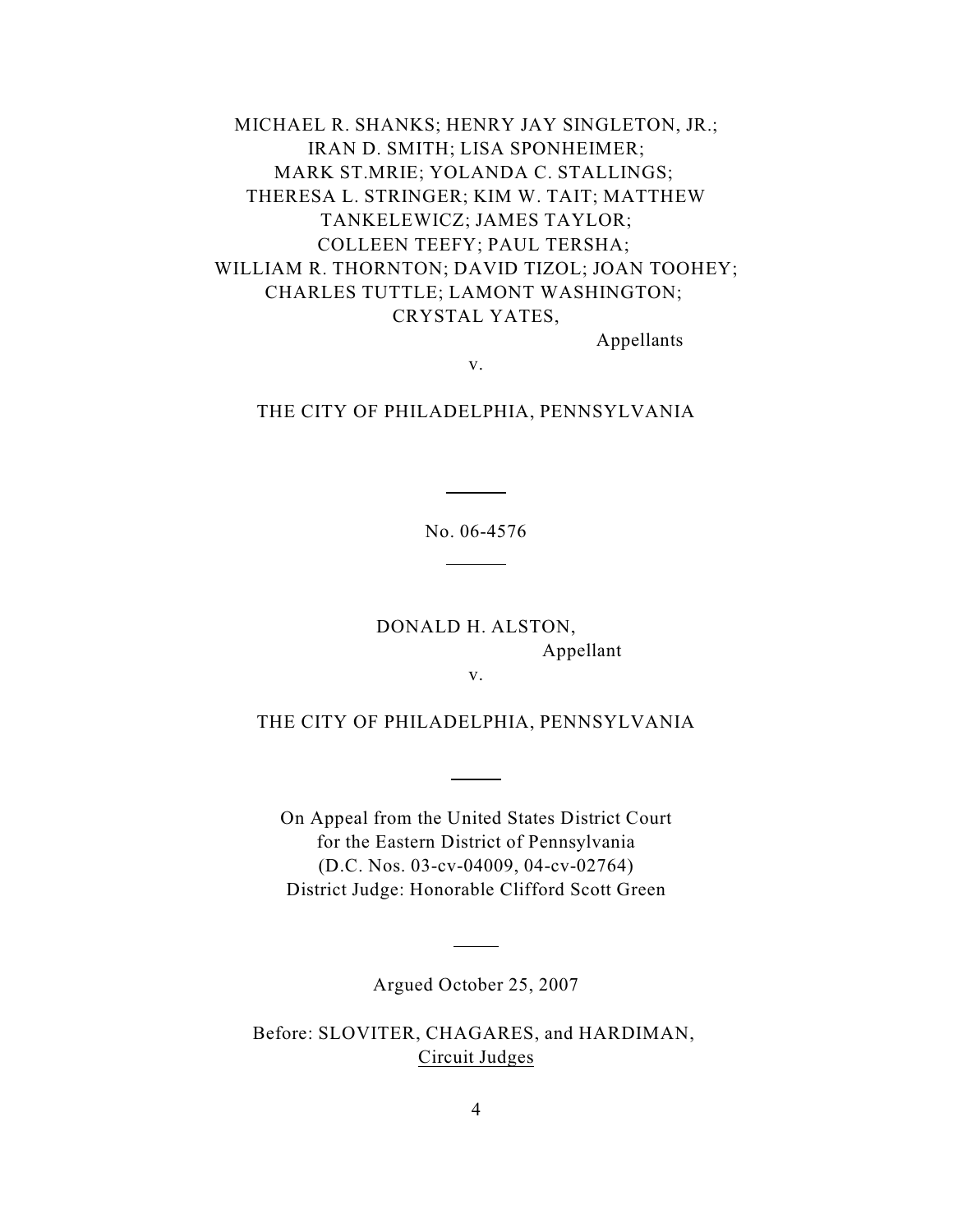(Filed: May 28, 2008)  $\overline{\phantom{a}}$ 

Robert A. Jones (Argued) Chamberlain, Kaufman & Jones Albany, NY 12205

Attorney for Appellants

George A. Voegele, Jr. (Argued) Cozen & O'Connor Philadelphia, PA l9l03

Attorney for Appellee

Brian P. Walter Liebert Cassidy Whitmore Los Angeles, CA 90045

> Attorney for Amici-Appellees League of California Cities, International Municipal Lawyers Association, National League of Cities, National Association of Counties, National Public Employer Labor Relations Association and the International Public Management Association for Human Resources

#### OPINION OF THE COURT

 $\overline{a}$ 

 $\overline{\phantom{a}}$ 

SLOVITER, Circuit Judge.

It is generally known that by law an employer must pay time-and-a-half for overtime. It is less well-known that certain employment is exempt. We must decide an issue of first impression in this circuit, that is whether paramedics employed by the City of Philadelphia Fire Department have "legal authority and responsibility" for fire suppression activities within the meaning of the Fair Labor Standards Act, thereby bringing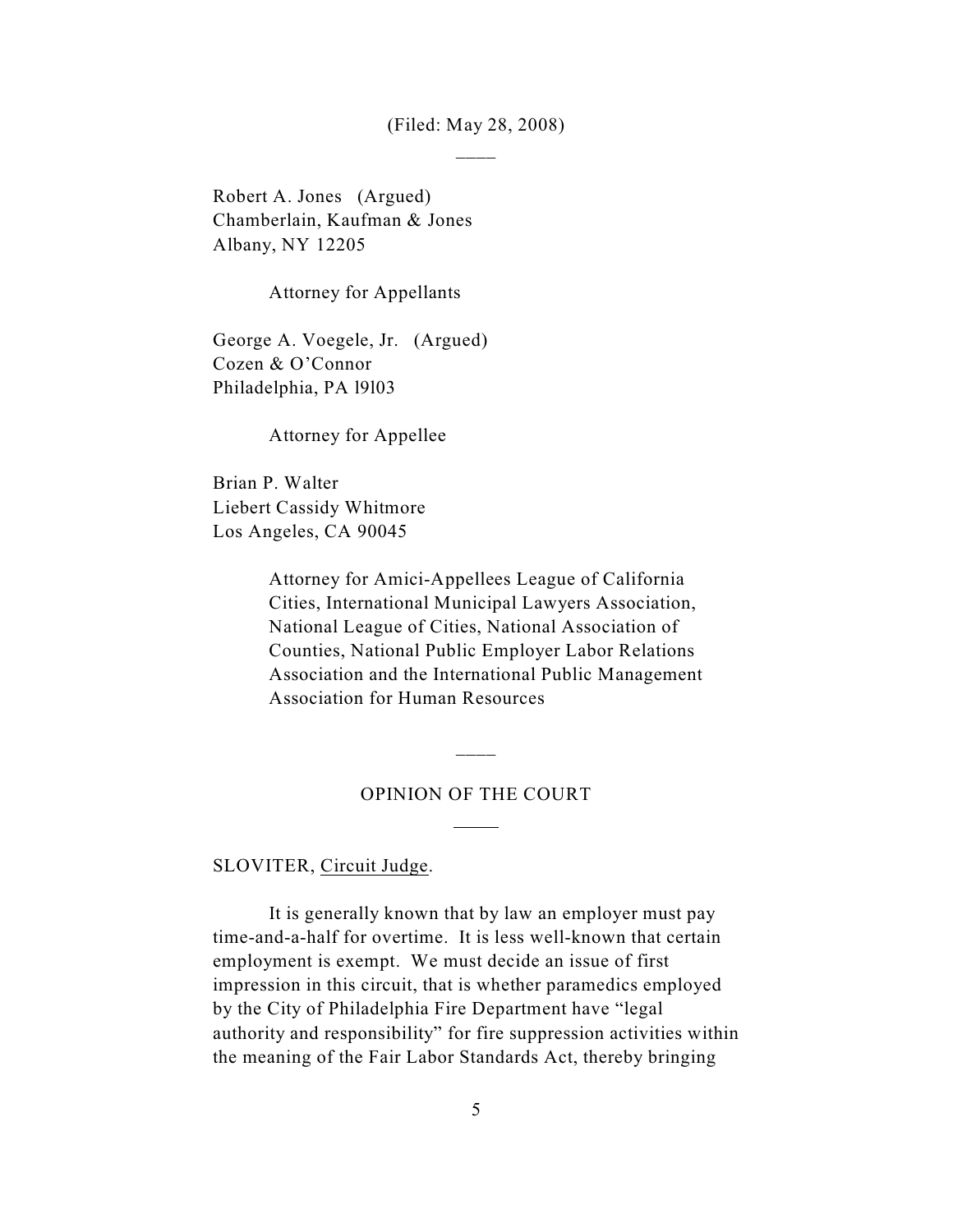them among the exemptions.

## **I. Background**

Appellants are Fire Service Paramedics ("FSPs") employed by the City of Philadelphia Fire Department ("Fire Department"). In July 2003, Appellants filed suit in the District Court for the Eastern District of Pennsylvania, alleging that Appellee, the City of Philadelphia ("City"), had violated the overtime payment requirements of the Fair Labor Standards Act ("FLSA"), specifically 29 U.S.C. § 207(a) (requiring employer to pay overtime for any employee working more than forty hours in a workweek). Pursuant to a stipulation approved by the District Court on May 31, 2006, other FSPs with similar claims were permitted to "opt in" to the action. See 29 U.S.C. § 216(b) (permitting individuals to "opt-in" by filing a written consent with district court). There are now approximately 300 named plaintiffs.

In the District Court, neither party sought a jury trial. Instead, the parties filed cross-motions for summary judgment. Both parties agreed at summary judgment that there were no material facts in dispute, leading the District Court to conclude that the case was appropriate for summary judgment. The parties take the same position on appeal.

On September 29, 2006, the District Court entered summary judgment in favor of the City and against the FSPs, thereby determining the issue of liability. Lawrence v. City of Philadelphia, No. 03-cv-4009, 2006 WL 2847330 (E.D. Pa. 2006). The FSPs appeal, arguing that the District Court erred in determining that they were trained in and had responsibility to engage in fire suppression activities as required by 29 U.S.C. §  $203(y)$ .

## A. Overview of FLSA Framework

The FLSA states that, unless otherwise provided in the FLSA, an employer may not allow its employee to work for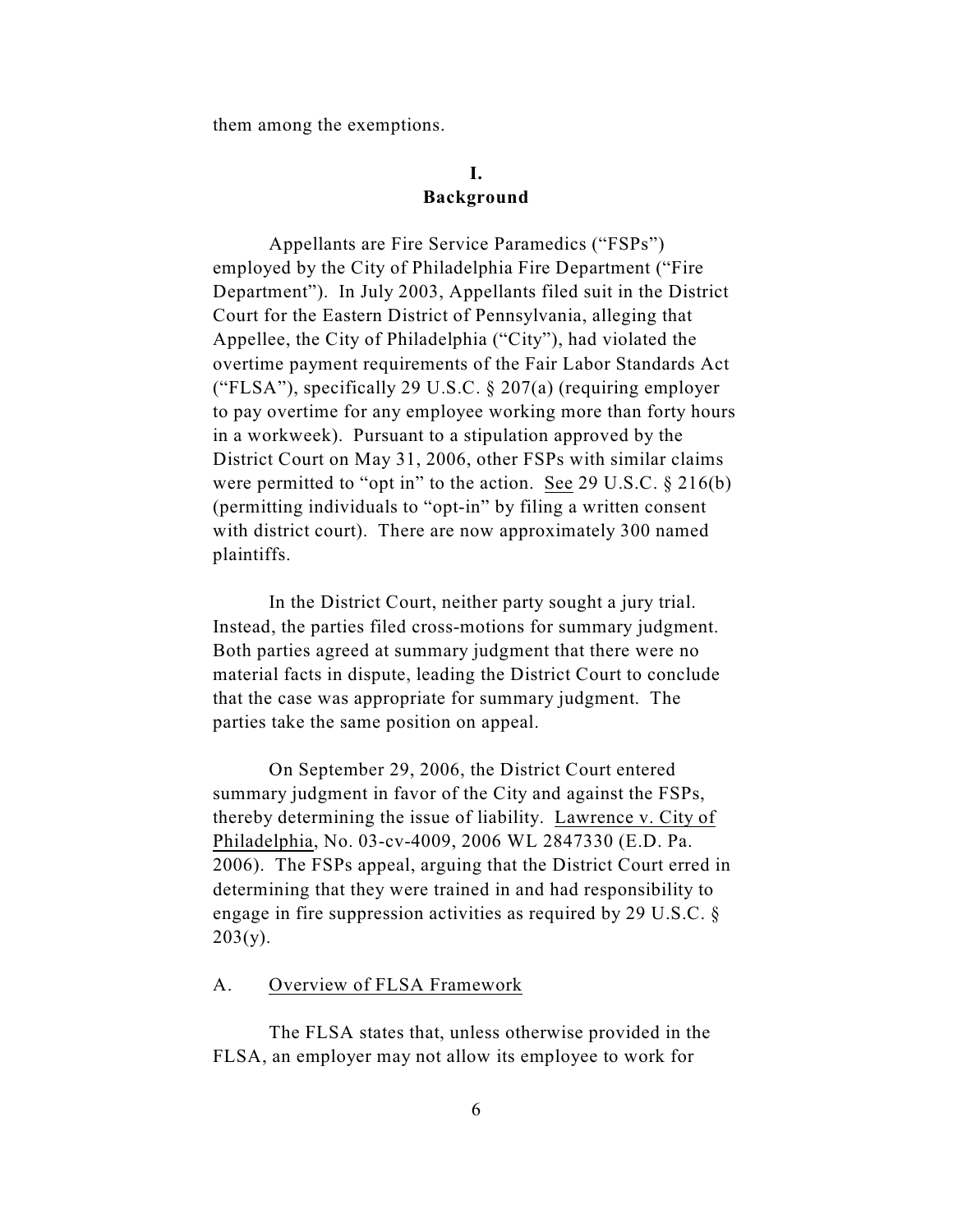more than forty hours in a workweek unless the employer pays the employee "time-and-a-half" for the hours spent working over forty hours. 29 U.S.C.  $\S 207(a)$ . Section 207(k) exempts a "public agency" from subsection (a)'s overtime requirements with respect to various categories of employees, including individuals engaged in "fire protection activities."<sup>1</sup> Section  $203(y)$  defines what it means to be engaged in "fire protection" activities." There are three statutory requirements that an individual must meet in order to be engaged in fire protection activities. The individual: (1) must be "trained in fire suppression;" (2) must have "legal authority and responsibility to engage in fire suppression;" and (3) must be "employed by a fire department." 29 U.S.C.  $\S 203(y)$ . The parties agree that the third requirement has been met and is not at issue. They focus on the other two requirements, primarily whether FSPs are trained in fire suppression and have legal authority and responsibility to engage in fire suppression within the meaning of the exemption to the FLSA. If so, the exemption applies, and the City can pay a lower rate of overtime. If the City has not shown that both requirements are met, the exemption does not apply, and the City must comply with the higher overtime rate.

## B. History of the FSP Program

The Fire Department employs firefighters that are assigned to about sixty engine and twenty-nine ladder companies in over sixty firehouses throughout the city. The City also employs about 300 FSPs, assigned to forty different medic units, which are located in firehouses.

In the early 1970s, the Fire Commissioner decided that the Fire Department had developed the need for individuals with

 $\frac{1}{1}$  Other exemptions cover individuals engaged in "law" enforcement activities," including individuals employed as security personnel in correctional institutions. 29 U.S.C. § 207(k). There are also exemptions for other professions, such as, inter alia, hospital employees, id.  $\S$  207(j), retail or service employees, id.  $\S$  $207(i)$ , and public transportation employees, id. § 207(a).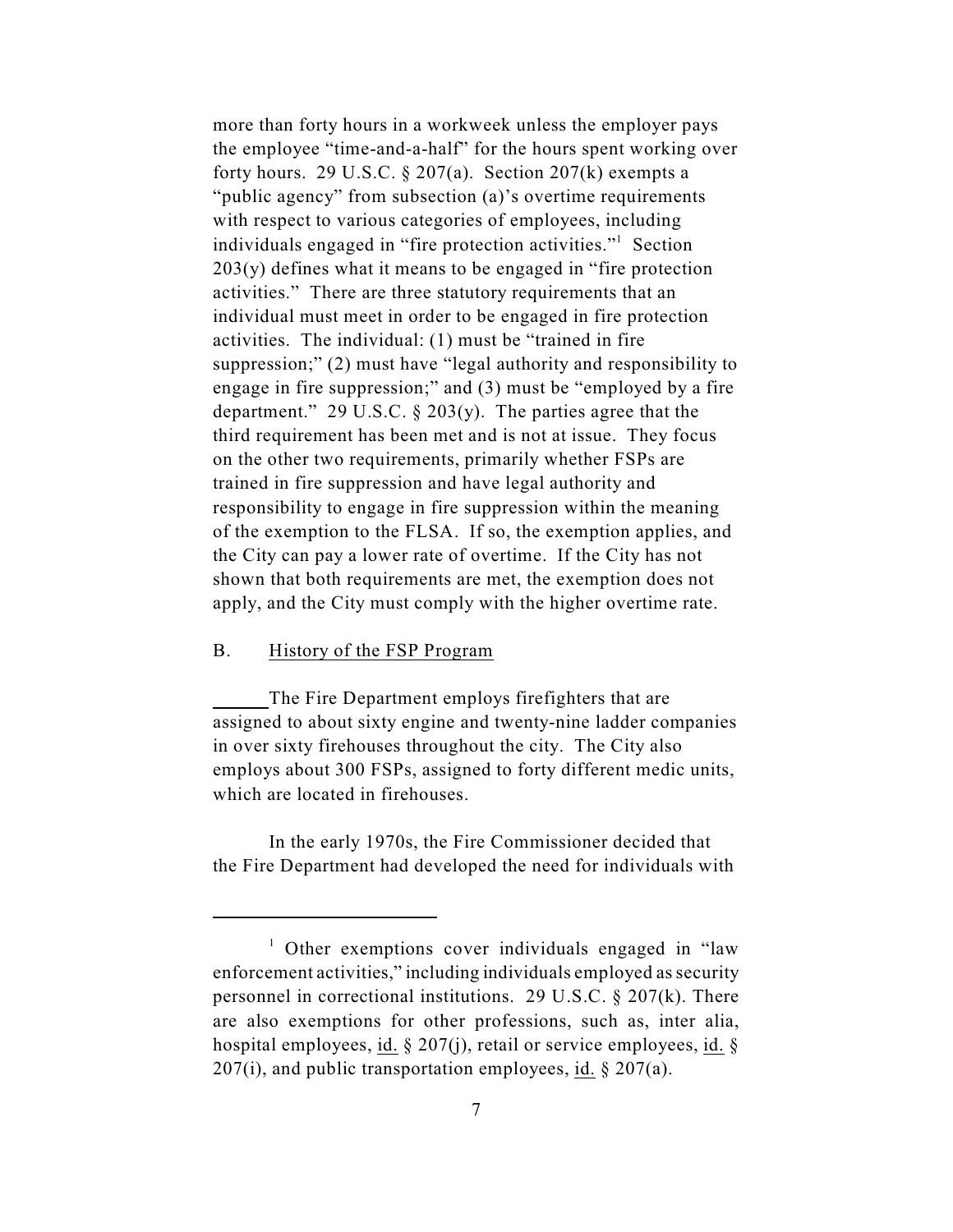paramedic skills to become part of the Fire Department's emergency response team. Because firefighters had some experience with first aid, the Commissioner decided that certain firefighters would be converted into fully trained and certified paramedics. The first group of those "cross-over" individuals went into service in 1973. In 1980, the City created a specific job classification for "fire paramedics," indicating that those individuals were fully trained both as firefighters and paramedics; the City even offered a ten percent pay increase to "fire paramedics" in order to aid recruitment efforts. App. at 2086.

Throughout the 1980s, the cost of sending firefighters to paramedic school (a one-year program) continued to increase, and as a result, in 1988 the City began hiring individuals already trained as paramedics for the position of "fire paramedic." The City then sent those individuals to the City's Fire Academy for instruction in fire suppression, hazardous-materials response training, and the City's emergency protocols and procedures. Those paramedics were designated "fire service paramedics." Beginning in 1989, most of the FSPs recruited were trained and certified paramedics from outside the Fire Department who were then instructed at the Fire Academy with respect to the Fire Department's practices and protocols.<sup>2</sup>

Today, although firefighters and FSPs work for the Fire Department, they are distinct positions. Paramedic training takes about one year, whereas firefighter training takes sixteen weeks. Paramedics receive higher pay than firefighters generally, and if a paramedic wanted to switch jobs and become a firefighter, s/he would be considered to be "demot[ing] down." App. at 1241. At the conclusion of their training, firefighters receive a certificate designating them in the class "Firefighter I;" FSPs do not receive such a certificate, but rather receive a certificate for

 $\frac{1}{2}$  For purposes of collective bargaining, FSPs are represented by the same union as firefighters, the International Association of Firefighters, Local 22. We note that the union has not taken a position in this case.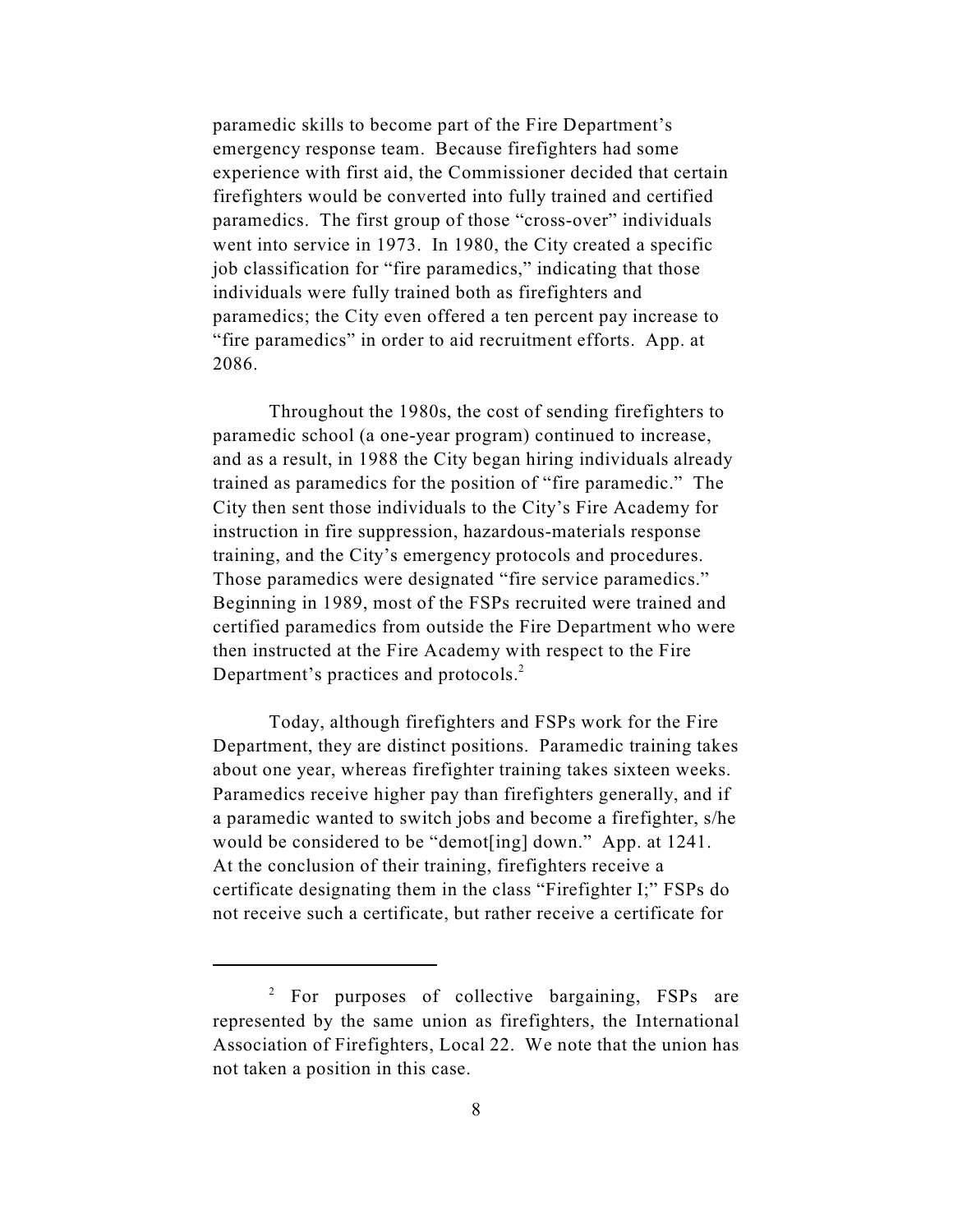"Fire Service Paramedic Orientation" in addition to the paramedic certification they are required to obtain before joining the Fire Department.

The collective bargaining agreement provides that FSPs work according to rotating eight-day shifts, known as "platoon schedules." A platoon schedule consists of either: (1) two tenhour shifts followed by two fourteen-hour shifts, followed by four days off (called A, B, C, or D platoon), or (2) four twelvehour shifts followed by four days off (called E or F platoon). An employee may work as little as thirty-four hours or as many as forty-eight hours in a typical work week. FSPs receive pay for forty-two hours of work each two-week pay period, whether they worked thirty-four hours or forty-eight hours. For the forty-first and forty-second hour of each pay period, FSPs are paid at a higher rate than for the first forty hours but lower than time-anda-half. FSPs receive "overtime pay" only if they work an extra shift, or work fifteen minutes or more longer than their assigned shift. It is therefore undisputed that in certain weeks, Appellants work more than forty hours but do not receive "time-and-a-half" pay for that time.

C. Facts Regarding FSP Authority and Responsibility for Fire Suppression Activities

1. Job Duties and Mission of FSPs

In addition to the mission of the Fire Department, which as set forth in its Annual Report is "to deliver efficient and effective fire protection for the purpose of minimizing the loss of life and property," and which includes "fire abatement and extinguishment;" "comprehensive fire prevention programs conducted throughout the community;" and "fire investigation services to determine the origin and cause of fires," App. at 97, the Mission Statement states that the Philadelphia Fire Department is "also charged with delivering high quality, prehospital emergency medical care and transportation in a timely and professional manner. That is accomplished by providing EMS personnel with up-to-date training in emergency medical services and utilizing state-of-the-art equipment." App. at 97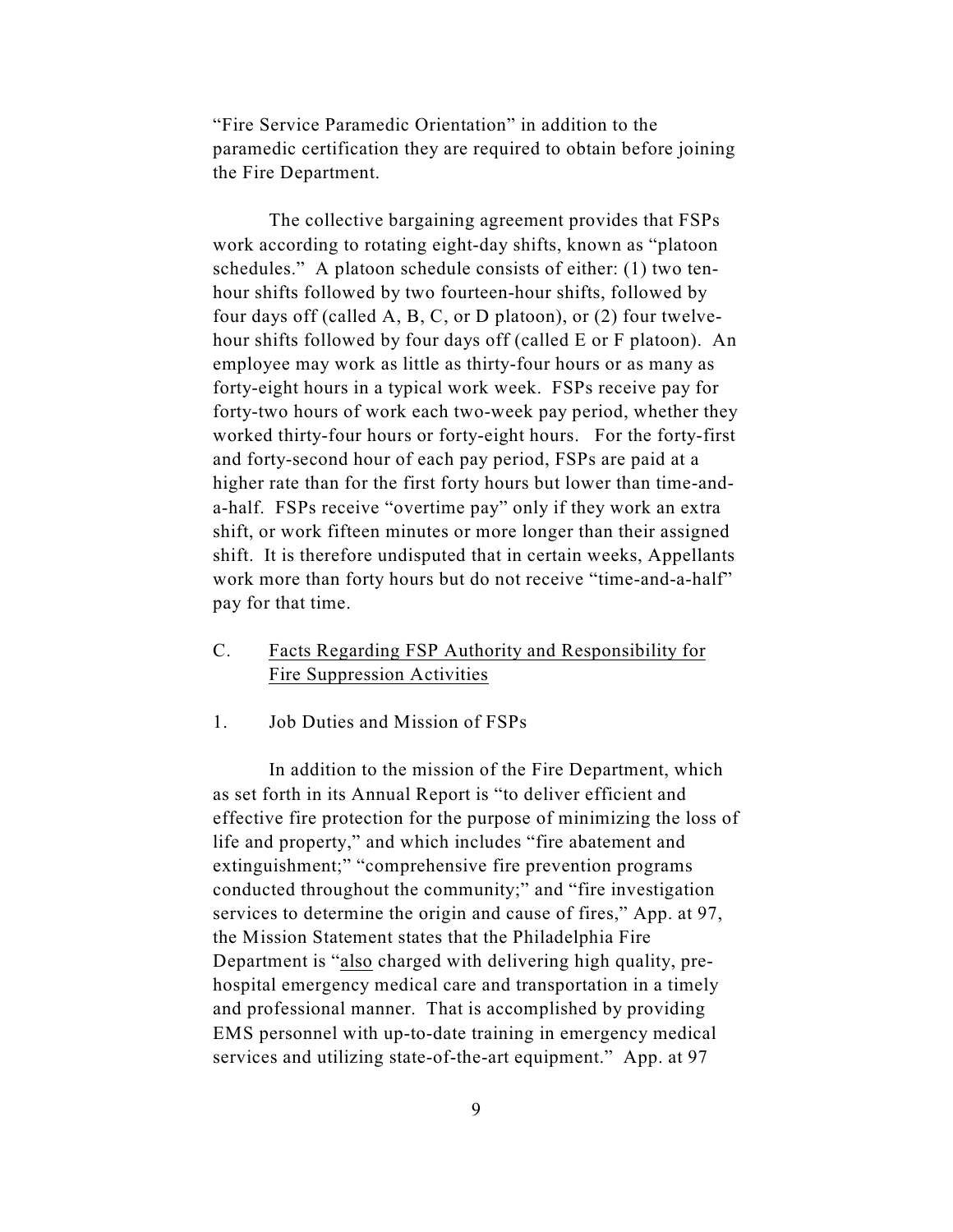(emphasis added).<sup>3</sup> The job description for an FSP states that the position involves "advanced life support and field paramedical work responding to emergency calls from the public to perform medical assistance with emphasis on the stabilization of patients to permit safe transport to a full-service medical facility." App. at 17 (emphasis added). We note that neither the Mission Statement nor the job description refers to any role with respect to fire protection or fire suppression.

The job description sets forth typical examples of work to be performed by FSPs, their required skills, knowledge and abilities, and their minimum acceptable training and experience. Every substantive aspect of the job description is medical in nature. For example, the job description states that an FSP must be able to observe patients' vital signs, clean wounds, treat burns, administer drugs, and prepare reports on each treatment given. The job description does not mention any fire protection related examples of work to be performed, or fire suppression skills needed to perform the job of an FSP, except that it does state that FSPs should receive orientation in the use of fire

 $\frac{3}{1}$  It appears that the category of EMS personnel encompasses, but is not co-extensive with, the FSP personnel. According to the Annual Report in the record, the 2001 activities of the Philadelphia Regional Office of the Emergency Medical Services listed "Direct and coordinate the education, training, evaluation, monitoring, testing, certification, continuing education, re-certification and reciprocity of 2,933 Emergency Medical Technicians, 1,226 Paramedics" and others. App. at 109. This suggests a distinction between EMTs and FSPs, as does the discussion of EMS Training which stated that "EMS training covers a myriad of topics to give Paramedics and Emergency Medical Technicians the knowledge and skills needed to deliver high quality, pre-hospital care." App. at 108. The argument of this appeal did not focus on the relationship between EMTs and FSPs (except for the First Responders, to be discussed hereafter), and it does not appear to be relevant to our disposition. If deemed relevant on remand, the District Court can make the appropriate inquiry.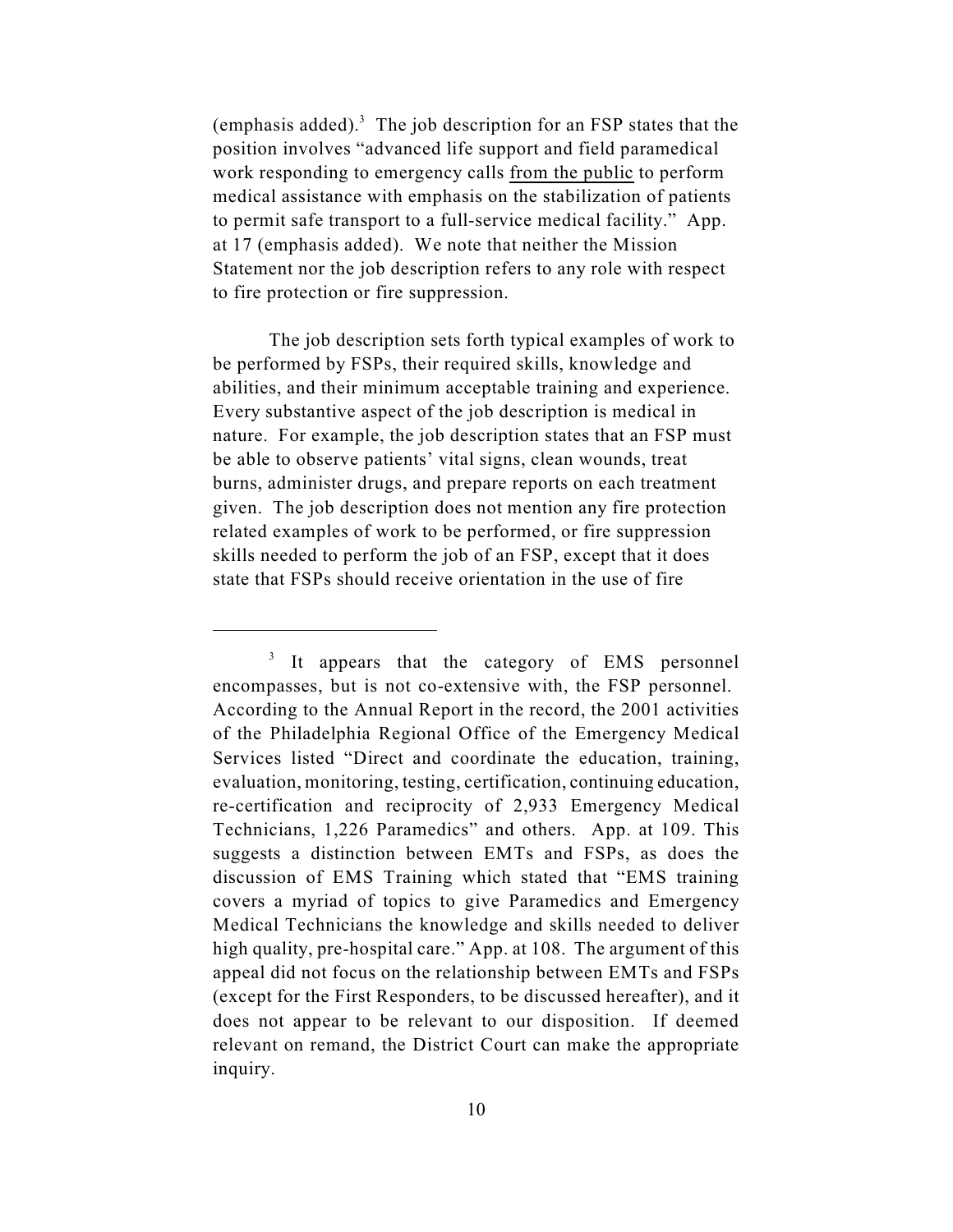equipment "as applicable to paramedical work." App. at 17-19 (emphasis added).

FSPs are dispatched to provide emergency medical services ("EMS") to individuals for all kinds of problems, not only in response to fires. Philadelphians suffering heart attacks, strokes, or broken bones who call 911 are referred to the Fire Department. In fact, FSP dispatches to fire scenes account for only about one tenth of one percent (i.e., .1%) of FSP ambulance dispatches in a year, that is, for some appellants, only five to ten times per year, contrasted with 6,000-8,000 total EMS dispatches. $4$  When a fire is reported, a paramedic unit is not always dispatched to the scene; rather, the Fire Communications Center determines whether a paramedic unit is necessary and sends one only if necessary.

According to a Fire Department directive for FSPs, a principal purpose of the EMS personnel is to establish a first aid station and provide first aid. The directive specifically states that the FSP should be "standing by" and ready to provide first aid assistance as necessary. App. at 29. The FSPs are supposed to park their paramedic vehicles in a location that will provide a means of quick egress from the fire scene, i.e., at least two blocks away. The directive does not say anything about fire suppression duties of FSPs.

The City emphasizes the declaration of former Fire Commissioner Harold Hairston that FSPs are trained in fire suppression so that they "can provide fire suppression if called upon to do so by their incident commander or by other circumstances." App. at 2100-01. He said it was his policy to authorize FSPs "to engage in fire suppression activities when called upon by an Incident Commander or in any other circumstance that required them to take such action." App. at 2101. Fire Commissioner Lloyd Ayers stated the same in his

 $4$  The activities of the FSPs are at issue here, not those of fire departments nationally to which the dissent refers. Dis. Op. at n.7.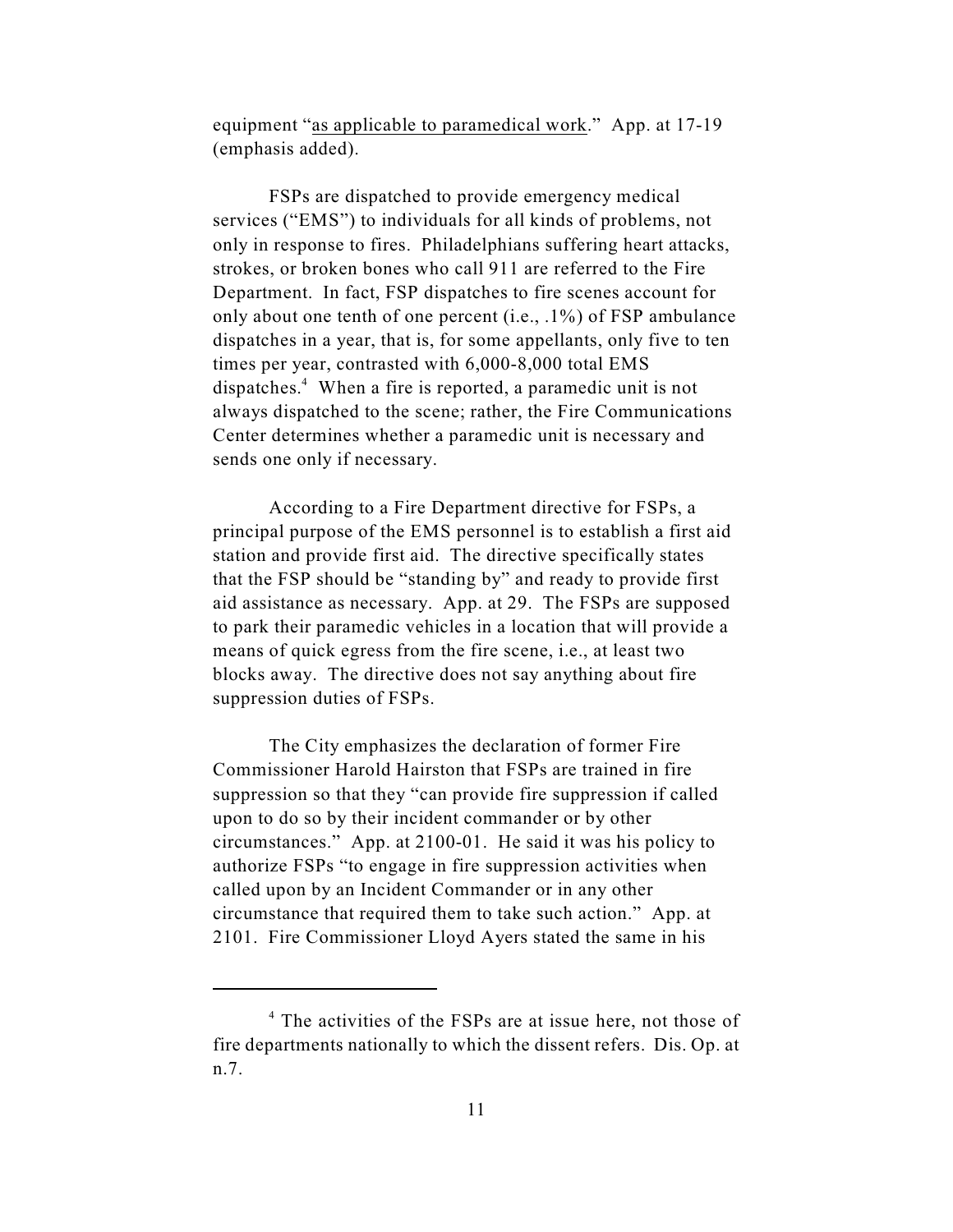declaration. In addition, during the first week of their training program, FSPs receive the FSP Code of Conduct, which they are required to sign in order to graduate from the Fire Academy. The Code states, in relevant part, that the cadet "recognize[s] [his or her] responsibility to render Fire Suppression . . . ." App. at 2166. However, at oral argument, the City could cite no instance in which an FSP was called upon to enter a burning building to put out a fire, or was expected to perform any fire suppression duty other than a few marginal instances involving nothing more than moving a hose line.

The Fire Department evaluates FSPs and firefighters based upon the same criteria, and uses the same form for both. There are nine criteria listed on the form, including Teamwork, Dependability, Knowledge, Quality of Fire Duty, and Participation in Fire Prevention Activities. With respect to "Quality of Fire Duty," the form instructs the evaluator to rate the FSP's "[a]bility as a firefighter: effort to do a good job at fires or places of emergency without persuasion." App. at 2268. The "Participation in Fire Prevention Activities" criterion rates "[i]nterest and enthusiasm in fire prevention activities, originality of ideas, [and] amount of participation." App. at 2268. Some of the FSP evaluations make specific reference to an FSP's performance on firegrounds. For example, plaintiff Michael Brooks' evaluation states that his performance on the fireground is commendable, although the evaluation does not state that Brooks performed fire suppression duties. Another evaluation, that of plaintiff Duane Boyes, states that Boyes' enthusiasm on the fireground is exemplary. We note that the use of the term fireground does not imply fire suppression activities, because the FSPs are, on certain occasions, called upon to provide paramedic services on a fireground.

The FSPs spend most of their time, however, "responding to emergency calls from the public to perform medical assistance," with particular emphasis on stabilizing patients so that they can be safely transported to a full-service medical facility. App. at 17. Those medical calls in 2004 comprised approximately 5,990 of the 6,000 calls received by FSPs and were entirely medical in nature.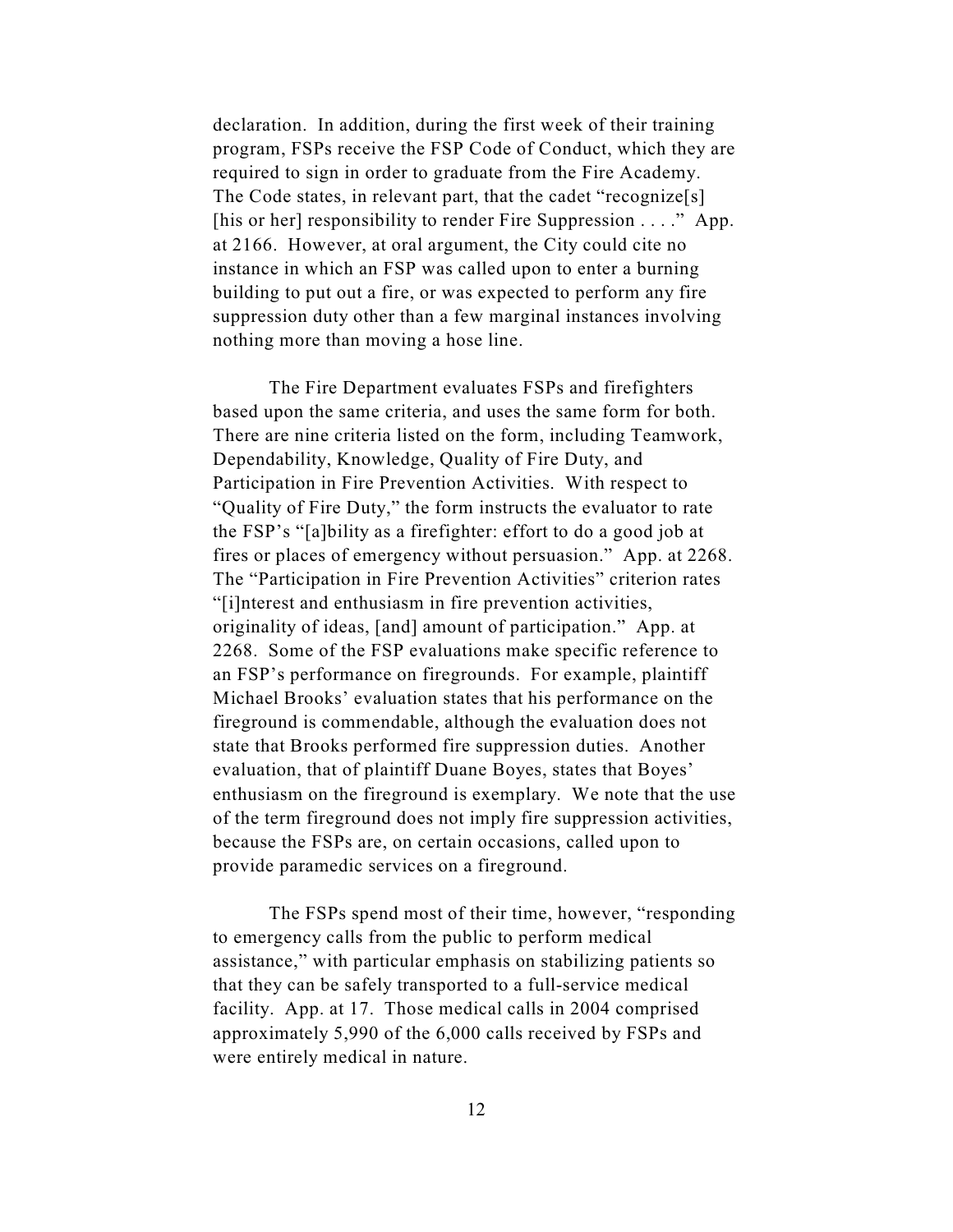## 2. Fire Suppression Activities

The parties do not agree whether FSPs ever engage in certain fire suppression activities. On occasion, a superior officer may instruct an FSP to assist with a hose line. For example, FSP Boyes testified that a chief directed him to help "stretch hose line" at the fireground. App. at 1438. FSP William Brent, another plaintiff, testified that on one occasion he used the fire extinguisher located in his ambulance to try to put out a vehicle fire when he arrived on the scene before a fire engine had arrived. FSP Brooks stated that he has pulled a fire hose off of a fire truck to assist the firefighters, and has hooked a hose up to a hydrant, but that he never carried a hose into the fire scene itself. Several other FSPs testified that they had moved hose line or carried it for short distances if the hose was blocking traffic or impeding access to the fire site.

Thomas Comerford, a retired Fire Department Battalion Chief (a middle management safety officer), testified at his deposition that in forty-four years working for the Fire Department, he never saw an FSP "handling" a fire hose, meaning using a hose in active firefighting. On occasion he saw an FSP help out by taking kinks out of hose, but the FSP was still standing by waiting to perform medical duties should they arise. Comerford stated that he, as an on-site manager, "wouldn't let [FSPs] anywhere near a fire building," App. at 1256, because it is unsafe and more importantly, unsanitary, because the FSP's duty is to provide medical care. Comerford testified that he "reprimanded a paramedic for going into a burning building to try to save . . . a kid." App. at 1256. He told the paramedic that if he wanted to be a firefighter, he should "take the cut in pay and transfer over," and the paramedic did so. App. at 1257. According to Comerford, paramedics who try to be firefighters are a problem, not part of the solution.

The City contends that there is no record evidence of any formal reprimand of FSPs for performing fire suppression duties. The City points to former Human Resource Manager Ronald Augustyn's declaration stating that to the best of his knowledge "no fire service paramedic has been disciplined for engaging in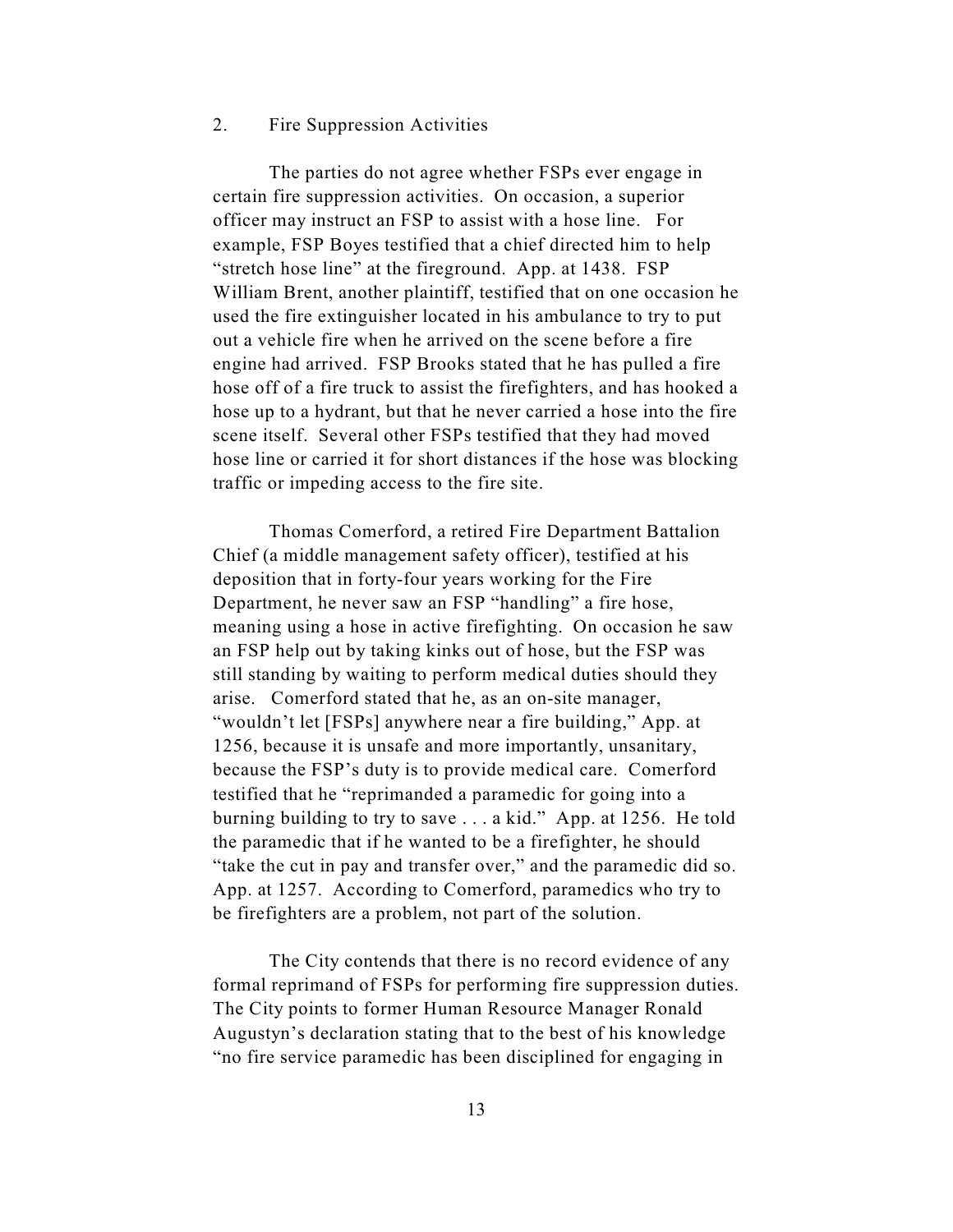fire suppression activities while [he] served as Human Resources Manager." App. at 2090; see also App. at 2102 (Hairston Declaration) (stating that in twelve years as Fire Commissioner he never knew an FSP to be disciplined for engaging in fire suppression activities).

FSP Boyes testified that his understanding of the City's policy regarding FSPs fighting fires was, "[t]hat's not our responsibility. That's what firefighters are for. We're there for first aid." App. at 1457. He also testified that if any officer ordered an FSP to assist with fire suppression efforts, the officer would have been disciplined if caught. Kevin Carey, an FSP lieutenant, declared that he was told by Chief George Griffin in April 2004 that FSPs were prohibited from fighting fires and that they would be disciplined if caught doing so.

There is evidence, by way of declaration by at least eleven FSPs, that they have not entered burning buildings, have not handled a fire hose to fight a fire on a fireground, and have not controlled a nozzle on a firehose on a fireground. With one exception, FSPs have not been ordered by superior fire officials to use a hose to fight fire or to engage in other fire suppression activities, and they generally have not done so. The one exception was when a fire officer ordered a paramedic to "help out with a hose line" to move the hose over a fence. App. at 1438.

There have been some incidents of FSPs voluntarily helping a firefighter at a fire scene, e.g., by helping to move a hose while the FSP is standing by waiting to give medical care. This type of voluntary assistance is known as "freelancing." It is unclear whether "freelancing" is prohibited by the Fire Department. There is some evidence that freelancing was against the standing rules of the Department and was not condoned. There is also evidence that a person caught freelancing could be disciplined, and that if an officer allowed FSPs to freelance, the officer could in turn, be disciplined by his superior officers.

Occasionally, FSPs must engage in limited fire suppression activities in the course of their paramedic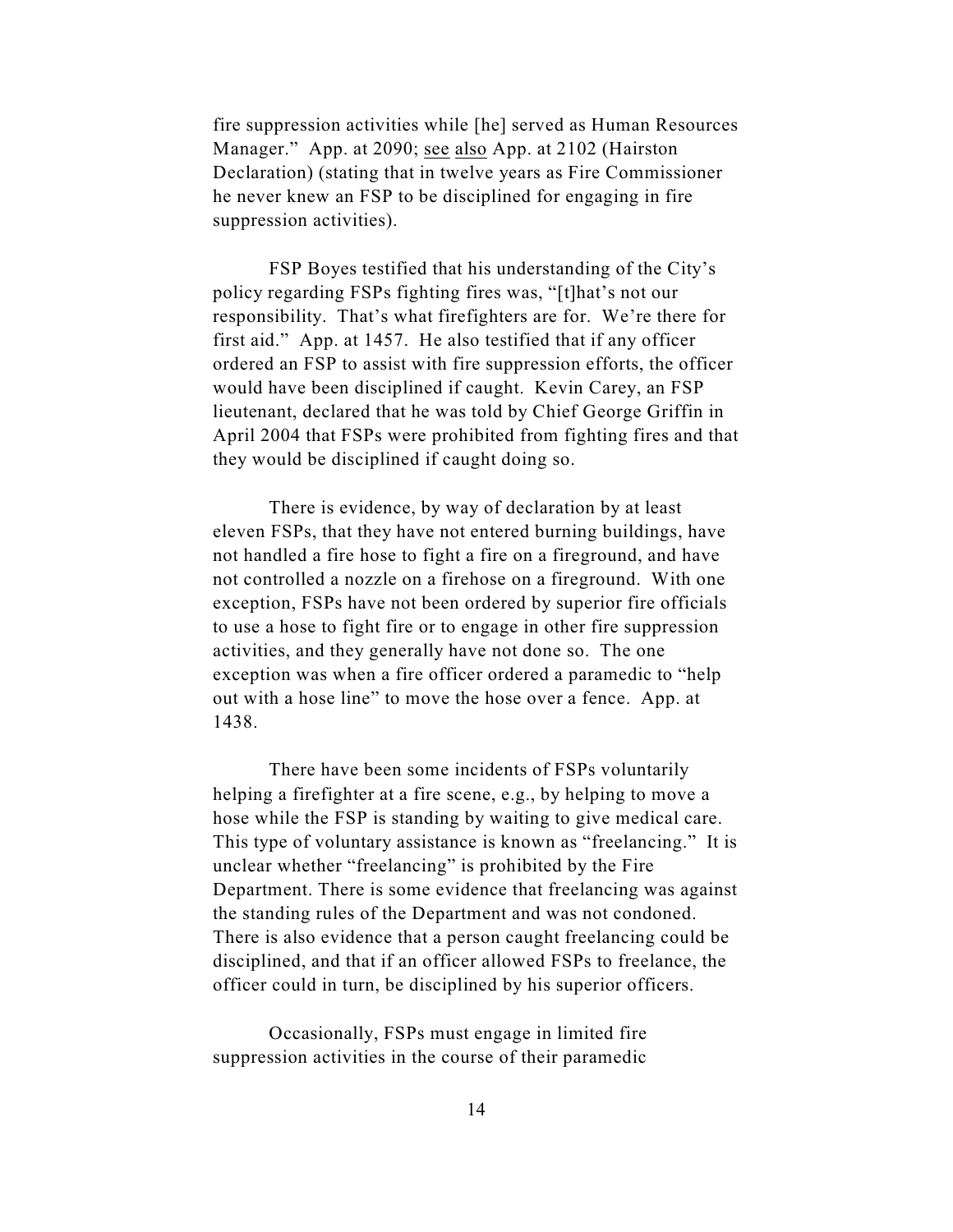responsibilities. For example, two plaintiffs (Manuel Cartagena and Paul Klein) were dispatched to a home because a woman was complaining of stomach pains. When they arrived, the FSPs entered the home to care for the woman, and while inside realized that there was a fire in the house. One FSP removed the woman, and the other attempted to use his small fire extinguisher to tend to the fire until the firefighters could arrive. Cartagena and Klein received a citation for their efforts.

#### 3. Fire Prevention Activities

In its argument, the City points to fire prevention activities conducted by FSPs. Plaintiff Donald Alston testified that at least forty times in his career as a paramedic, he reported back to his supervisors when he observed fire hazards at locations where he had performed a medical run. Another FSP testified that if he saw a broken smoke alarm in a home while performing a medical run, he would notify the occupant or report to the supervisor.

4. Equipment Used by FSPs – Fire Extinguisher, SCBA, Bunker Gear

The City also attempts to support the summary judgment by pointing to the equipment used by FSPs. Unlike firefighters, whose first mission is to extinguish fires, FSPs are assigned to ambulances, not fire trucks. A fire truck must be attended by firefighters. The paramedic ambulances used by FSPs are not equipped for firefighting (i.e., they have no water, no hoses and ladders, no capability to pump water). Each ambulance contains a small fire extinguisher, which is required in any vehicle that transports oxygen. Each ambulance also has a Self Contained Breathing Apparatus ("SCBA"). Commissioner Hairston, whose declaration was introduced by the City, stated that the purpose of installing the SCBA was to enable FSPs to render fire suppression when necessary. However, there is evidence that the purpose of installing SCBA in ambulances was to give paramedics an air supply in case they were dispatched to a chemical spill or other hazardous environment.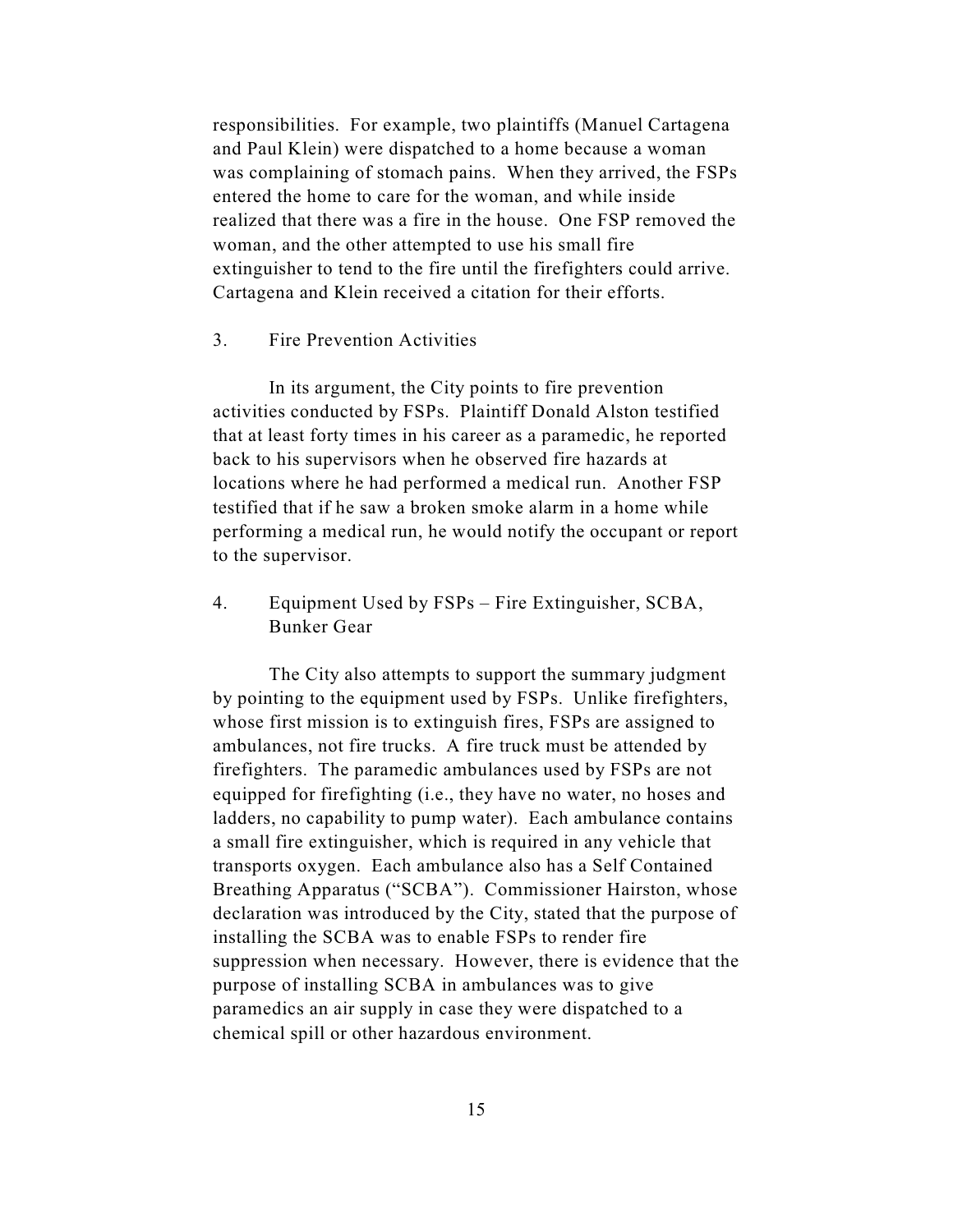FSPs are issued "bunker gear" or "turnout gear," which is protective clothing for use in hazardous conditions. The bunker gear includes a helmet, bunker coat, bunker pants, pair of boots, two pairs of gloves, mask, and suspenders. FSPs are issued blue helmets, whereas firefighters are issued yellow helmets. According to a Fire Department directive, all personnel, including FSPs, are required to wear bunker gear at a fireground unless otherwise directed by a superior officer.

## 5. First Responder Companies

FSPs must be distinguished from the members of the City's ninety "First Responder Companies," staffed by firefighters trained and certified as emergency medical technicians. The First Responders are assigned to fire engines, and they are used when there is a medical emergency for which a paramedic ambulance is not available.

## D. Facts Regarding FSP Training

Although the FSPs receive training, the training differs from that given to firefighters. The FSP orientation program, which, like that for firefighters, occurs at the Philadelphia Fire Academy, began in March 1989. Between 1989 and the present, the training program has ranged from four to seven weeks; it is currently about seven weeks. The first week involves basic administrative material. Two or three weeks are devoted to fire suppression instruction, described by the FSP Cadet Guidebook as "basic-level instruction in some of the fundamentals of firefighting, hazardous materials incidents, safe operating procedures, driver training and departmental procedures." App. at 896. Finally, three or four weeks involve EMS training. The FSP training program textbook is the "Brady Manual" for paramedics. App. at 1888. The FSPs are not required to purchase the "Essentials of Firefighting" textbook, which is the text for the firefighting training program, although there may be times when FSPs receive handouts of excerpts from "Essentials of Firefighting." Upon completion of the seven-week program, FSPs receive a certificate for "Fire Service Paramedic Orientation," not a certificate for completing the "Basic Course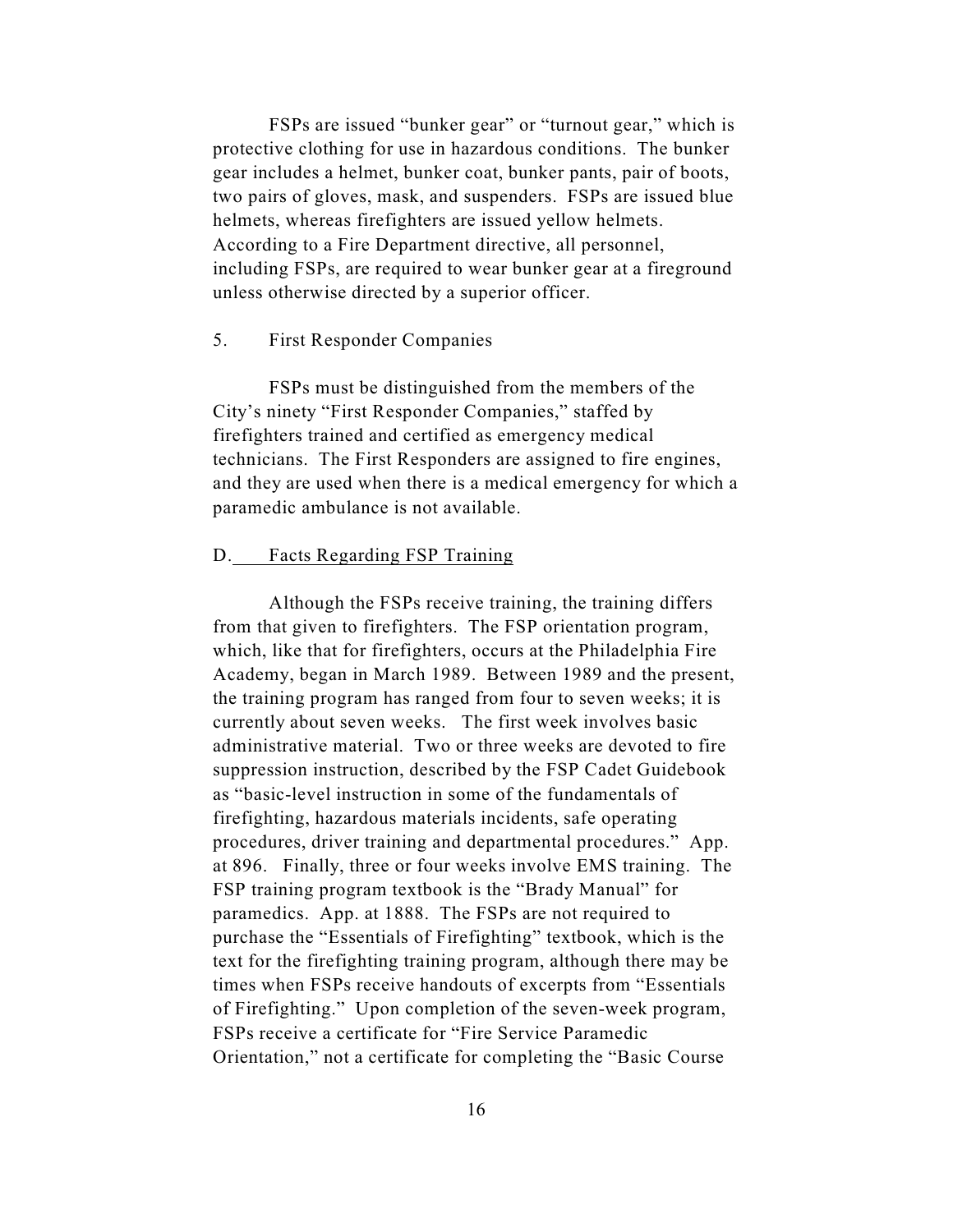for Firefighter."

According to the Cadet Guide Booklet for the 22nd FSP paramedic class, there are nine "skills evolutions," or job standards, that the FSPs must meet in order to graduate from the Fire Academy. There is evidence that those skills evolutions have been used consistently since at least 1999. The stated program goal of the FSP training program, as articulated in the "Philadelphia Fire Department Skills Proficiency Standards for Fire Service Paramedic Cadets," is "[t]o develop the necessary physical and practical skills a FSP cadet needs to be able to perform to become an effective paramedic." App. at 693 (emphasis added). Evolutions #1-#5 require the FSP to demonstrate proficiency in tasks involving transporting medical equipment, carrying patients, and using a stretcher. Evolutions #6-#8 require the cadets to demonstrate proficiency in raising and climbing ladders. Evolution #9 requires the cadets to "demonstrate calmness" while rescuing a victim in an area with little visibility, requiring the use of SCBA. App. at 695.

Appellants contend that only the first five evolutions are mandatory and cite to portions of memoranda referencing the "five (5) components of the required Skills Proficiency Testing." App. at 745. Appellants also argue that evolutions #6-#9 do not test proficiency and do not involve fire suppression. The City counters that all nine evolutions are mandatory and that evolutions #6-#9 do involve fire suppression.

The purpose of the instruction in the two or three weeks devoted to fire suppression, is "to familiarize [the FSPs] with the operations of the people that they are going to be working with in the engines and the ladders, and also it's familiarization training for [the FSPs] when they have to utilize certain firefighting equipment." App. at 1883. Fireground orientation also teaches FSPs how to provide medical care safely on a fireground. The program includes lecture and practical components.

The fire suppression classes are taught by firefighter lieutenants but the instruction that FSPs receive in fire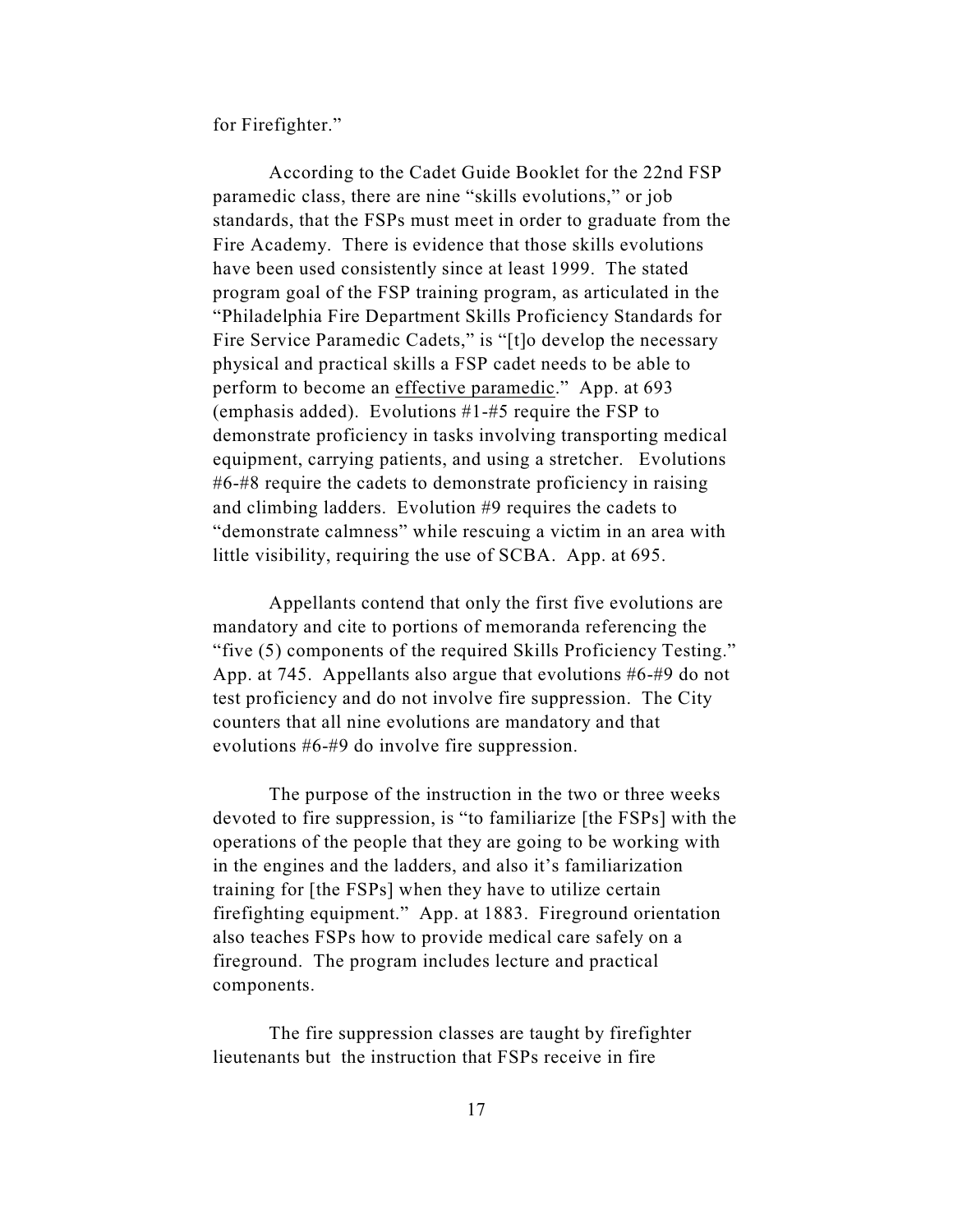suppression would not qualify them to be firefighters; rather, it is meant to be an orientation to fire suppression. In a 1996 Memorandum, Gary Appleby, the Deputy Chief of the Fire Academy, explained the purpose of fire suppression training for FSP cadets as follows: "Although the majority of the time . . . FSP's will be engaged in 'standard' emergency service/prehospital care, there are numerous occasions in which the FSP's must operate in a structure fire, building collapse, hazardous materials release, etc. Based on these events, Fire Academy training must prepare the fire service paramedics to meet many of the identical challenges that Philadelphia Firefighters meet on a regular basis." App. at 2536.

Some FSPs viewed fire-related videotapes as part of their instruction. The videos, such as the "42nd Street Collapse" and "E. 29st Street Collapse," show the roles of both FSPs and firefighters at a fireground. App. at 2456. They also watched videos on the chemistry of fire, flashover, defense against fire, and other similar subjects. The parties disagree about the purpose of the videos. The City contends that the purpose is to train FSPs in fire-related topics and show them the different ways they might be called upon in a fireground situation. Appellants contend that the purpose of the videotapes was to instruct FSPs about their duties, specifically on how to stand by at a scene waiting to treat an injured person while the firefighters fought fires. In other words, according to Appellants, the purpose of the videos was not to train FSPs about fire suppression, but to train them on their medical duties in the context of a fire scene. The FSPs must take and pass a written "Final Fire Examination"after their training in fire suppression in order to graduate from the Fire Academy. FSPs must also attend in-service training.

As is evident from the foregoing summary of the facts in the record, both parties have cited certain instances that tend to contradict the general weight of the evidence put forward by the other party. That is not unusual in a large case involving approximately three hundred plaintiffs. The real issue is whether, looking at the evidence as a whole, there are any genuine issues of material fact with respect to the substance of the claims.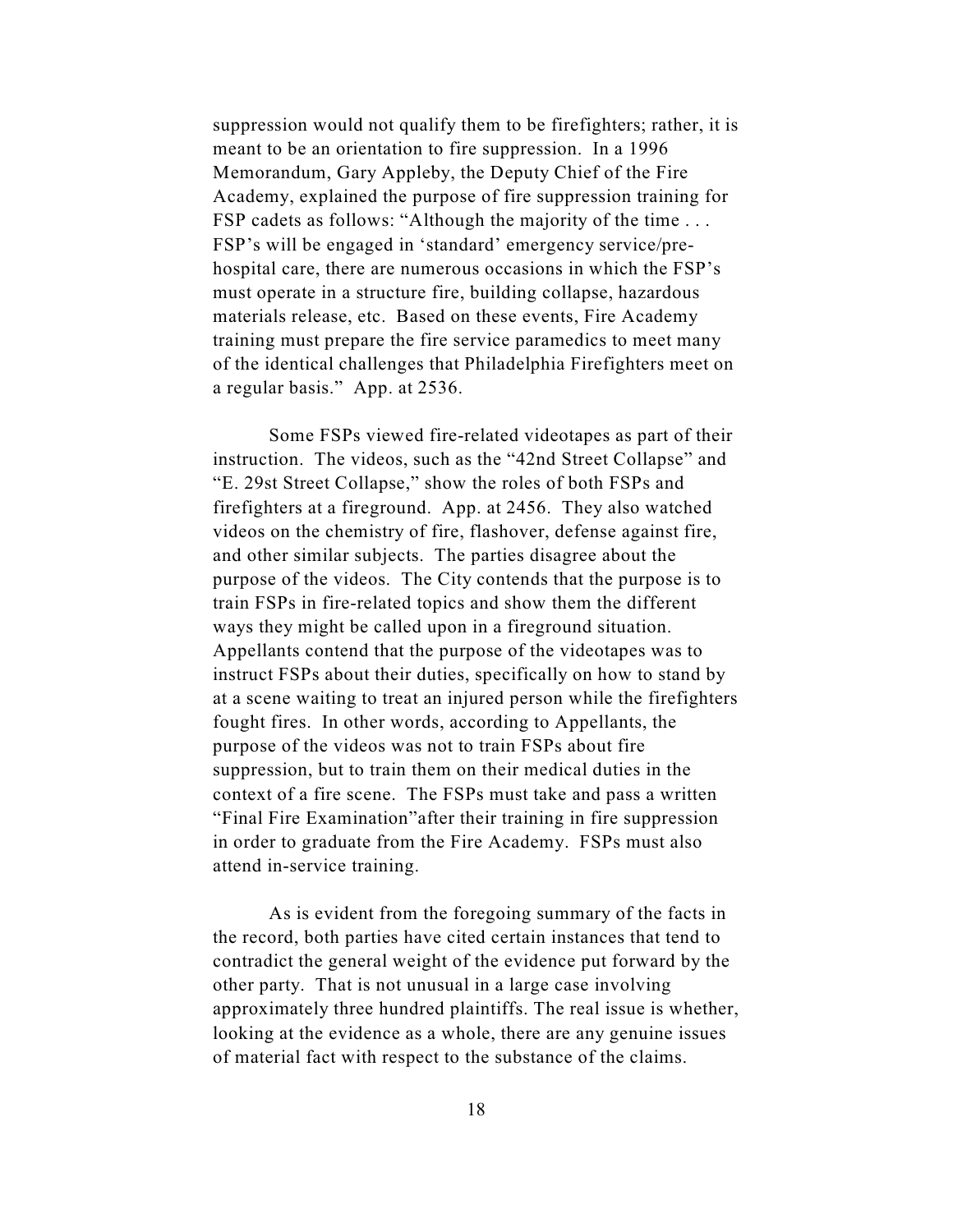## **II. Standard of Review**

This court reviews the District Court's decision on summary judgment de novo. Blair v. Scott Specialty Gases, 283 F.3d 595, 602-03 (3d Cir. 2002). It is well established that the court must view all evidence and draw all inferences in the light most favorable to the non-moving party, Davis v. Mountaire Farms, Inc., 453 F.3d 554, 556 (3d Cir. 2006), and may affirm a grant of summary judgment only if no reasonable juror could find for the non-movant, Matsushita Elec. Co., Ltd. v. Zenith Radio Corp., 475 U.S. 574, 587 (1986). Summary judgment is appropriate only if there are no genuine issues of material fact. Davis, 453 F.3d at 556.

The rule is no different where there are cross-motions for summary judgment. In Rains v. Cascade Indus., Inc., 402 F.2d 241, 245 (3d Cir. 1968), this court stated, "[c]ross-motions are no more than a claim by each side that it alone is entitled to summary judgment, and the making of such inherently contradictory claims does not constitute an agreement that if one is rejected the other is necessarily justified or that the losing party waives judicial consideration and determination whether genuine issues of material fact exist."

There are additional considerations in an FLSA case because the FLSA must be construed liberally in favor of employees. See Tony & Susan Alamo Found. v. Sec'y of Labor, 471 U.S. 290, 296 (1985) (stating that the FLSA should be construed to the fullest extent of its intended purpose); Barrentine v. Arkansas-Best Freight Sys., Inc., 450 U.S. 728, 739 (1981) (explaining that the purpose of the FLSA is to protect workers from substandard wages and oppressive working hours).

FLSA exemptions should be construed narrowly, that is, against the employer. Arnold v. Ben Kanowsky, Inc., 361 U.S. 388, 392 (1960) (emphasizing limited application to be given an exemption from the FLSA provisions). Specifically, an employer seeking to apply an exemption to the FLSA must prove that the employee and/or employer comes "plainly and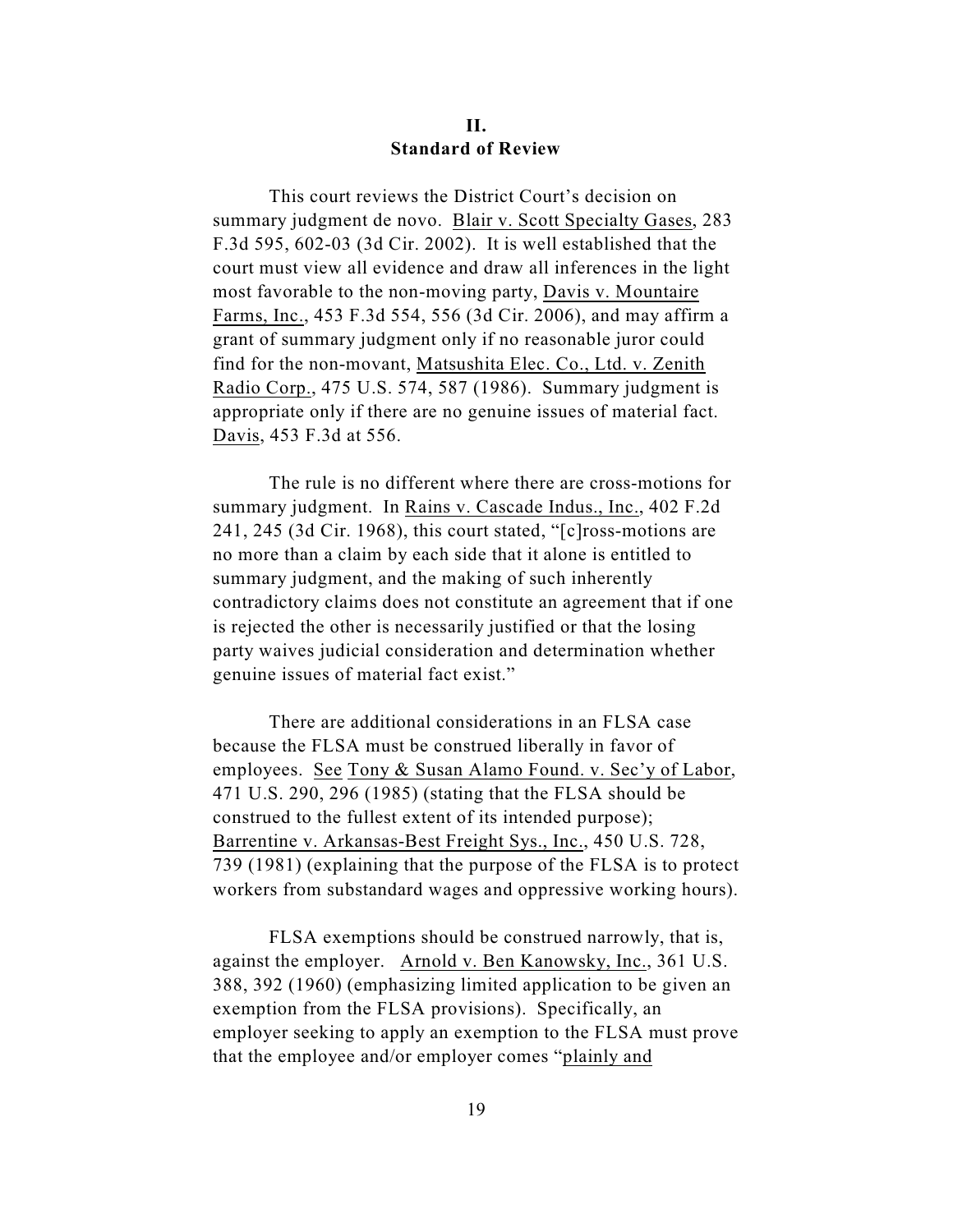unmistakably" within the exemption's terms. Id. (emphasis added); accord Corning Glass Works v. Brennan, 417 U.S. 188, 196-97 (1974) (holding that an employer has the burden of proof to show that it falls within the stated exemption).

# **III.**

## **Discussion**

We turn to examine in more detail whether the City has carried its burden to prove that there are no material disputed facts as to whether FSPs have legal authority and are responsible for fire suppression activities, as well as whether they are trained in fire suppression. Both requirements must be satisfied before the City may decline to pay FSPs the required overtime. As we noted earlier, if either requirement has not been satisfied, the FSPs are not exempted.

- A. Legal Framework
- 1. Statutory Text

Under the FLSA overtime provision:

Except as otherwise provided in this section, no employer shall employ any of his employees . . . for a workweek longer than forty hours unless such employee receives compensation for his employment in excess of the hours above specified at a rate not less than one and one-half times the regular rate at which he is employed.

29 U.S.C. § 207(a)(1).

The City argues that the FSPs are exempt from the overtime provision because they are employees engaged "in fire protection activities," id.  $\S 207(k)$  which, by statutory definition, includes "an employee, including a firefighter, paramedic, emergency medical technician, rescue worker, ambulance personnel, or hazardous materials worker," who –

(1) is trained in fire suppression, has the legal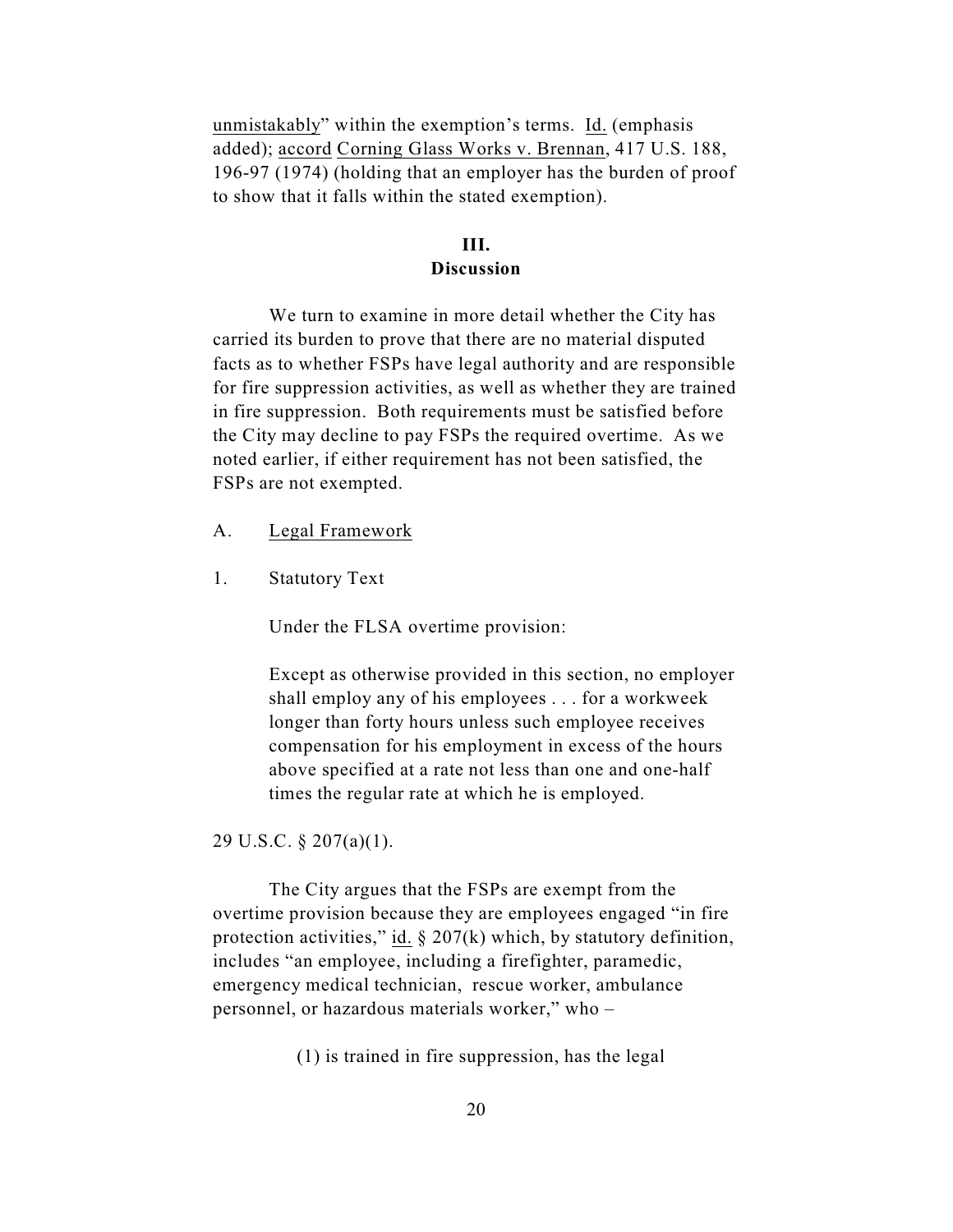authority and responsibility to engage in fire suppression, and is employed by a fire department of a municipality . . . ; and

(2) is engaged in the prevention, control, and extinguishment of fires or response to emergency situations where life, property, or the environment is at risk.

Id.  $\S 203(y)$ . Appellants do not dispute that they fall within the second prong of the exemption, that is, that they respond to emergency situations where life is at risk. As we previously noted, Appellants also do not dispute that they are paramedics and are employed by a fire department of a municipality. Thus, the only disputed issues are whether Appellants are: (a) trained in fire suppression, and (b) have the legal authority and responsibility to engage in fire suppression, as required by the first prong of  $\S 203(y)(1)$ .

## 2. Legislative History

Prior to 1999,  $\S 203(y)$  of the FLSA did not exist. Rather, two Department of Labor ("DOL") regulations attempted to interpret the meaning of "fire protection activities." First, 29 C.F.R. § 553.210 set forth a four-prong test for determining what constituted a fire protection activity. A separate regulation, 29 C.F.R. § 553.212, provided additional guidance, stating that even if an employee fell within the definition of fire protection activities in § 553.210, s/he might nonetheless fall outside the scope of the exemption if his/her duties in non-fire related activities took up more than twenty percent of his/her time. It appears that the purpose of that section was to account for those individuals who performed both firefighting and paramedic or other duties who might technically fall within the definition of fire protection activities in  $\S$  553.210 but who actually spent most of their time in nonexempt/non-fire activities.

In 1999, Congress added  $\S 203(y)$  to the FLSA for the stated purpose to "clarify the overtime exemption for employees engaged in fire protection activities." Fair Labor Standards Act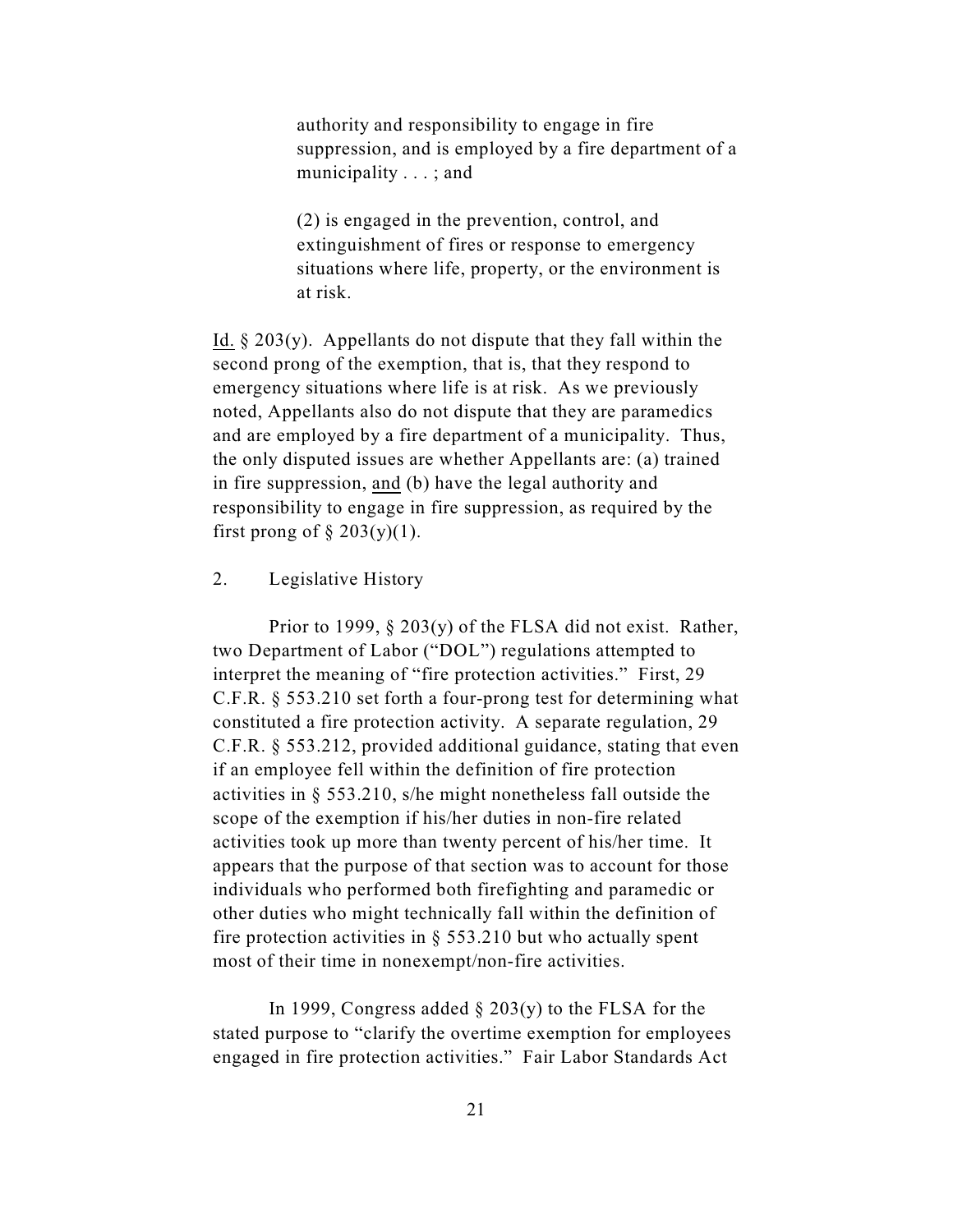– Amendment, Pub. L. No. 106-151, 113 Stat. 1731 (1999). See also Vela v. City of Houston, 276 F.3d 659, 673-74 (5th Cir. 2001) (discussing the legislative history of  $\S$  203(y)). In the congressional debates accompanying enactment of § 203(y), Representative Boehner observed that "there [was] a real need to modernize . . . the Fair Labor Standards Act and to clearly specify who can be considered a fire protection employee for purposes of the exemption," because several lawsuits had resulted in local governments being liable for substantial back pay due to courts' narrow interpretations of the  $\S 207(k)$ exemption. 145 Cong. Rec. 28, 520 (1999) (statement of Rep. Boehner). Representative Boehner noted that in the past, EMS personnel had fit within the  $\S 207(k)$  exemption because they received training, worked schedules and maintained levels of preparedness similar to that of firefighters. Id. More recently, however, courts had held that "[EMS] personnel [did] not come within the exemption because the bulk of their time [was] spent engaged in nonfire protection activities." Id. The sponsor of the amendment, Representative Ehrlich, stated that  $\S 203(y)$  "seeks" to clarify the definition of a fire protection employee," which had been rendered unclear due to recent inconsistent court interpretations. Id. at 28,521.

Prior to the enactment of  $\S 203(y)$ , the DOL regulations had specified that emergency medical services personnel might be eligible for the firefighter exemption "if they perform duties that are an integral part of the agency's fire protection activities," but an EMS employee would not be eligible if the employee spent more than twenty percent of his/her total hours worked on activities unrelated to fire protection. Id. at 28,520 (statement of Rep. Boehner). The purpose of adding  $\S 203(y)$ , therefore, was to "ensure that firefighters who are cross-trained as emergency medical technicians, HAZMAT responders and search and rescue specialists would be covered by the exemption even though they may not spend all of their time performing activities directly related to fire protection." Id. (statement of Rep. Boehner).

According to the congressional discussion, "[u]nder the 1985 amendments to the Fair Labor Standards Act, the [§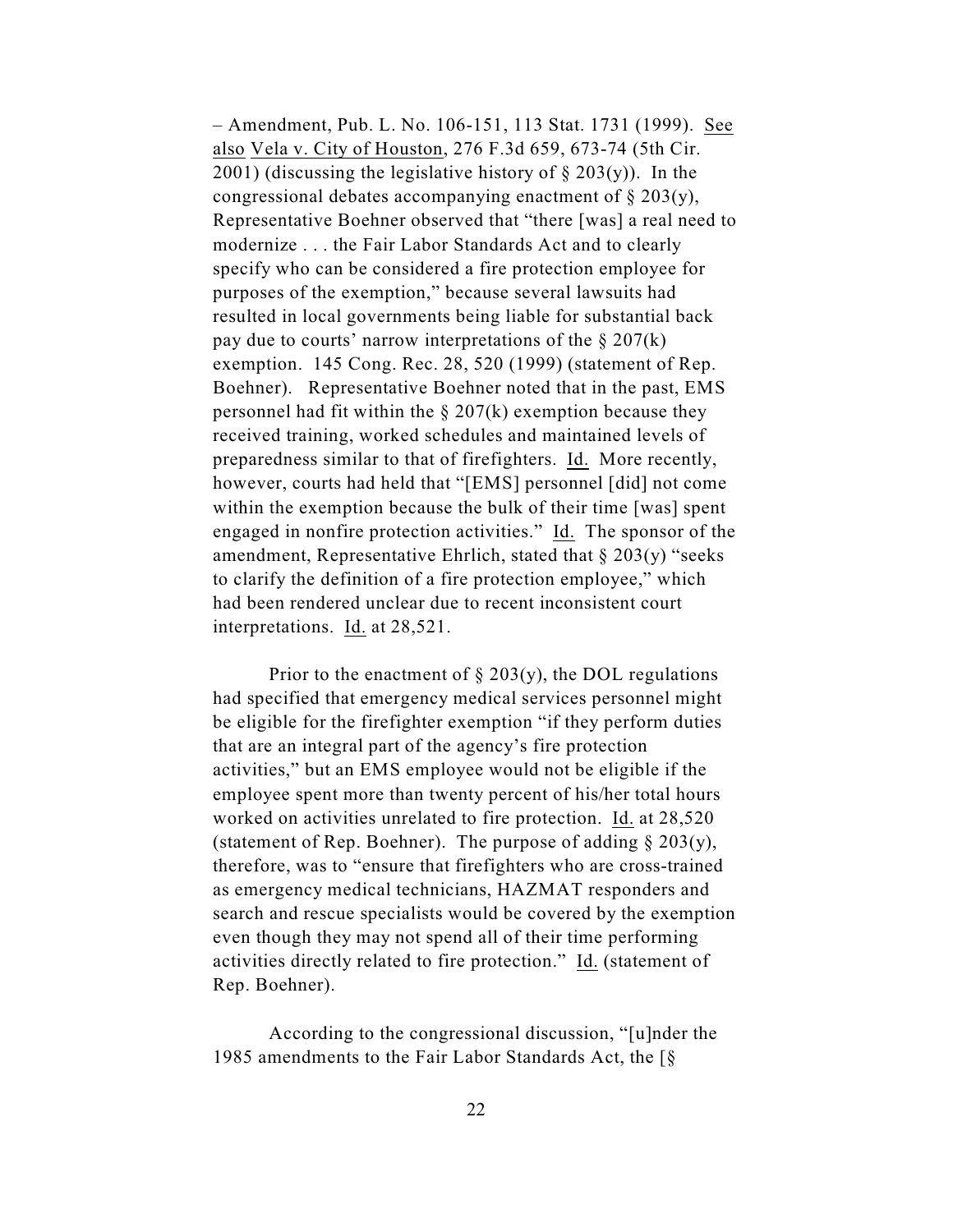$207(k)$ ] exemption was intended to apply to all firefighters who perform normal firefighting duties. [The amendment] provides that where firefighters are cross-trained and are expected to perform both firefighting and emergency medical services, they will be treated as firefighters for the purpose of overtime. However, where emergency medical technicians are not crosstrained as firefighters, they will remain outside the purview of  $\lceil \S \rceil$  $207(k)$ ]and will be entitled to overtime after 40 hours a week, even if the emergency medical services are placed within the fire department." Id. (statement of Rep. Clay).

Thus,  $\S 203(y)$  was intended "to reflect<sup>[]</sup> the range of lifesaving activities engaged in by today's fire service, built upon its long tradition of responding to all in need of help. Specifically, today's firefighter, in addition to fire suppression, may also be expected to respond to medical emergencies, hazardous materials events, or even to possible incidents created by weapons of mass destruction." Id. at 28,521 (statement of Rep. Ehrlich). More specifically,  $\S 203(y)$  was intended to address the issue of "fire department paramedics trained to fight fires" who had recently prevailed in civil suits by successfully arguing that they were not fire protection employees because they spent more than twenty percent of their time responding to nonfire emergencies. Id. (statement of Rep. Ehrlich). By clarifying the  $\S 207(k)$  exemption with the addition of  $\S 203(y)$ , Congress hoped to prevent the lack of clarity that had led to multiple lawsuits against local governments. The amendment was bi-partisan and uncontroversial; it was supported by labor and management. Id. at 28,520 (statement of Rep. Boehner).

## 3. Judicial Interpretation

Three courts of appeals have considered the meaning of "responsibility" for fire suppression activities. In Cleveland v. City of Los Angeles, 420 F.3d 981, 983 (9th Cir. 2005), the court held that the fire protection exemption did not apply to 119 employees of the City of Los Angeles who were cross-trained as firefighters and paramedics. They were "fully trained and certified in both fire suppression skills and advanced life support paramedics." Id. (emphasis in original). They worked platoon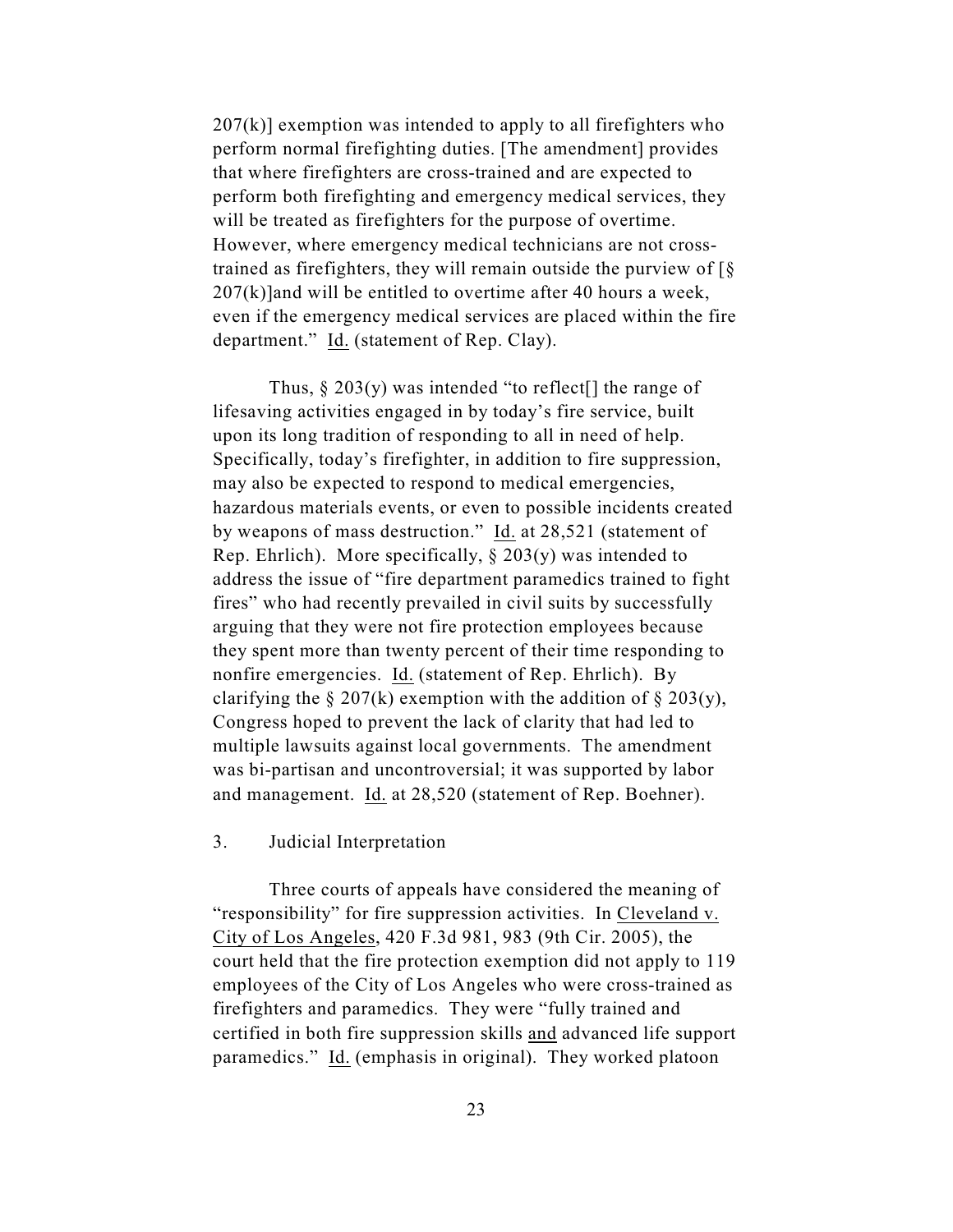schedules similar to those worked by the FSPs in this case, and were assigned to work on paramedic ambulances. Id. at 984. The City also employed "single function" paramedics, who would sometimes be assigned to the same ambulance as a "dual function paramedic," but they performed the same work as the cross-trained "dual function paramedics" while assigned to that ambulance. Id.

The paramedic ambulances did not provide fire protection services (i.e., no hose, no water pumping, etc.), and the paramedic ambulances were not dispatched to every fire call but were dispatched only when needed. Id. When dispatched to a fire scene, the paramedics provided medical care. Id. If there was no further need for medical care, the incident commander had "discretion to release the paramedics from the scene . . . ." Id. In addition, dispatches to fire scenes comprised a very small amount of the paramedics' total yearly dispatches. Id.

The dual function paramedics were permitted to volunteer to assist firefighters but if they did not volunteer, they were not subjected to discipline. Id. There was no evidence that any plaintiff had "been ordered to perform fire suppression by an incident commander when assigned to a paramedic ambulance." Id. All personnel at the fire scene were "expected to wear fire protection gear," except the paramedics. Id. The paramedic ambulances were not equipped with fire suppression breathing equipment. Id.

The Ninth Circuit analyzed whether Los Angeles was bound to pay the paramedics time-and-a-half for overtime by considering both the DOL regulation at 29 C.F.R. § 553.210 and the recently enacted  $\S 203(y)$ . Id. at 989.<sup>5</sup> The DOL regulation

 $\frac{5}{5}$  Section 203(y) of the FLSA was enacted three months after plaintiffs filed the complaint. Cleveland, 420 F.3d at 987. Rather than deciding the question whether  $\S 203(y)$  applied retroactively, the court concluded that the relevant term being construed, which was included in both the regulation and  $\S 203(y)$ , would lead to the same conclusion. See id. at 988-91. Because the court declined to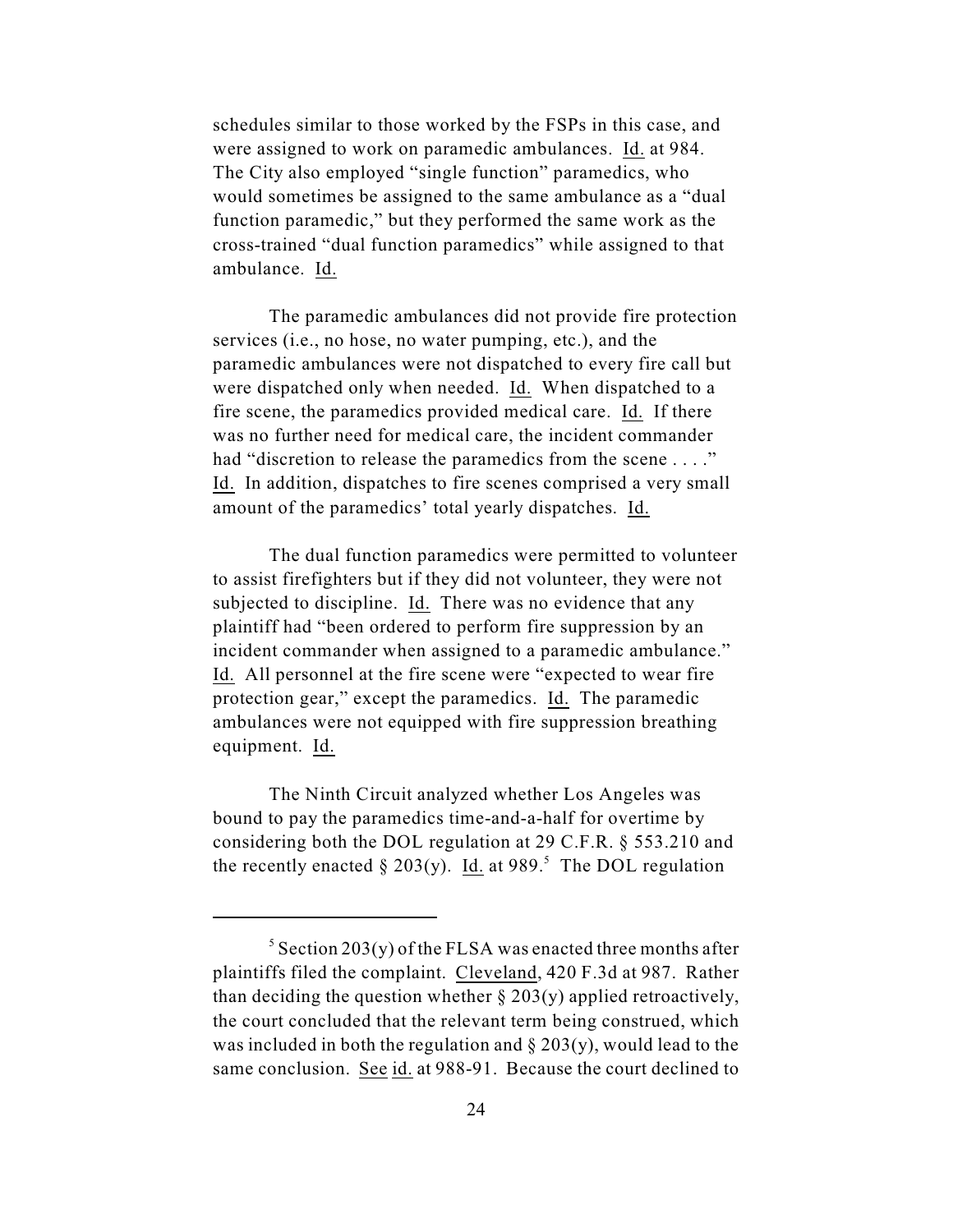defined an employee engaged in fire suppression activities as any employee who: (1) was employed by an organized fire department; (2) had been trained in fire protection; (3) had legal authority and responsibility to engage in the prevention, control, or extinguishment of a fire; and (4) performed activities that are required for and directly concerned with the prevention, control, or extinguishment of fires. 29 C.F.R. § 553.210(a). As discussed above,  $\S 203(y)$  includes a nearly identical prong requiring that an exempt employee have "legal authority and responsibility to engage in fire suppression." 29 U.S.C. §  $203(y)(1)$ . The parties agreed that the case turned on whether the plaintiffs had "responsibility" to engage in fire prevention. Cleveland, 420 F.3d at 989. The parties did not dispute that the dual function paramedics were trained in fire protection.

The Ninth Circuit reasoned that to determine the meaning of a term in a federal regulation or statute, the starting point is the plain language of the text itself, i.e., "responsibility." Id. The court continued: "To determine the plain meaning of a term undefined by a statute, resort to a dictionary is permissible." Id. (citation and internal quotation marks omitted). The court considered three dictionary definitions of the term "responsibility" and noted that "responsible" means "expected or obliged to account (for something, to someone), answerable, accountable" and "involving accountability, obligation or duties." Id. (quoting Webster's New World Dictionary, Third College Edition (1986)). The court further noted that "responsible" means someone who has been delegated a duty by someone in authority and "who is subject to penalty in case of default." Id.

Applying those definitions, the court concluded that based upon the plain language of the statute, the City had not met its burden of showing that plaintiffs had the "responsibility" to engage in fire prevention, control, or extinguishment. Id. at 990.

consider the issue of retroactivity, it is not clear that the decision was properly decided under § 203(y). Nevertheless, the court clearly construed a portion of that statute.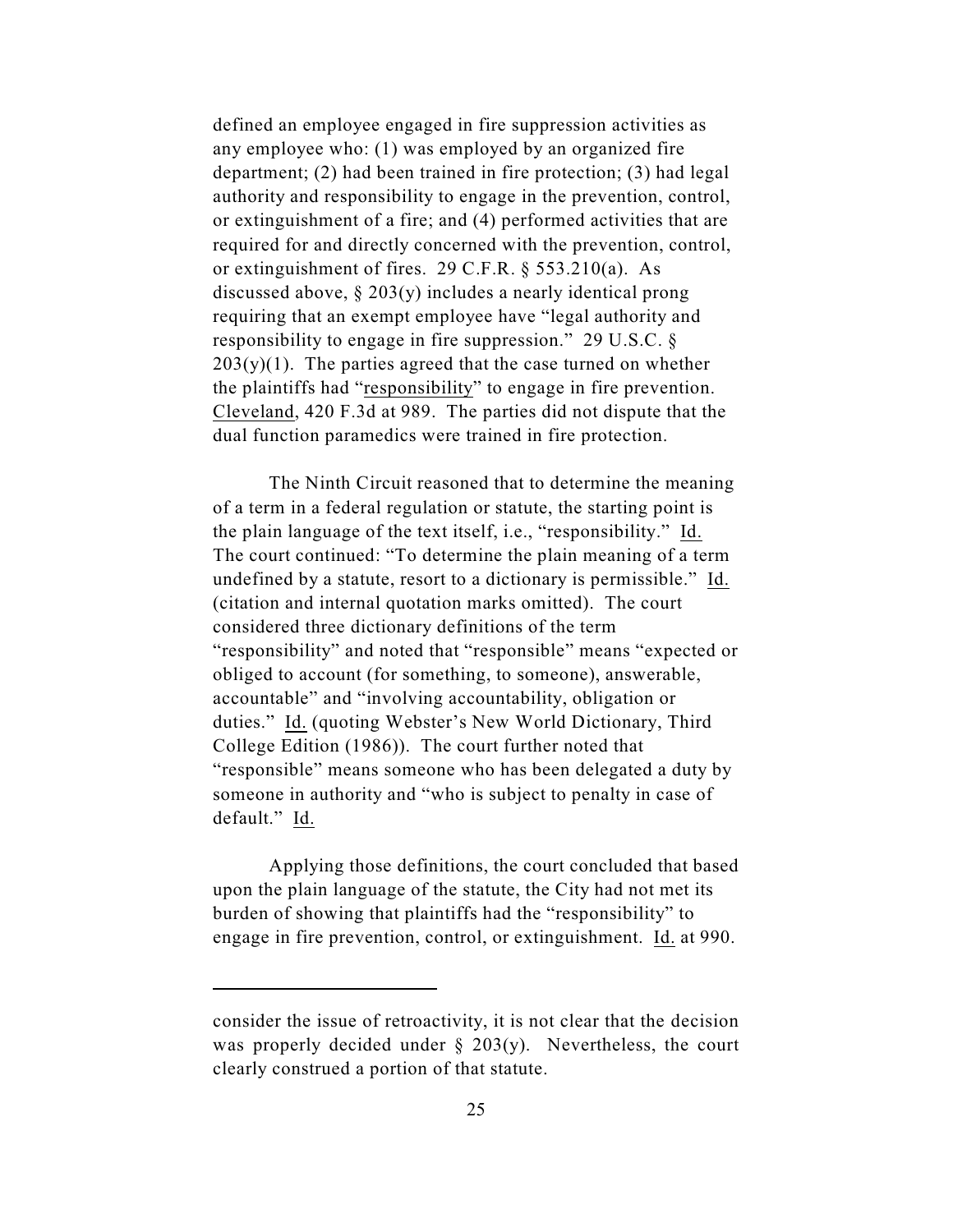The court reasoned that "for Plaintiffs to have the 'responsibility' to engage in fire suppression, they must have some real obligation or duty to do so. If a fire occurs, it must be their job to deal with it." Id.

The court cited the following six facts in support of its conclusion that the paramedics did not have the responsibility to engage in fire suppression: (1) the paramedic ambulances do not carry fire-fighting equipment or breathing apparatuses; (2) a dispatcher does not know if he or she is sending single or dual function paramedics to a call; (3) paramedic ambulances are not regularly dispatched to fire scenes and are dispatched only when there is a need for medical services; (4) dual function paramedics are not expected to wear fire protective gear; (5) dual function paramedics are dispatched to many different kinds of incidents, not just fires, to perform medical services; and (6) there was no evidence that a dual function paramedic was ever ordered to perform fire suppression. Id. The court did not say it intended those factors to be exhaustive.

Finally, the court noted that although Los Angeles argued that the legislative history of  $\S 203(y)$  suggested that Congress' intent was to include dual function paramedics in the exemption, it was not appropriate to consider legislative history where the meaning of the statute could be gleaned from its plain language and common, ordinary usage. Id. at 990 n.11.

In McGavock v. City of Water Valley, 452 F.3d 423, 424 (5th Cir. 2006), which considered  $\S$  203(y), the plaintiffappellees were five municipal firefighters employed by the City of Water Valley, Mississippi. The firefighters had graduated from the fire academy and were unquestionably trained in, and had legal responsibility and authority for, fire suppression activities. Id. They were actually called upon to extinguish fires on multiple occasions. Id. However, the firefighters also spent more than twenty percent (for some, as much as fifty percent) of their time engaged in dispatching duties, rather than actual fire protection activities. Id. at  $424 \& n.1$ . The firefighters sought overtime, claiming that they did not fall within the  $\S 207(k)$ exemption. Id. at 424.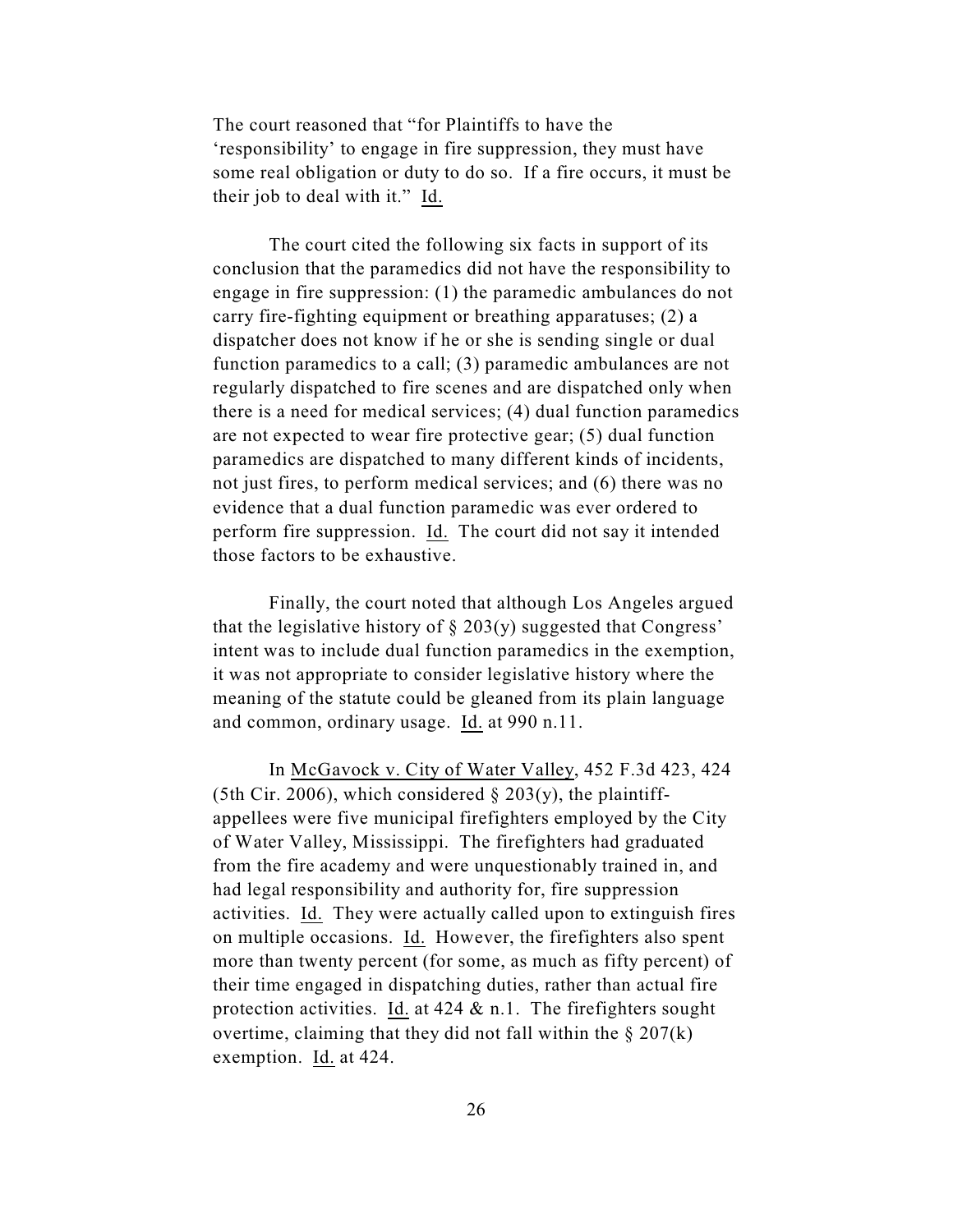The Court of Appeals for the Fifth Circuit decided that  $\S$ 203(y) supplants and replaces the previous regulations (29 C.F.R. §§ 553.210 and 553.212). Id. at 427-28. Under the court's interpretation of  $\S 207(k)$ , therefore, the twenty percent rule from § 553.212 would no longer apply. Id. at 428. The court held that under  $\S 203(y)$ 's definition, the plaintiffs were engaged in fire protection activities, even though they spent more than twenty percent of their time doing non-exempt/non fire tasks. Id. at 427-28. Notably, in McGavock, the plaintiffs were fully trained firefighters who graduated from the fire academy and were trained in fire suppression. There was no dispute that they had the legal authority to engage in fire suppression and were actually called upon to do so. Id. at 424.

Following the argument on this appeal, an opinion of the Court of Appeals for the Eleventh Circuit considered the question whether a group of firefighter/paramedics employed by a county fire department was "partially exempt from the normal forty-hour overtime schedule established by the [FLSA]." Huff v. DeKalb County, --- F.3d ----, 2008 WL 398799 (11th Cir. Feb. 15, 2008). That court determined that the appellants were responsible for fire suppression and were therefore not entitled to additional overtime pay. Of course, that decision is not binding precedent on this court, but even if it were, it is distinguishable from the instant case.

In Huff, the plaintiff-appellants were fully cross-trained firefighter/paramedics employed by the DeKalb County Fire & Rescue Services, a fact the dissent overlooks in its emphatic statement that "I cannot accept the majority's claim that the 'great overarching distinction' between Huff and this case is that the Huff plaintiffs 'were without a doubt firefighters who also performed paramedic duties.'" Dis. Op. at 16. There was no dispute that all of the appellants "were fully trained and certified in both fire suppression skills and advanced life support." Id. at \*1.

Some of the appellants were classified as "firefighter/paramedics" and some were classified as "fire medics." The firefighter/paramedics received National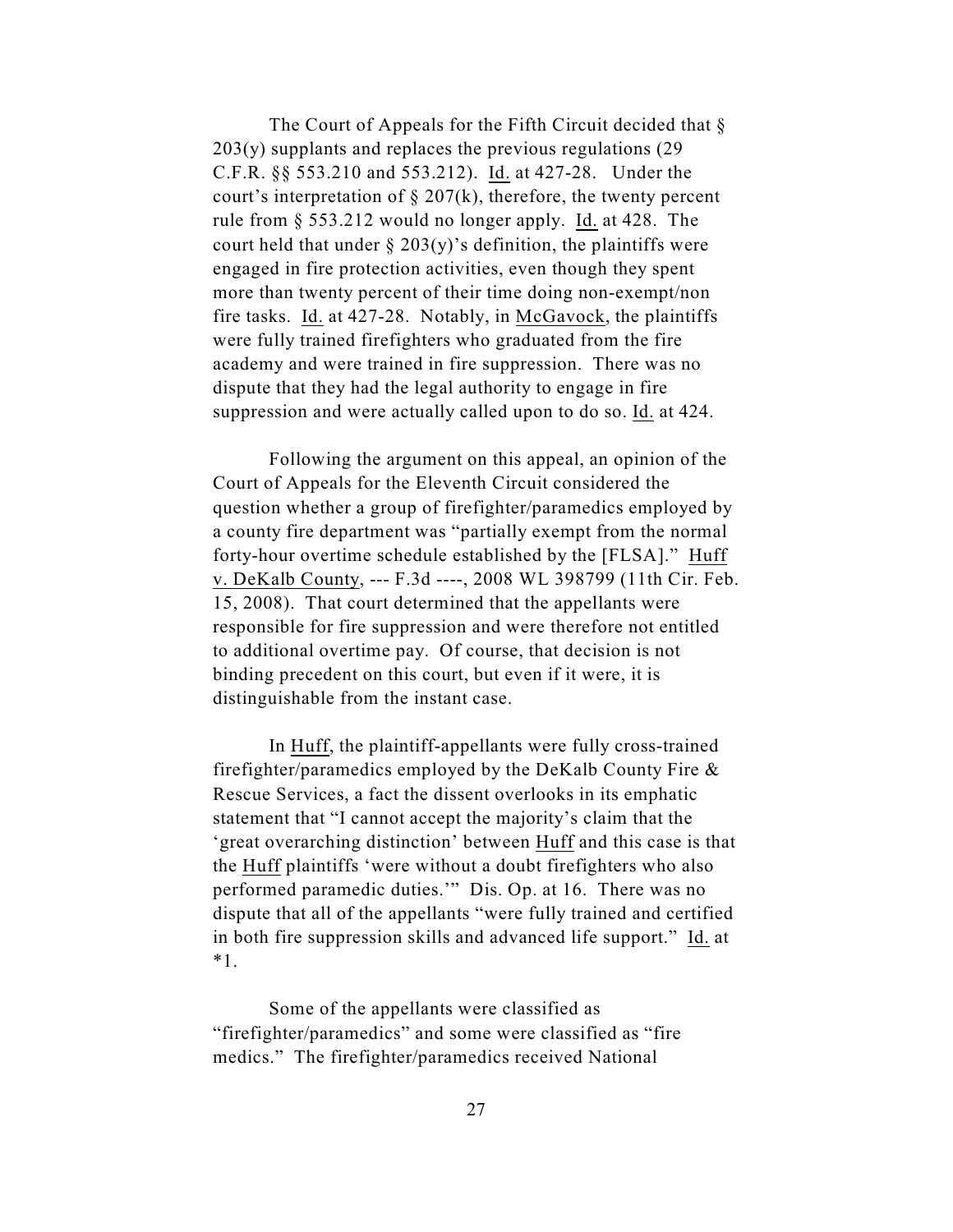Professional Qualification I ("NPQI") training, which is a higher level of training than that necessary to be a firefighter in Georgia. Id. Their job description stated that one of their duties was to perform basic firefighting. The fire medics received NPQII training, which is certification in advanced firefighting (a higher level of training than NPQI). Their job description stated that they had to operate apparatus to perform fire control and suppression, perform firefighting, and inspect fire hydrants and fire station equipment. All plaintiffs were also responsible for providing emergency medical care.

Both the firefighter/paramedics and the fire medics could be assigned to fire apparatuses, including fire trucks, fire engines, and fire ladders. Id. at \*1. Importantly, fire engines and other fire apparatuses could be staffed by two firefighter/paramedics or two fire medics, with no requirement that any other firefighter also be present. All personnel were required to wear bunker gear at fire scenes, including air masks for breathing. At a fire scene, the incident commander assigned job duties to all personnel; any personnel could be ordered to perform any job, including extinguishment of fire. Anyone who failed to follow the orders of the incident commander would be subject to discipline.

In light of those facts, the Eleventh Circuit decided that the appellants were responsible for fire suppression activities. The court based its decision principally on the fact that all of the appellants had advanced firefighter training and were required as part of their job duties to be available to assist with fire suppression if needed. Id. at \*8.

 The case before us is fundamentally different. Here, there is no dispute that the appellants are not fully cross-trained or dual function firefighter/paramedics. The FSPs have not received advanced firefighter training. They are not certified firefighters. In Huff, all of the appellants were certified firefighters, and even had training beyond that required for a firefighter. Moreover, the FSPs are not authorized to staff fire apparatuses; they staff ambulances. In Huff, the appellants not only staffed fire apparatuses, but they were permitted to do so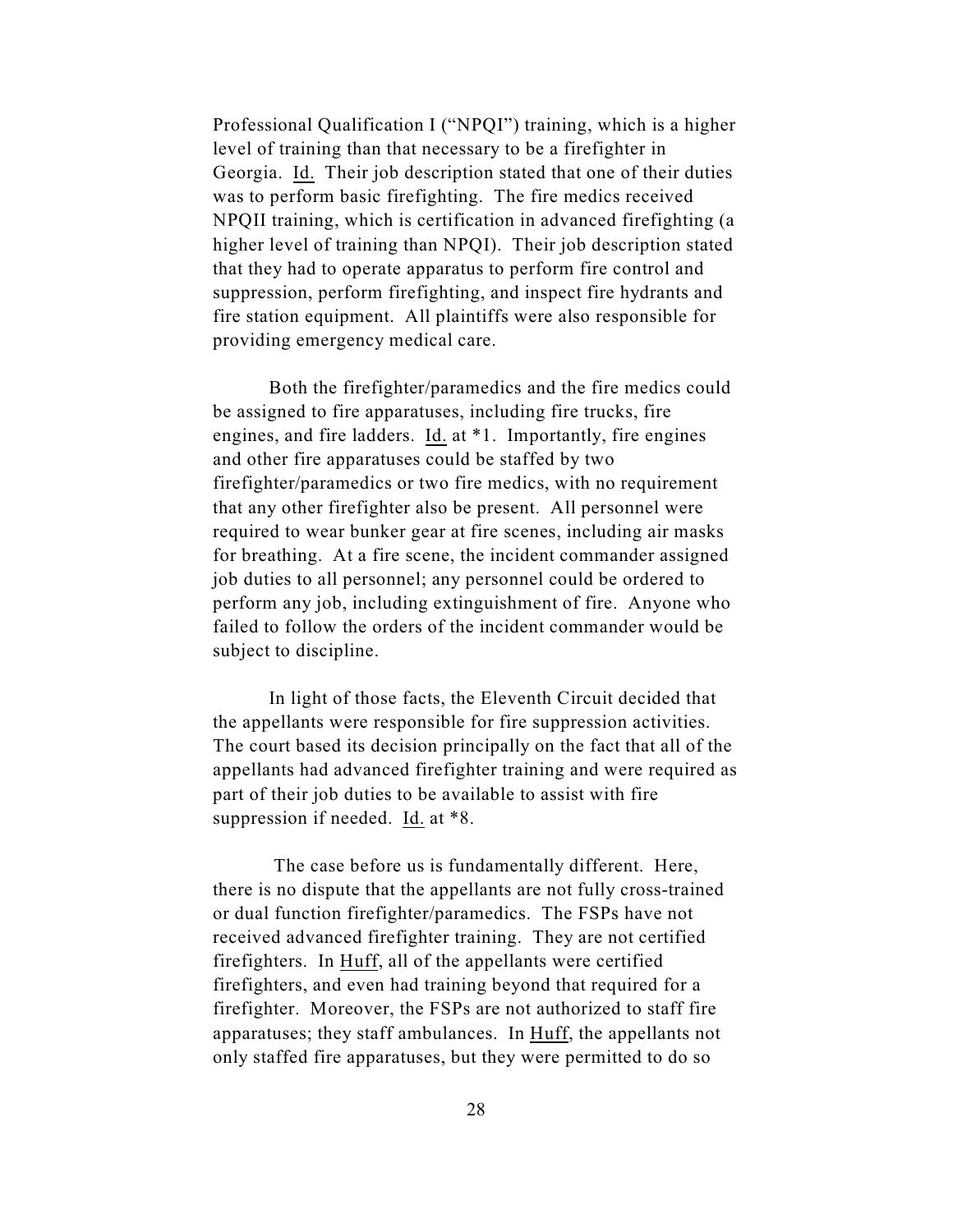without additional firefighter support. Finally, in this case, the FSPs are called to a fire scene only for the purpose of providing medical care, whereas in Huff, the firefighter/paramedics and fire medics were called to the scene and were then assigned to duties, which could have ranged from fire suppression to providing medical care.

Although the two cases share some similar facts, that must not overshadow the greater overarching distinction between the two cases, namely, that the plaintiff-appellants in Huff were without a doubt firefighters who also performed paramedic duties (and thus should come within the exemption based upon the statute's legislative history and purposes), whereas the plaintiff-appellants in the instant case are not firefighters at all, but are single function paramedics who happen to be employed by a fire department (and thus do not come within the exemption).

## 4. DOL Opinion Letter

In a DOL Opinion Letter dated June 1, 2006, see Appellants' Br. Addendum 4, the DOL responded to a hypothetical question and opined that the dual function paramedics posed in the hypothetical fell within the  $\S 207(k)$ exemption.<sup>6</sup> In the hypothetical, the dual function paramedics were hired as firefighters, were required to attend the full

 $<sup>6</sup>$  "Interpretations such as those in opinion letters--like</sup> interpretations contained in policy statements, agency manuals, and enforcement guidelines, all of which lack the force of law--do not warrant Chevron-style deference." Christensen v. Harris County, 529 U.S. 576, 587 (2000). Instead, the lesser degree of deference called for by Skidmore v. Swift, 323 U.S. 134 (1944), is appropriate. The Skidmore rule provides "[t]he weight of [an agency's] judgment in a particular case will depend upon the thoroughness evident in its consideration, the validity of its reasoning, its consistency with earlier and later pronouncements, and all those factors which give it power to persuade if lacking power to control." Id. at 140.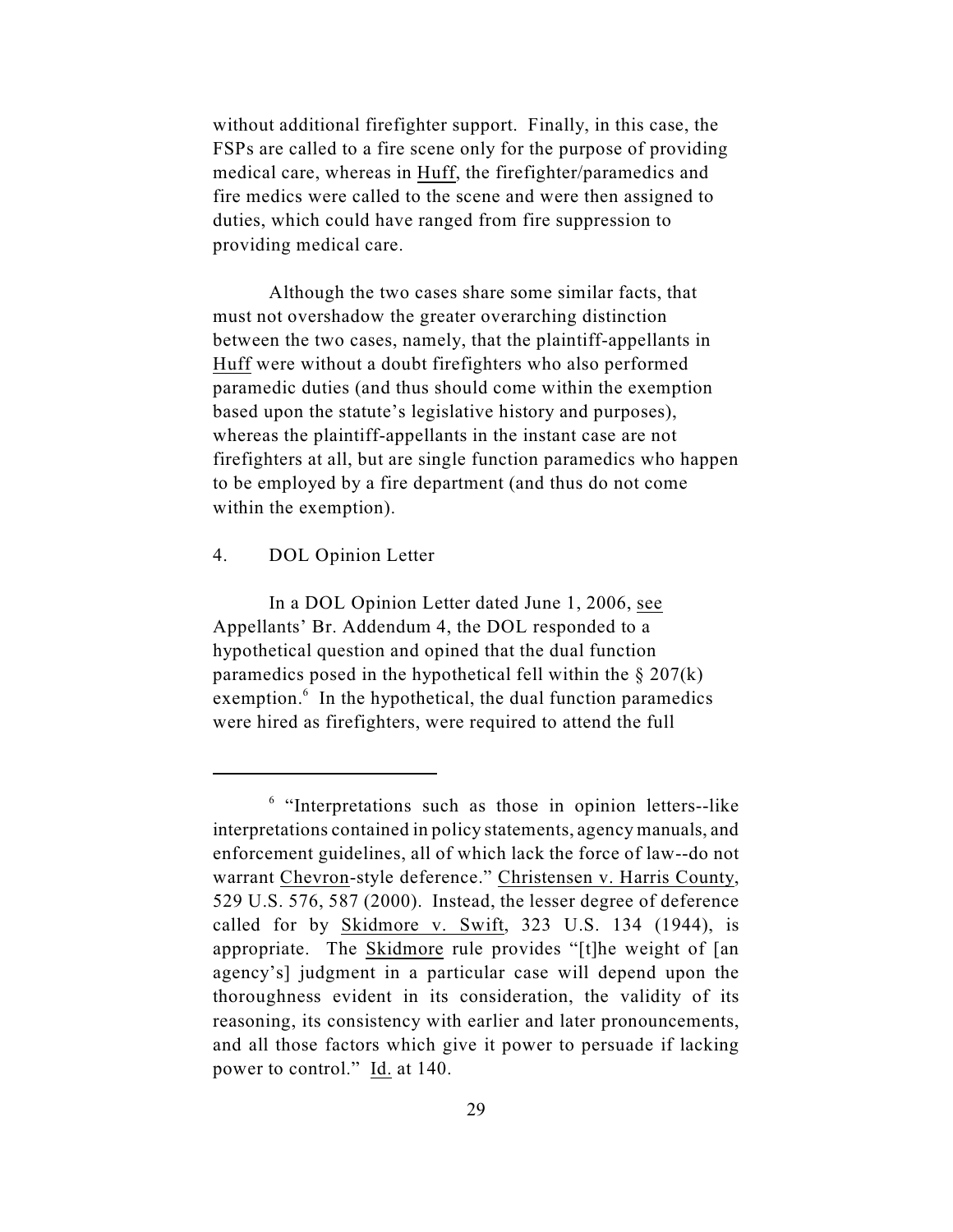seventeen-week firefighter training course, and, unlike the paramedics in Cleveland, wore fire protection gear and carried breathing apparatus. Significantly, the hypothetical dual function paramedics were routinely ordered to perform fire suppression duties and were ordered to all fire scenes. Thus, the factual scenario upon which the DOL opinion letter was based was substantially different from the scenario in Cleveland and from that before us.

#### B. Legal Authority and Responsibility

Before we can uphold the District Court's decision that the FSPs fall within the exemption of the FLSA, we must determine whether the City met its burden to prove plainly and unmistakably that the FSPs have legal authority and responsibility to engage in fire suppression activities, a prerequisite for finding they are not covered by the overtime provision of the FLSA. See Corning Glass Works, 417 U.S. at 196-97; Arnold, 361 U.S. at 392. The District Court stated that "[t]he parties agree that paramedics have only been called upon infrequently to aid in fire suppression," but it nonetheless held that FSPs have such legal authority and responsibility because "it is beyond dispute that fire service paramedics have, on occasion, been directed to aid in fire suppression, and when directed have done so." Lawrence, 2006 WL 2847330, at \*3. We believe considerable more analysis of the record is required before that conclusion can be upheld.

Because we are interpreting a statute, we need to "discern legislative intent," considering first the plain meaning of the statutory text. Morgan v. Gay, 466 F.3d 276, 277 (3d Cir. 2006). "Plain meaning" means the "ordinary" usage of a term. See Alaka v. Attorney Gen. of United States, 456 F.3d 88, 104 (3d Cir. 2006) (citation and internal quotation marks omitted) ("Perhaps the most fundamental principle of statutory construction is that words in a statute must be given their ordinary meaning whenever possible."). The plain meaning of the text should be conclusive, except in the rare instance when the court determines that the plain meaning is ambiguous. Morgan, 466 F.3d at 278. If so, the court can consider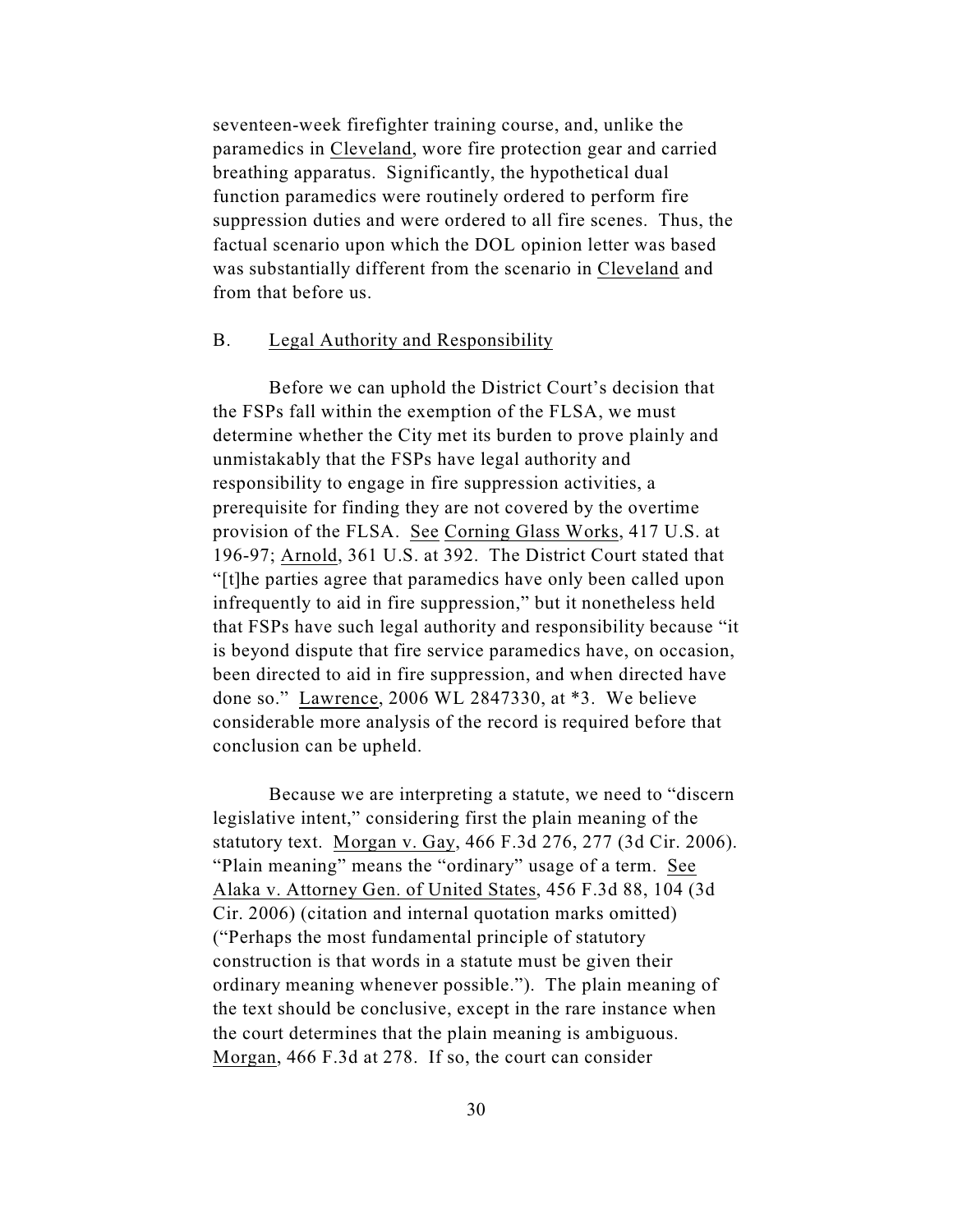legislative history but should do so "with caution." Id.

As we discussed above, the Ninth Circuit in Cleveland, after consulting various dictionaries,<sup> $\tau$ </sup> stated that "'responsibility to engage in fire suppression'" meant that the paramedics must have "some real obligation or duty," and it held that Los Angeles had not met its burden of showing that the paramedics in that case had the "'responsibility' to engage in fire prevention, control or extinguishment" as required by the DOL regulation and § 203(y). 420 F.3d at 990-91. We also conclude that the plain and ordinary meaning of the term legal "responsibility" in  $\S 203(y)(1)$  is unambiguous. In order to be responsible for something, a person must be required to do it or be subject to penalty. Cleveland, 420 F.3d at 989 (citing Webster's New World Dictionary, Third College Edition (1986)). In other words, a responsibility is something that is mandatory and expected to be completed as part of someone's role or job.

Applying that definition to the facts in the record, we cannot sustain the District Court's holding that the City has shown that the FSPs have the legal responsibility to engage in fire suppression. There is substantial evidence to the contrary. FSPs are not hired to fight fires, not even in small part; indeed, they are not expected to fight fires as part of their job duties. The job description makes no mention of fire suppression duties, but rather is medical in nature. There is no evidence of an FSP being disciplined for not engaging in fire suppression activities at a fire scene. There is no evidence that FSPs are ever dispatched to a fire scene for the purpose of fighting a fire, not even in situations when a firefighter is unavailable. There is some evidence that occasionally an incident commander may ask an FSP to help move a fire hose or that an FSP may volunteer to assist if s/he is standing by waiting to perform paramedic duties. Nevertheless, there is no evidence in the record to support the

 $\frac{7}{7}$  This court has also held that it is permissible to use a dictionary to determine a term's plain meaning. See Berckeley Invest. Group, Ltd. v. Colkitt, 259 F.3d 135, 142-43 n.7 (3d Cir. 2001).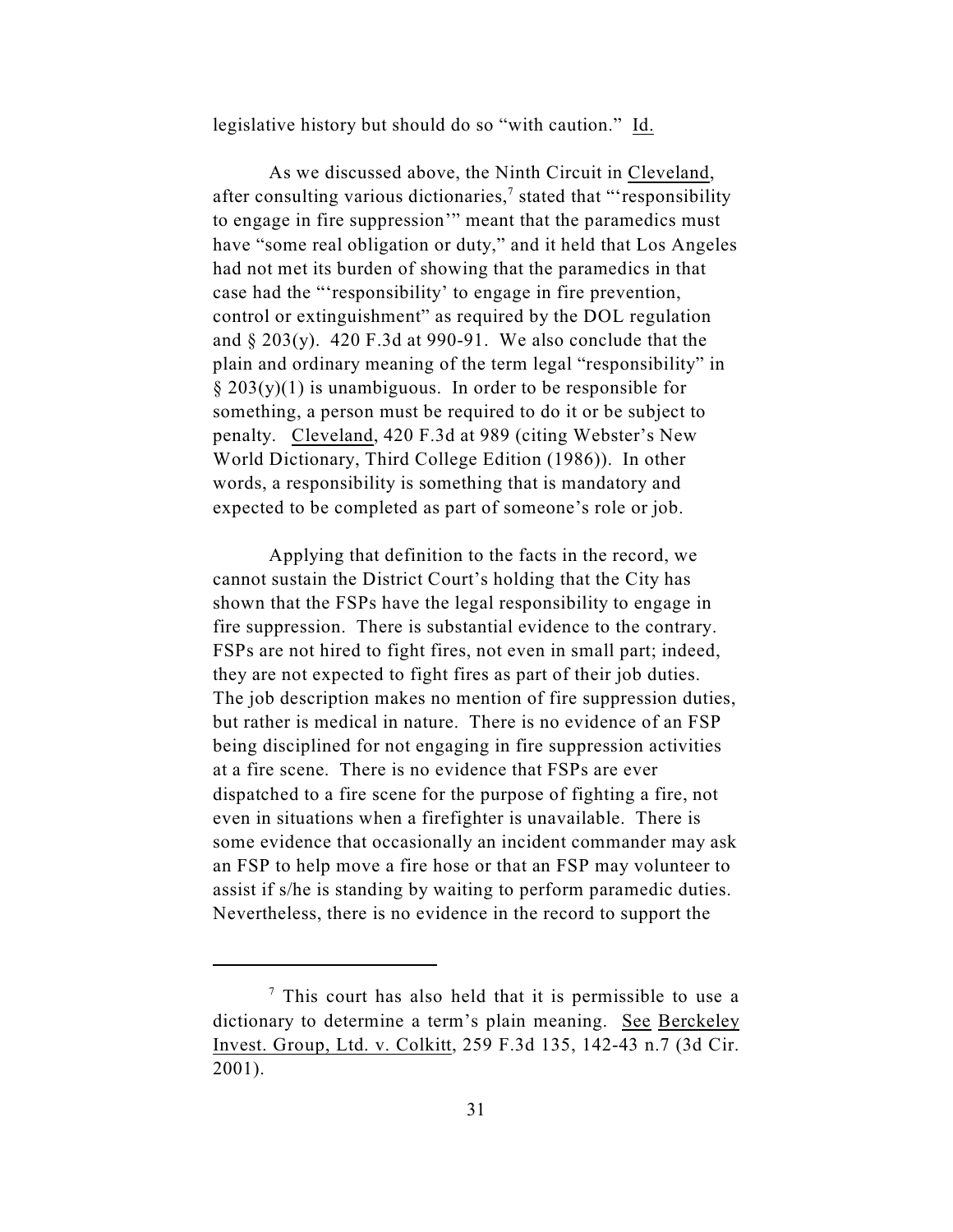assertion that the FSPs are expected to engage in fire suppression as part of their job duties or that they are subject to penalty if they do not do so. Indeed, FSPs are not even called to every fire scene, and when they are, their duty, as described in their job description and Department directive, is to provide medical care.

The City has argued that because the Fire Commissioner stated that FSPs are expected to engage in fire suppression when ordered to do so by the incident commander, they therefore have responsibility and authority. That is a non sequitur. An FSP's assistance in moving hose line in an emergency situation does not make the FSP legally responsible for fire suppression. Such minor assistance is not the "role" or required duty of an FSP, and therefore does not fall within the plain meaning of the term "responsibility." To conclude that an FSP has responsibility for fire suppression activities principally because the incident commander theoretically has authority to tell an FSP to do anything at the scene of a fire would require speculation regarding an FSP's responsibility to engage in fire suppression, which is not permitted on summary judgment. Ridgewood Bd. of Educ. v. N.E. ex rel M.E., 172 F.3d 238, 252 (3d Cir. 1999). Theoretical possibilities are not evidence. Congress could have chosen to make all paramedics subject to the exemption, but it did not; the plain language of the statute connects the exemption to fire suppression.

The mere fact that certain FSPs were required to sign a statement that provided that they would be responsible for fire suppression duties does not mean that FSPs have legal authority and responsibility to engage in fire suppression activities; it simply means that the Fire Department required them to sign such a statement in order to retain their jobs. Saying something does not necessarily make it so. Here, the record evidence does not support the claim that the FSPs were actually legally responsible for fire suppression activities.

Appellants do not argue that the small subset of FSPs that were at one time firefighters and then crossed over to become paramedics were not trained in fire suppression, as they clearly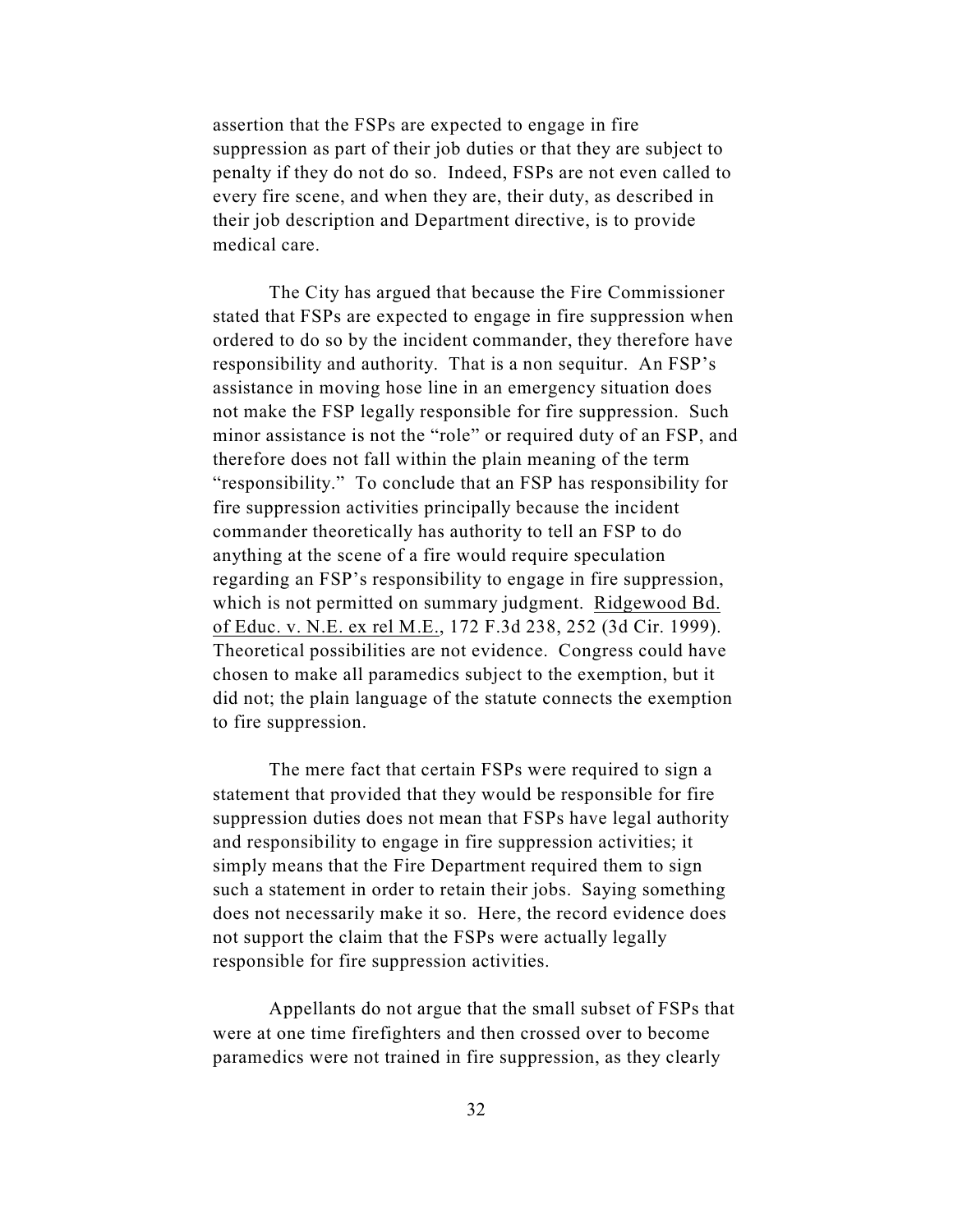were when they became firefighters. Rather, Appellants argue that these cross-over individuals do not currently have responsibility for fire suppression because their sole job now is to function as a paramedic. We agree. There is no evidence that they are dual function paramedics who still operate as firefighters part of the time.

Although we conclude that the statutory language is plain, in an abundance of caution we look to the legislative history which, on this issue, suggests that Congress intended that true dual function paramedics, that is, individuals who were no doubt firefighters but also performed various other functions within a fire department, would fall within the exemption. $\delta$  That may explain why the language of the exemption covers not only firefighters but also paramedics, emergency services personnel, etc. Review of the congressional debates reinforces our conclusion that  $\S 203(y)$  was added to clarify that dual function paramedics are to be exempt from the FLSA overtime provision and are to be treated as firefighters, whereas paramedics are entitled to the time-and-a-half overtime pay. Representative Erlich noted that the definition of a fire protection employee required clarification because of:

the range of lifesaving activities engaged in by today's

<sup>&</sup>lt;sup>8</sup> The dissent suggests, erroneously, that our construction of  $\S 203(y)(1)$  will render the second part of  $\S 203(y)(2)$  superfluous. A true dual function paramedic and firefighter may be both a firefighter and paramedic because of his or her training and experience in both fields. Although s/he would have the authority to fight fires (as required by  $\S$  203(y)(1)), s/he may not be "engaged" in fighting fires as required by the first part of §  $203(y)(2)$  because the municipality chooses to utilize the individual in his/her capacity as a paramedic. Nonetheless, a true dual function firefighter and paramedic fits within the second part of  $\S 203(y)(2)$  as s/he will "respon[d] to emergency situations." Congress made clear its intent to exempt such individuals, which can be accomplished only because they fit within both prongs of §  $203(y)$ .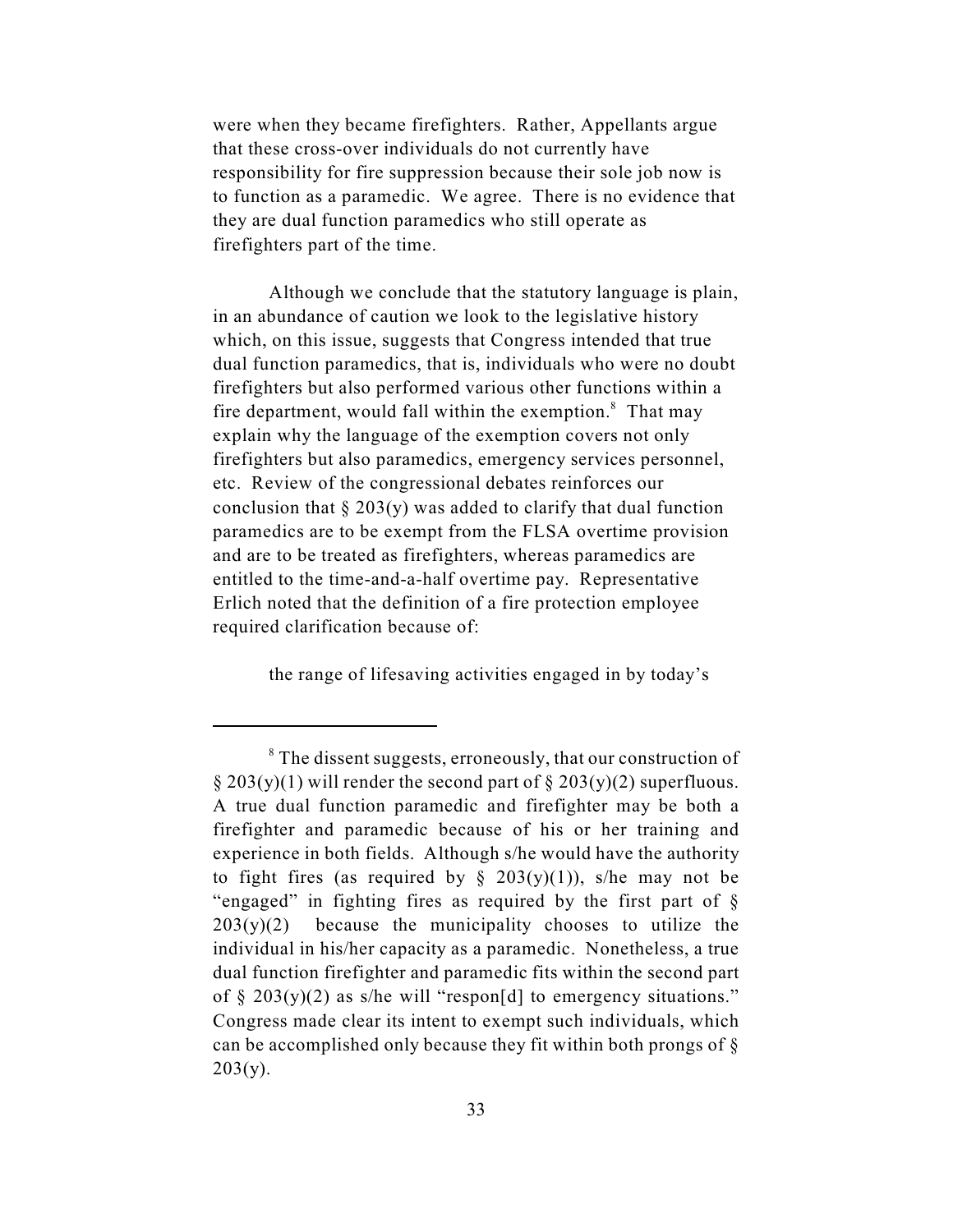fire service, built upon its long tradition of responding to all in need of help. Specifically, today's firefighter, in addition to fire suppression, may also be expected to respond to medical emergencies, hazardous materials events, or even to possible incidents created by weapons of mass destruction.

145 Cong. Rec. at 28,521. He concluded that:

[The bill] only affects those who are trained, prepared and have the legal authority to engage in fire suppression, but also work to save lives in so many other ways.

Id.

Here, there is no dispute that the FSPs are paramedics who have some level of fire suppression exposure but who are by no means firefighters. The evidence shows that they "are not cross-trained as firefighters," and therefore, as Representative Clay stated, they "will remain outside the purview of  $\lceil \frac{6}{5} \cdot 207(k) \rceil$ and will be entitled to overtime after 40 hours a week, even [though] the emergency medical services are placed within the fire department." Id. at 28,520.

The decision in Cleveland is not directly analogous to this case because those plaintiffs were fully trained firefighters,<sup>9</sup> but we consider that opinion because of the similarity of many of the facts and the issue. FSPs are dispatched to a fire scene only when it is deemed necessary to have medical personnel on site. They do report to many other kinds of emergency scenes and, in fact, fire emergencies make up only .1% of FSP dispatches per year. Finally, to the extent that some FSPs do have prior training as firefighters, the dispatcher has no idea which FSPs s/he calls to report to a fire scene. It cannot fairly be said that the FSPs have a real obligation to fight fires because it is not what they

 $\degree$  Thus, the fact that the Cleveland plaintiffs did not wear bunker gear, as the plaintiffs in this case do, is not really an accurate point of comparison, given that the Cleveland plaintiffs were fully trained firefighters.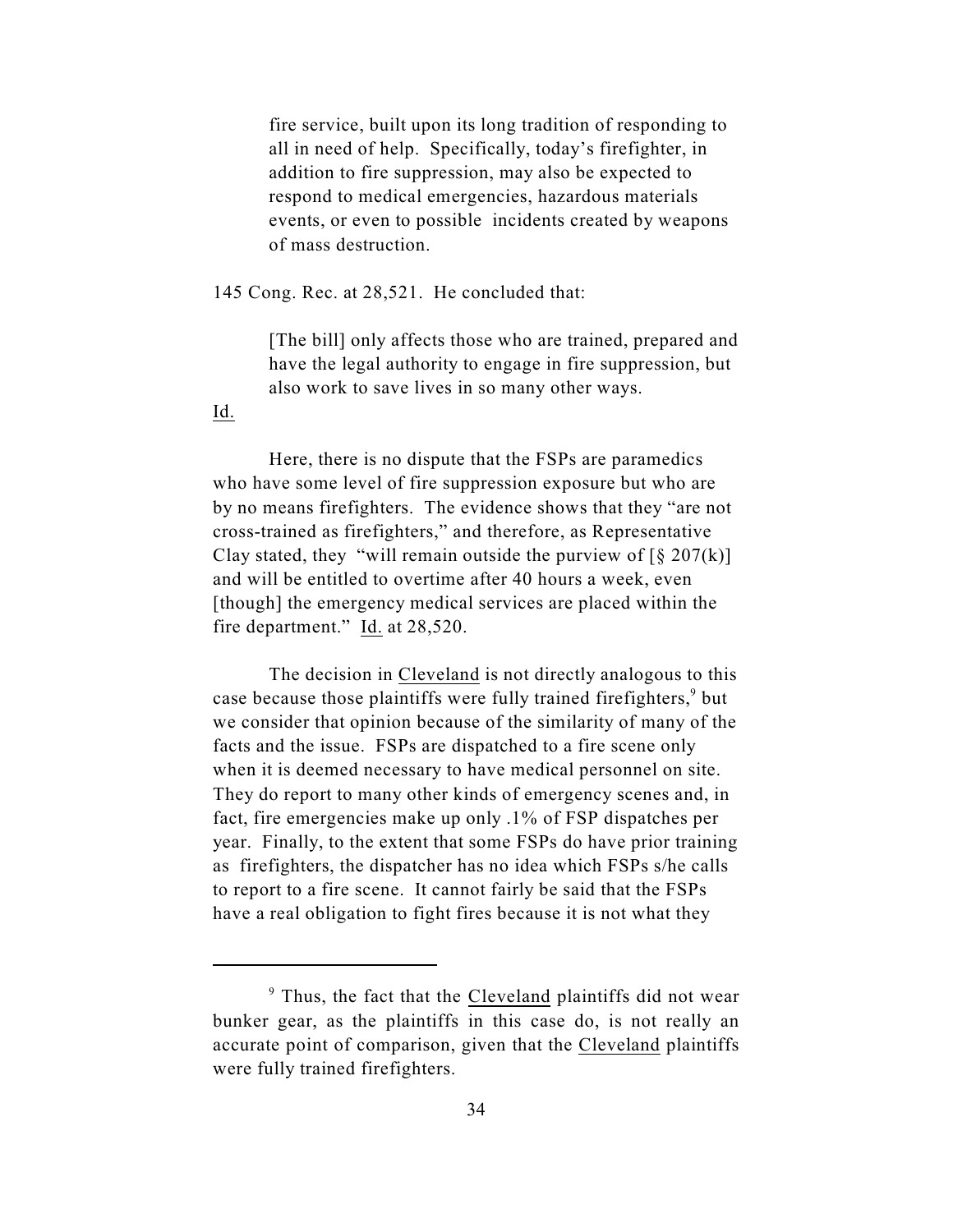were hired to do and it is not what they are expected to do as part of their job duties. Therefore, we conclude that the FSPs do not have responsibility for fire suppression activities. As such, the City has failed to meet its burden of proof to show that it falls within the  $\S 207(k)$  exemption, and the District Court erred in granting the City summary judgment.

Because we have decided that Appellants were not responsible for fire protection activities as a matter of law, it also follows that the District Court erred by not entering summary judgment in their favor. It was the City's burden to demonstrate that it met all three requirements necessary to qualify for the exemption. It is not necessary to reach the question whether Appellants were "trained" in fire suppression because the City has failed to meet one of the requirements. We conclude that FSPs are not exempted from the overtime provision of the FSLA.

# **IV. Conclusion**

Both parties have agreed that there are no disputed issues of material fact. Although there may be some dispute in the margins regarding certain facts pertaining to the authority and responsibility of the FSPs, those disputes are not material. We have searched the record conscientiously, but have been unable to find any general issue of material fact. For the above stated reasons, we will reverse the judgment of the District Court and direct the District Court to grant summary judgment on liability for Appellants.

The parties agreed at oral argument that if we were to reverse the District Court's finding with respect to liability, we would need to remand to the District Court to make further findings regarding damages, including the issue whether the City acted willfully, see 29 U.S.C. § 255(a),<sup>10</sup> and the issue whether

 $10$  This provision of the FLSA extends the statute of limitations from two to three years.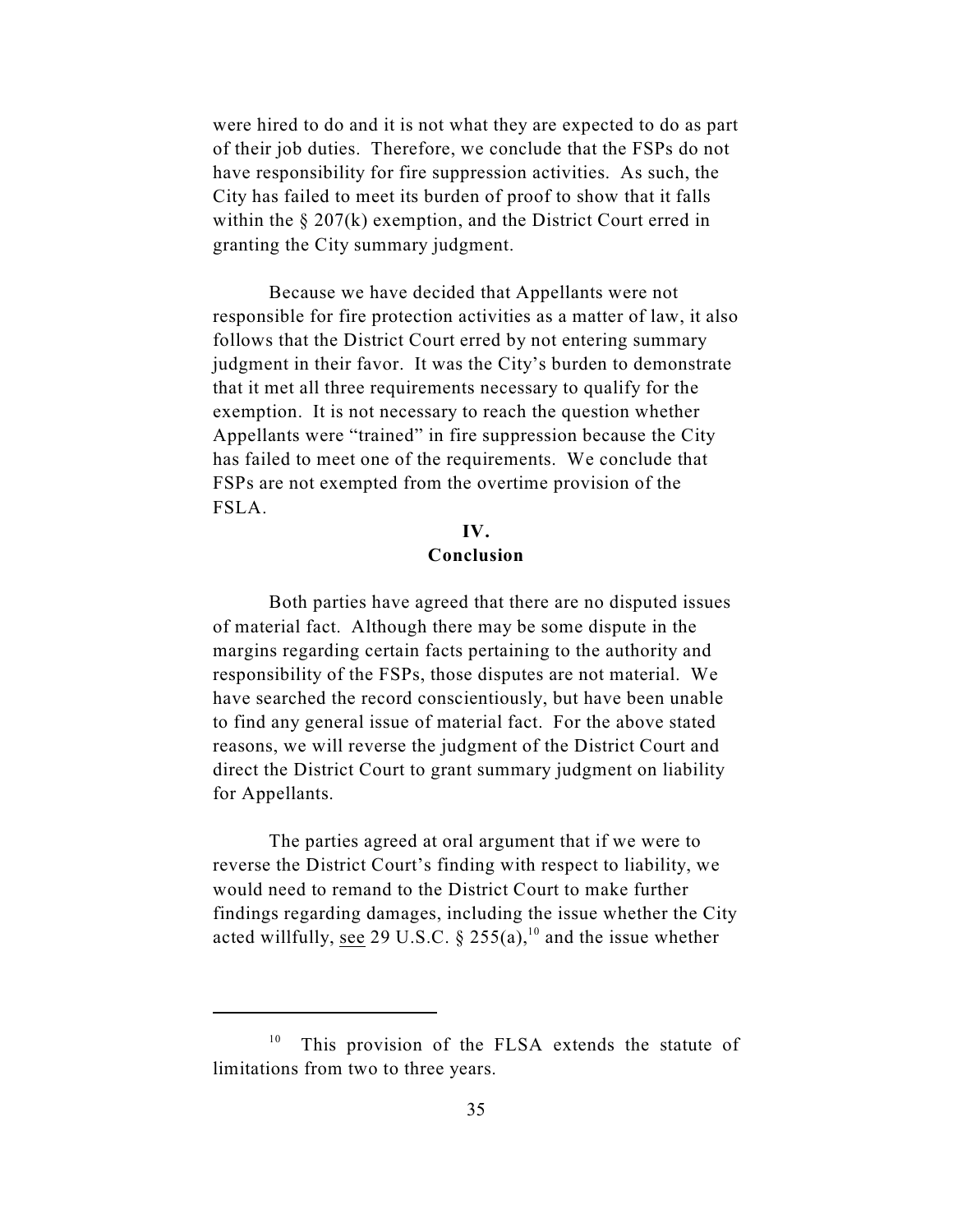the City qualifies for a good faith defense, see 29 U.S.C.  $\S$  258,<sup>11</sup> under the FLSA. It is important to note that if the City can show that it acted in good faith, it may not be subject to damages for its past overtime pay practice, as Congress was plainly concerned with local governments being liable for substantial back pay awards. We assume that the numerous City amici share that concern. If the City can prove its entitlement to the FLSA good faith defense with respect to its past practice, we are confident that creative City officials can work with the union to fashion future work schedules compatible with the FLSA.

Accordingly, we will remand for further proceedings consistent with this opinion, including those relevant to the questions of willfulness and good faith with respect to the issue of damages.

 $11$  This provision of the FLSA establishes a good faith defense for an employee who fails to pay overtime because of, inter alia, reliance on an administrative practice or agency interpretation.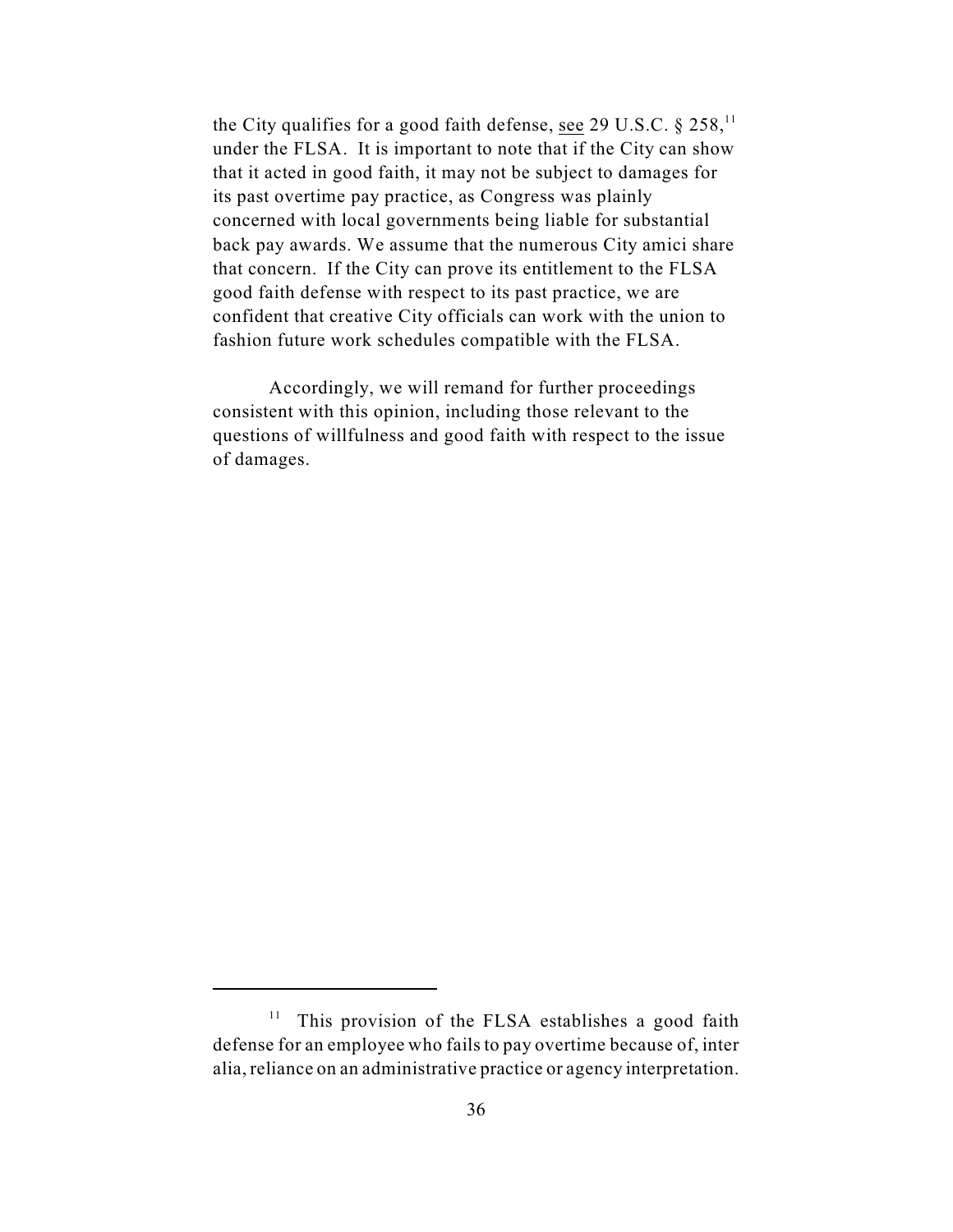## HARDIMAN, *Circuit Judge*, dissenting.

The majority holds that Philadelphia's Fire Service Paramedics (FSPs) are non-exempt employees under Section 203(y) of the Fair Labor Standards Act because they spend a *de minimis* amount of their time actually engaged in fire suppression activities. In my view, we must ask whether an FSP has the "responsibility" to engage in fire suppression and the answer to this question does not depend upon how much time an FSP actually spends on such activities. In concluding that FSPs must be on the front lines of firefighting to have "responsibility to engage in fire suppression," the majority is unfaithful to the text, structure, and legislative history of the 1999 amendments to the Fair Labor Standards Act. Consequently, the majority's approach exposes municipalities to the same unnecessary and potentially staggering damage awards that Congress intended to prevent. I respectfully dissent.

I.

This appeal forces us to choose sides in an emergent circuit split regarding the interpretation of the phrase "responsibility to engage in fire suppression" as used in  $\S 203(y)$ of the Fair Labor Standards Act (FLSA), 29 U.S.C. § 201 *et seq*. As the majority thoroughly discusses, in *Cleveland v. City of Los Angeles*, 420 F.3d 981 (9th Cir. 2005), the Ninth Circuit found that "for Plaintiffs to have the 'responsibility' to engage in fire suppression, they must have some real obligation or duty to do so. If a fire occurs, it must be their job to deal with it." *Id.* at 983. Contrary to *Cleveland*, the Fifth Circuit stated in *McGavock v. City of Water Valley*, 452 F.3d 423 (5th Cir. 2006), that emergency personnel trained as firefighters could be considered exempt "even though they may spend one hundred percent of their time responding to medical emergencies." *Id.* at 427. Following oral argument in the present appeal, the Eleventh Circuit sided with the Fifth Circuit, stating that "responsibility" is a "forward-looking, affirmative duty or obligation that an employee may have at some point in the future" or a "duty which one may or may not ever be called upon to perform." *Huff v. DeKalb County*, 516 F.3d 1273, 1281 (11th Cir. 2008). Accordingly, the Eleventh Circuit stated that the exemption does not require that there be "*any* level of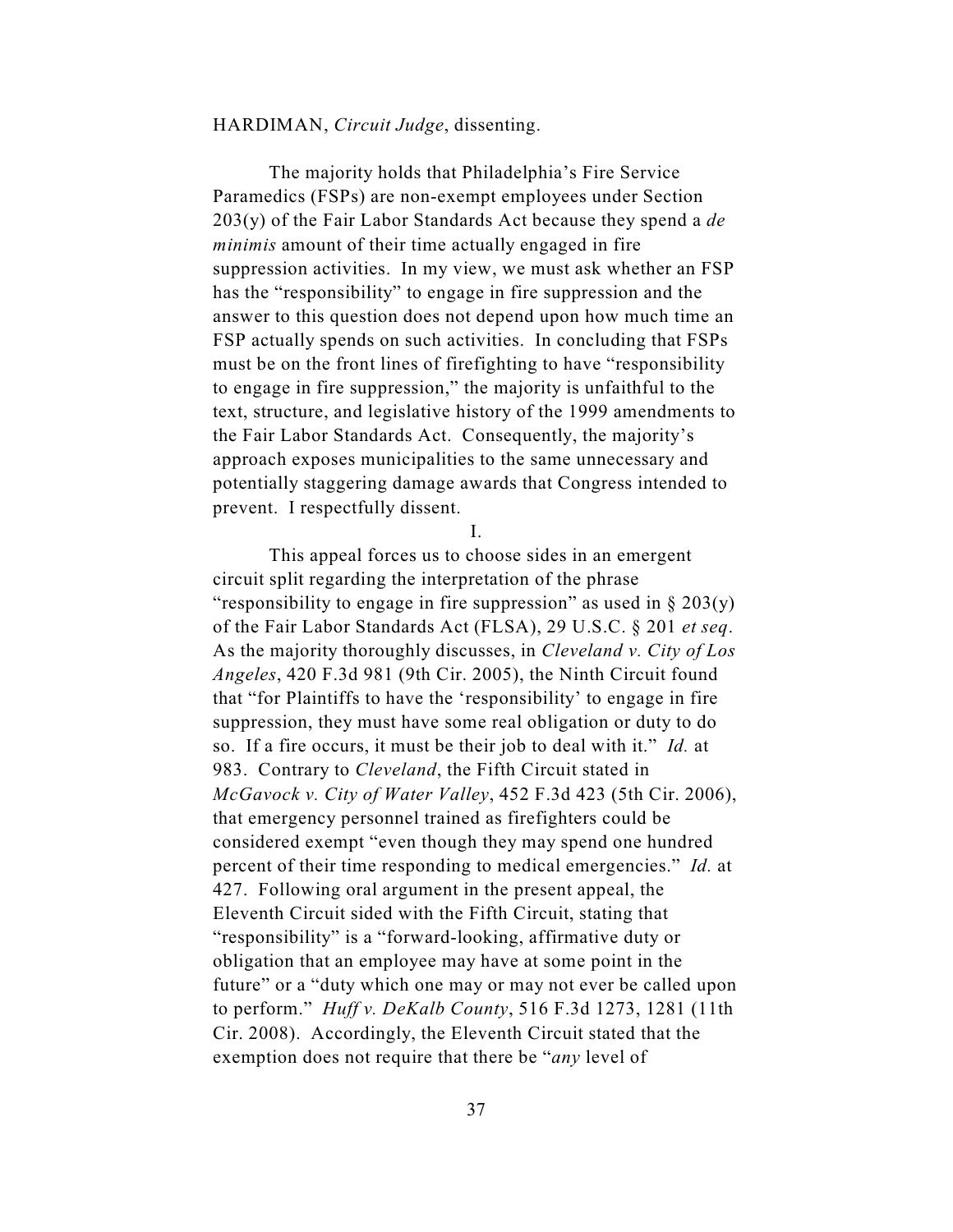engagement in fire suppression." *Id.* (emphasis in original).

In this case, by stating that "responsibility is something that is mandatory and expected to be completed as part of someone's role or job," Maj. Op. at 31, the majority has essentially adopted the Ninth Circuit's dictionary definitionbased analysis of the statutory term "responsible." Under the majority's view, FSPs cannot be "responsible" for fire suppression unless they are "hired to fight fires," are "expected to fight fires as part of their job duties," and have "fire suppression duties" as part of their job description. *Id*. Providing emergency support at a fireground — such as moving hose line — is insufficient because it is not the "role" or "required duty" of an FSP. *Id* at 32*.* Although not explicitly stated, the majority effectively requires evidence that employees actually engage in fire suppression on a regular basis. The possibility that an FSP might "theoretically" or "periodically" be ordered by a superior officer to engage in fire suppression is not enough. This approach is contrary to the Eleventh Circuit's view, under which it suffices if one employed by a fire department "may *. . .* at some point in the future" be called upon to engage in fire suppression, regardless of whether that person has ever done so in the past. *Huff*, 516 F.3d at 1281.

In my view, the majority's construction is supported by neither the text and structure of  $\S 203(y)$  nor the dictionary definition of "responsibility." Although FLSA exemptions are to be construed narrowly, the majority categorically renders nonexempt many fire department employees — paramedics, emergency medical technicians, rescue workers, ambulance personnel, and hazardous materials workers — despite Congress's attempt to broaden the exemption. Indeed, the majority's interpretation of the statute renders superfluous the final provision of  $\S 203(y)(2)$ , which provides that an employee is exempt if he or she is "engaged in . . . the response to emergency situations where life, property, or the environment is at risk."

II.

I have no quarrel with the majority's use of dictionary definitions as an aid in construing undefined statutory terms. But none of the dictionary definitions suggested by either the Ninth or Eleventh Circuits leads inexorably to the conclusion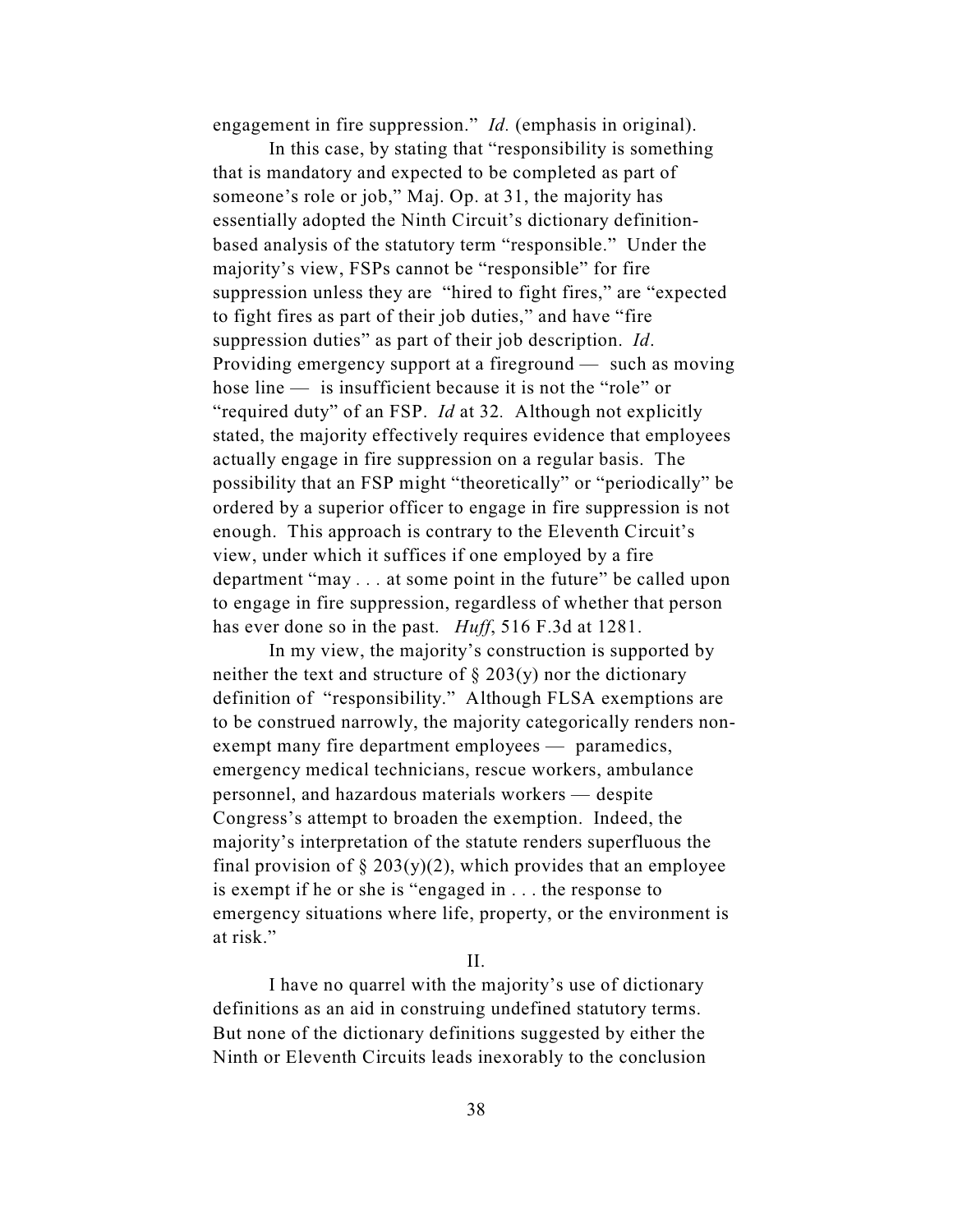that employees must actually fight fires to be responsible for fire suppression. In *Cleveland*, the Ninth Circuit noted that "responsibility" has been defined as "a duty, obligation or burden," "[a] charge, trust, or duty, for which one is responsible," "[l]iability," or "[a] thing or person that one is responsible for." *See Cleveland*, 420 F.3d at 989 (internal citations omitted). To this list, the Eleventh Circuit added a "moral, legal, or mental accountability." *Huff*, 516 F.3d at 1280 (internal citation omitted). The Ninth Circuit also observed that "responsible" means "expected or obliged to account (for something, to someone), answerable, accountable" and "involving accountability, obligation or duties," and may apply "to one who has been delegated some duty or responsibility by one in authority and who is subject to penalty in case of default" or something one is "required to do as part of a job, role or legal obligation." *Cleveland*, 420 F.3d at 989 (internal citation omitted). "Responsible" can also mean "having an obligation to do something, or having control over or care for someone, as part of one's job or role." *Id.* (internal citation omitted).

Only a few of the foregoing definitions support the majority's suggestion that fire suppression must be part of the employee's formal role, and none suggests that fire suppression must be the employee's principal function (*i.e.,* the employee must be "hired to fight fires"). Nor do these definitions imply that an employee is not "responsible" if the performance of the duty or burden is contingent upon a future occurrence that may never come to pass.<sup>12</sup> It may be sufficient if the employee is subject to a duty to engage in fire suppression at some point in

 $12$  Numerous jobs make employees "responsible for" doing something that they may never have occasion to do, or may only do when other employees with primary responsibility for a task have failed or are otherwise unavailable. Air marshals are "responsible for" apprehending and disarming terrorists on aircraft, even though they rarely, if ever, have to do so and would be called upon to do so only if other aviation security officials had failed to stop an armed terrorist from boarding an airplane. Likewise, members of a police bomb squad are "responsible for" disarming explosives even if no bomb is ever planted.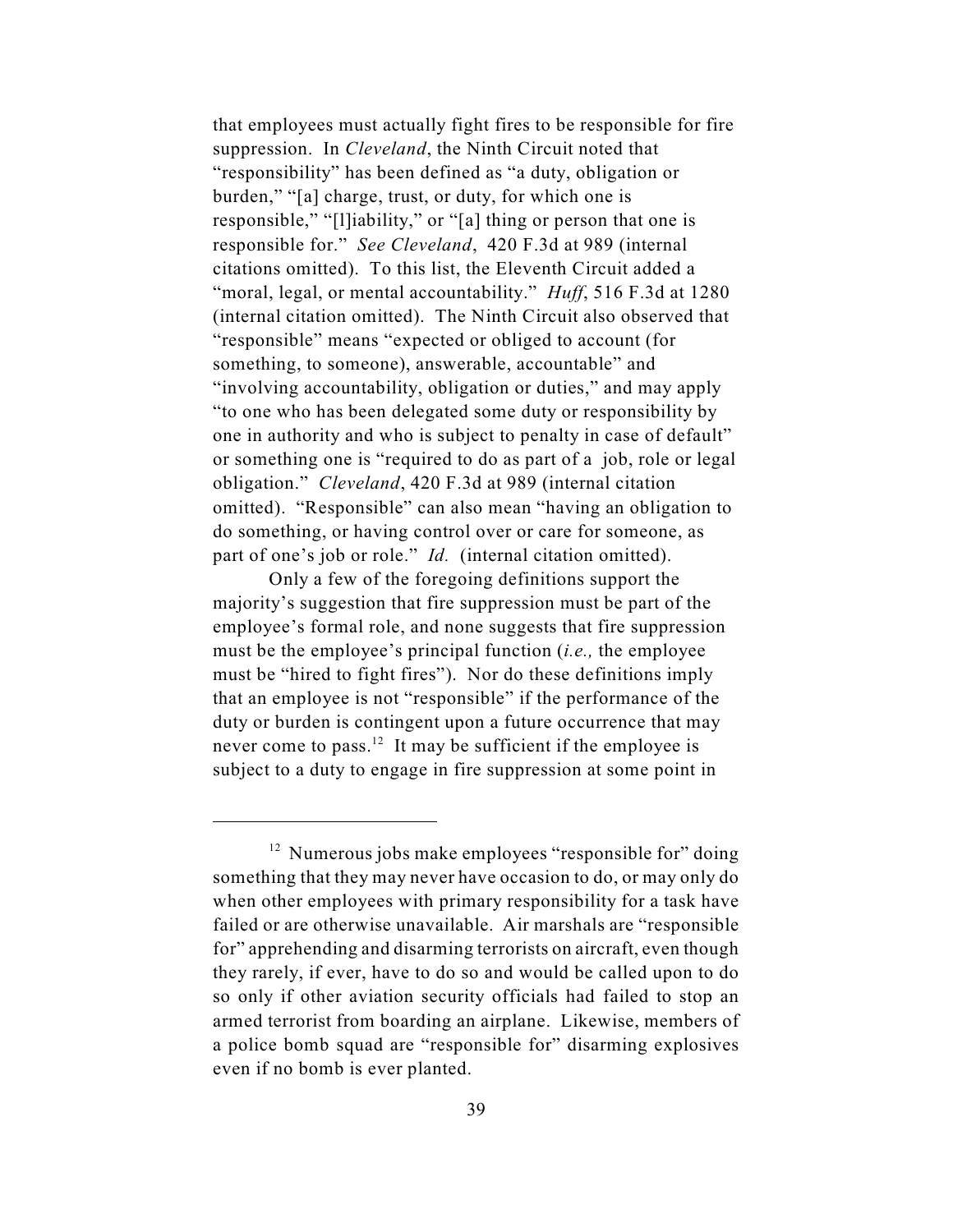the future, whether that duty is the employee's primary role or not.

Even if the dictionary definitions offered a clearer answer to the question before us, we must begin with the text and structure of the statute. "There is a limit . . . to how much can be proved by invoking dictionary definitions and usage." *United States v. Loney*, 219 F.3d 281, 285 (3d Cir. 2000)*.* As the Supreme Court has instructed, we examine "not only the bare meaning of the word but also its placement and purpose in the statutory scheme," bearing in mind that "[t]he meaning of statutory language, plain or not, depends on context." *Id.* at 285 (quoting *Bailey v. United States*, 516 U.S. 137, 145 (1995) (internal quotations and additional citations omitted)). Moreover, when examining the statutory text and structure, we must be careful to avoid a construction that renders any part of the statute superfluous. *Pa. Dep't of Public Welfare v. U.S. Dep't of Health & Hum. Servs.*, 928 F.2d 1378, 1385 (3d Cir. 1991).

Reviewing  $\S 203(y)$  with these principles in mind, I find that the phrase "responsibility to engage in fire suppression" cannot mean, as the majority suggests, that the employee's *primary* role and function is to engage in fire suppression. The statute states:

> "Employee in fire protection activities" means an employee, including a firefighter, paramedic, emergency medical technician, rescue worker, ambulance personnel, or hazardous materials worker, who--

(1) is trained in fire suppression, has the legal authority and responsibility to engage in fire suppression, and is employed by a fire department of a municipality, county, fire district, or State; and (2) is engaged in the prevention, control, and extinguishment of fires or response to emergency situations where life, property, or the environment is at risk.

29 U.S.C. § 203(y). Subsection (1) of § 203(y) is phrased conjunctively. Accordingly, all employees falling within the exemption must be (a) trained in fire suppression, (b) have the legal authority and responsibility to engage in fire suppression; *and* (c) be employed by a public fire department. By contrast,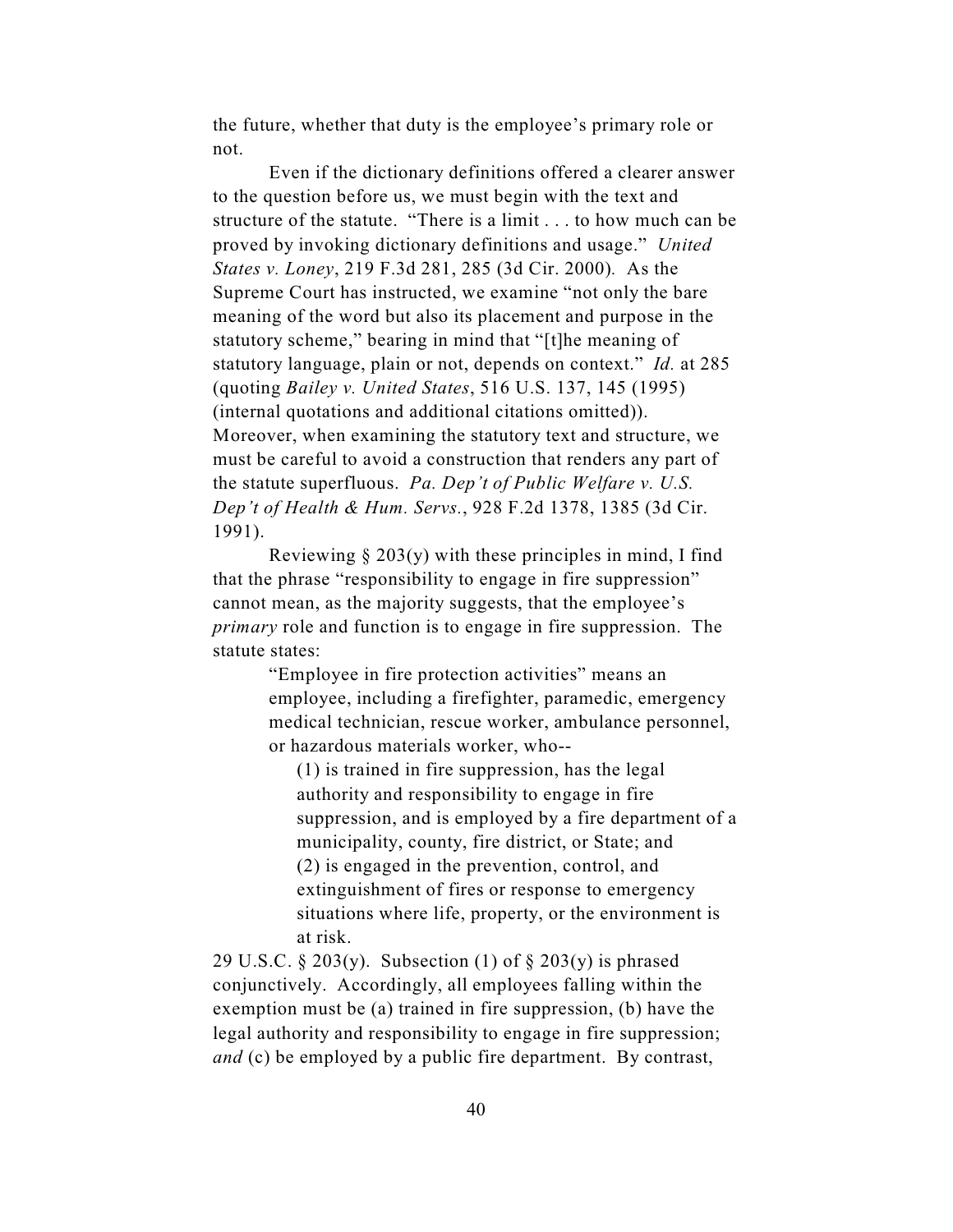subsection (2) of  $\S 203(y)$  is phrased disjunctively. Thus, in addition to meeting *all* of the requirements of § 203(y)(1), an exempt employee must also be (a) engaged in the prevention, control, and extinguishment of fires; *or* (b) engaged in the response to emergency situations where life, property, or the environment is at risk.

The majority's construction of subsection (1) would render the second part of subsection (2) entirely superfluous. If employees must satisfy  $\S 203(y)(1)$  by being "hired to fight fires" and "expected to fight fires as part of their job duties," it necessarily follows that they are "engaged in the prevention, control, and extinguishment of fires" and the first clause of  $\S 203(y)(2)$  is redundant. More problematically, the majority's requirement that exempt employees actually engage in fire suppression renders superfluous the phrase "or response to emergency situations where life, property, or the environment is at risk." As the Eleventh Circuit observed, the use of the disjunctive in  $\S 203(y)(2)$  demonstrates that "there is no statutory" requirement that there be *any* level of actual engagement in fire suppression." *Huff*, 516 F.3d at 1281. An employee may become exempt either by fighting fires *or* by responding to emergency situations where lives, property, or the environment are at risk. Controlling and extinguishing fires would, of course, also involve such emergency situations. Yet the use of the disjunctive word "or" shows that an employee who responds to emergency situations other than firefighting may be exempt. *See United States v. Hodges*, 321 F.3d 429, 436 (3d Cir. 2003) ("[C]anons of construction ordinarily suggest that terms connected by a disjunctive be given separate meaning unless the context dictates otherwise.") (citation omitted). Were it otherwise, Congress could have omitted that provision entirely or used the conjunctive "and." In sum, the majority's interpretation effectively ignores the final clause of  $\S 203(y)(2)$ and makes engaging in fire suppression the *sine qua non* of the exemption.

In an attempt to demonstrate that its construction does not render the second part of  $\S 203(y)(2)$  superfluous, the majority posits a hypothetical employee who is "both a firefighter and a paramedic because of his or her training and experience in both fields," but whom the municipality chooses to use "in his/her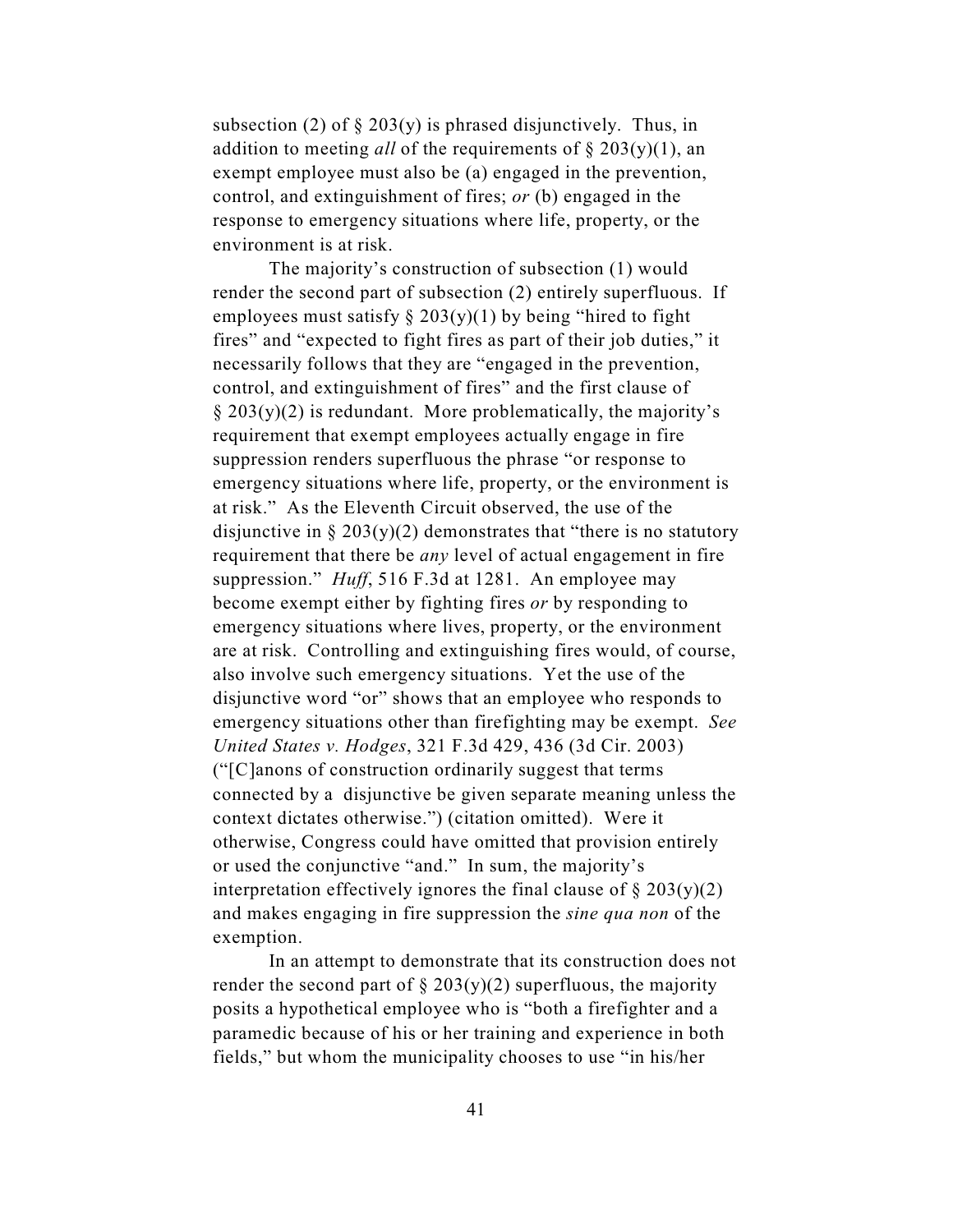capacity as a paramedic." Maj. Op. at 33 n.8. Such an employee would fall within the exemption without engaging in fire suppression because s/he would have the authority to fight fires and would "respon[d] to emergency situations" as required by the second part of  $\S 203(y)(2)$ . *Id*. In so concluding, the majority overlooks its own definition of "responsibility," which requires that the employee be "hired to fight fires" and *actually* engage in firefighting. If the fact that a paramedic had prior training and experience as a firefighter sufficed, then the "authority and responsibility" prong of  $\S 203(y)(1)$  would become superfluous and being "trained in fire suppression" would become the *sine qua non* of the exemption.<sup>13</sup>

To avoid rendering statutory language superfluous, the phrase "responsibility to engage in fire suppression" must mean something different than that ascribed to it by the majority. I find persuasive the broader constructions offered by the Fifth and Eleventh Circuits. Employees are subject to the exemption without ever having actually engaged in fire suppression, so long as they may have a "forward-looking, affirmative duty or obligation" to do so at some point in the future, *id.* at 1281, even if they presently "spend one hundred percent of their time responding to medical emergencies." *McGavock*, 452 F.3d at 427.

This construction is consistent not only with the use of the disjunctive in  $\S 203(y)(2)$ , but also with the statutory language indicating that various emergency responders fall within the ambit of the exemption. The introductory sentence of  $\S 203(y)$ explicitly states: "'Employee in fire protection activities' means an employee, including a firefighter, *paramedic, emergency*

 $<sup>13</sup>$  The majority's approach in this regard has consequences</sup> in this case. Some forty Plaintiffs are, like the hypothetical employee posited by the majority, firefighters who transferred into the FSP program to work as paramedics. Because these Plaintiffs concede that they have been "trained in fire suppression," Br. of Appellants at 28 n.6, to be consistent with its analysis, the majority should affirm the District Court's grant of summary judgment as to them.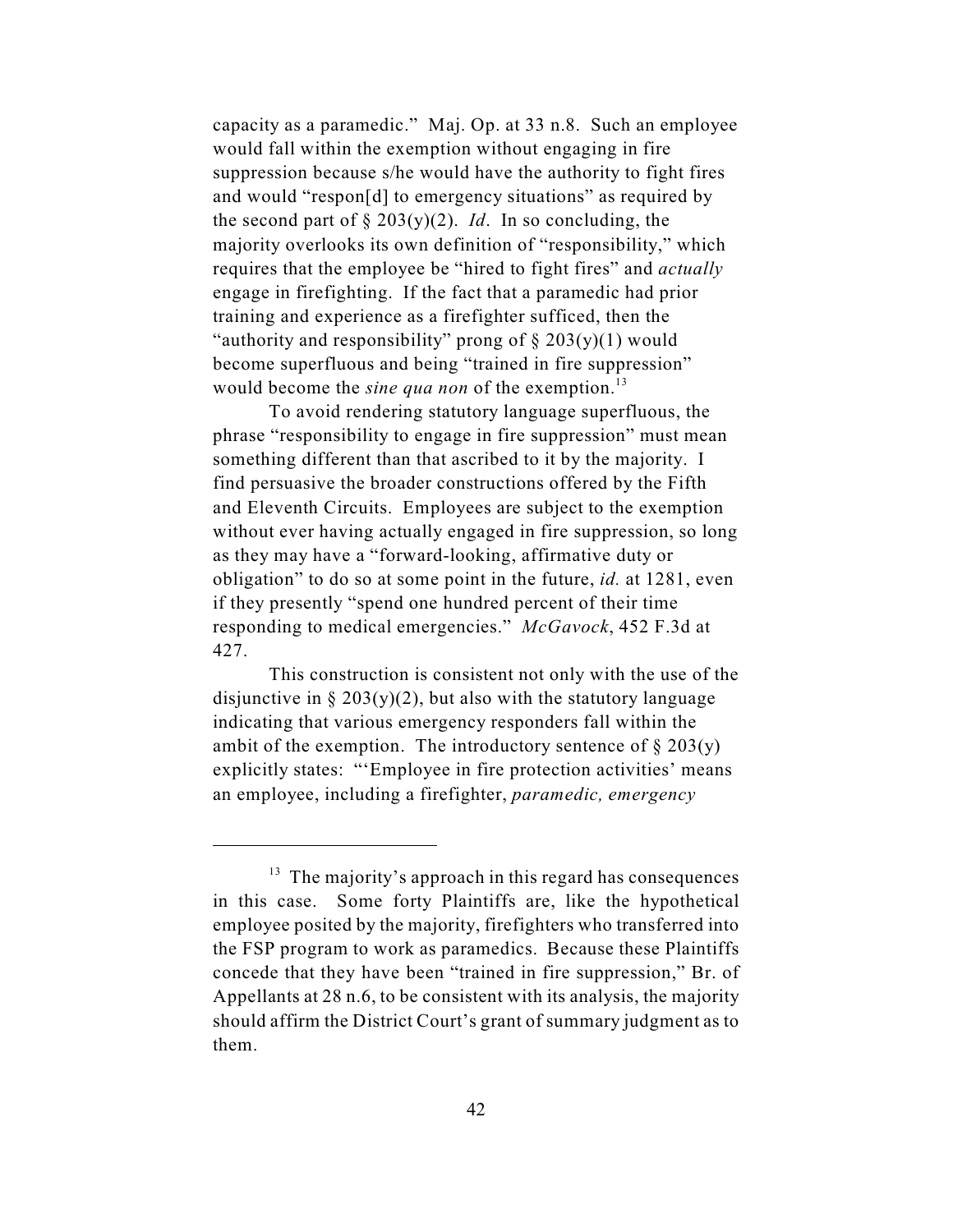*medical technician, rescue worker, ambulance personnel, or hazardous materials worker.*" 29 U.S.C. § 203(y) (emphasis added). Congress's enumeration of various job titles, in addition to that of firefighter, undermines the majority's conclusion that the exemption applies only to employees hired exclusively, primarily, or periodically "to fight fires."<sup>14</sup>

III.

The majority attempts to bolster its analysis of  $\S 203(y)$  by relying upon legislative history, which supposedly shows that the exemption is intended to apply only to employees who are traditional firefighters but who may engage in emergency medical and rescue work as well. I do not read the legislative history to support this view.

The record is scant, with only three Congressmen making brief floor statements in support of the bill. But it is clear that the sponsor and the floor manager of the 1999 amendment to the FLSA were motivated primarily by several court cases in which emergency medical service personnel employed by fire departments had been found non-exempt under the Department of Labor's 80/20 rule, which provided that medical service personnel did not fall within the exemption if 20% or more of their time was spent responding to medical emergencies unrelated to fire protection. The bill's sponsor stated:

> The issue addressed by H.R. 1693, Mr. Speaker, concerns fire department paramedics trained to fight fires who have prevailed in several suits for overtime compensation under the FLSA. The paramedics successfully argued they were not fire protection employees covered by the FLSA exemption since

<sup>&</sup>lt;sup>14</sup> Drawing on the legislative history of § 203(y), the majority asserts that this language was included to make clear that the exemption covers only "individuals who were no doubt firefighters but also performed various other functions within a fire department." Maj. Op. at 33. This construction is at odds with the plain language of the provision. By including "firefighter" as a separate job title and using the disjunctive "or," the statute provides that an employee may fall within the scope of the exemption even if not a traditional "firefighter."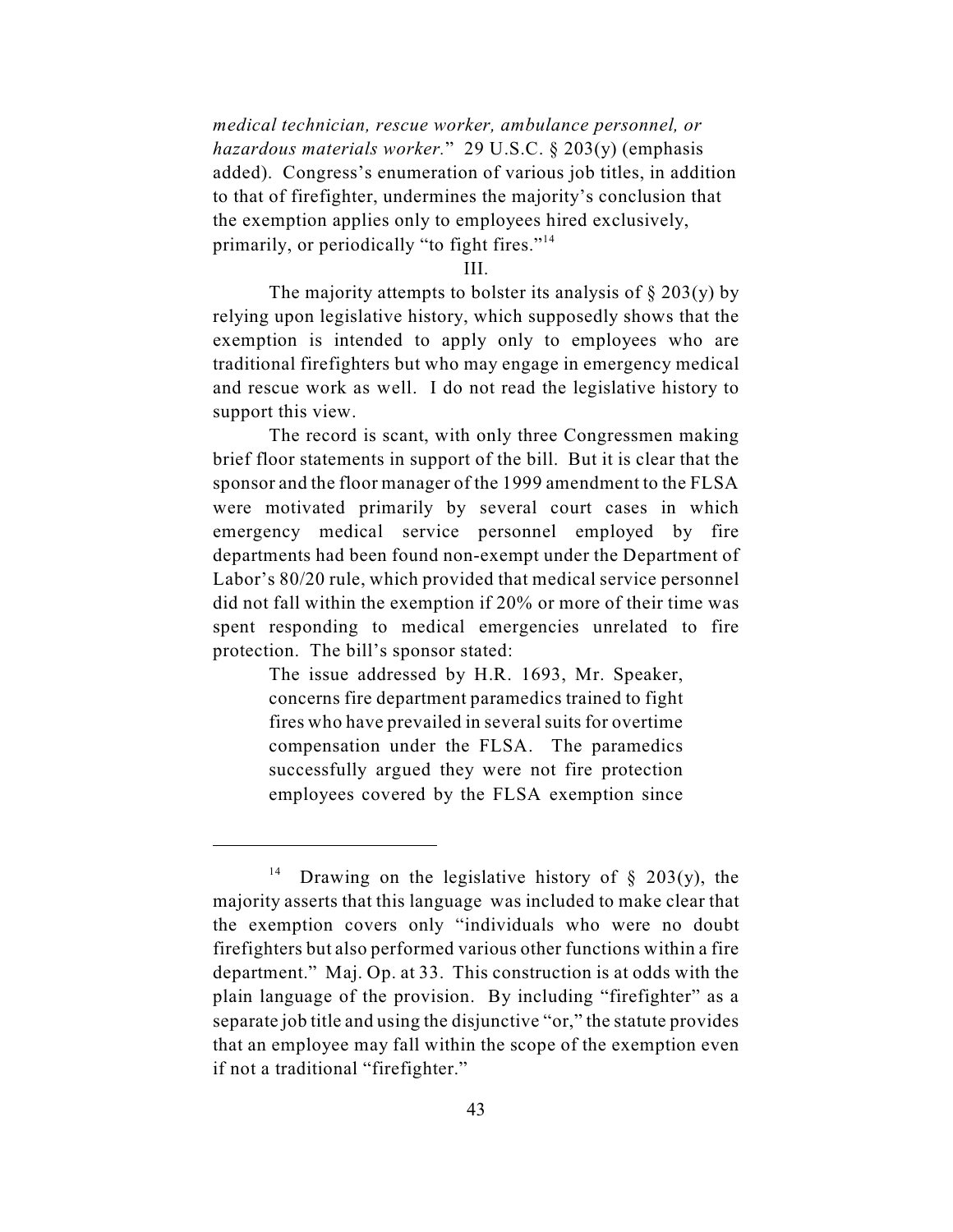more than 20 percent of their normal shift time was spent engaged in emergency responses rather than firefighting, such as emergency medical calls.

145 Cong. Rec. H11,500 (daily ed. Nov. 4, 1999) (statement of Rep. Ehrlich). Representative Ehrlich noted that a municipality in his district had recently been found liable for \$3.5 million under the FLSA, and that the potential consequences of such cases were "serious and far-reaching and could result in a dramatic increase in the local costs of fire protection to taxpayers nationwide." *Id.* Another representative made a similar point, observing that the narrowing of the exemption by the courts had "resulted in State and local governments being liable for millions of dollar in back pay, attorneys fees and court costs." *Id.* (statement of Rep. Boehner).

Representatives also emphasized that the recent trend of cases was contrary to the historical understanding that *all* emergency responders employed by a fire department were included within the exemption, regardless of whether they were engaged in direct fire suppression: "[h]istorically, any emergency responder paid by a fire department was considered to be a fire protection employee. However, recent court interpretations of Federal labor statutes have rendered this definition unclear." *Id.* (statement of Rep. Ehrlich). EMS personnel had fit within the exemption "[i]n the past" but the more recent decisions had "narrowly interpreted the  $7(k)$  exemption and held that emergency medical services personnel do not come within the exemption because the bulk of their time is spent engaged in nonfire protection activities." *Id.* (statement of Rep. Boehner).

Finally, Congress made clear that the bill's clarification of the exemption was specifically intended to remedy the precarious situation in which the recent court cases had placed municipal fire departments. The bill's sponsor characterized the amendment as "a remedy . . . for an increasingly serious situation." *Id.* (statement of Rep. Ehrlich). And Representative Boehner cited the millions of dollars in potential liability for state and local governments in arguing that "there is a real need to modernize this area of the Fair Labor Standards Act and to clearly specify who can be considered a fire protection employee for purposes of the exemption." *Id.*

In short, the legislative record suggests that  $\S$  203(y)'s supporters sought to reverse the trend of court cases in which the exemption — which historically had included *any* emergency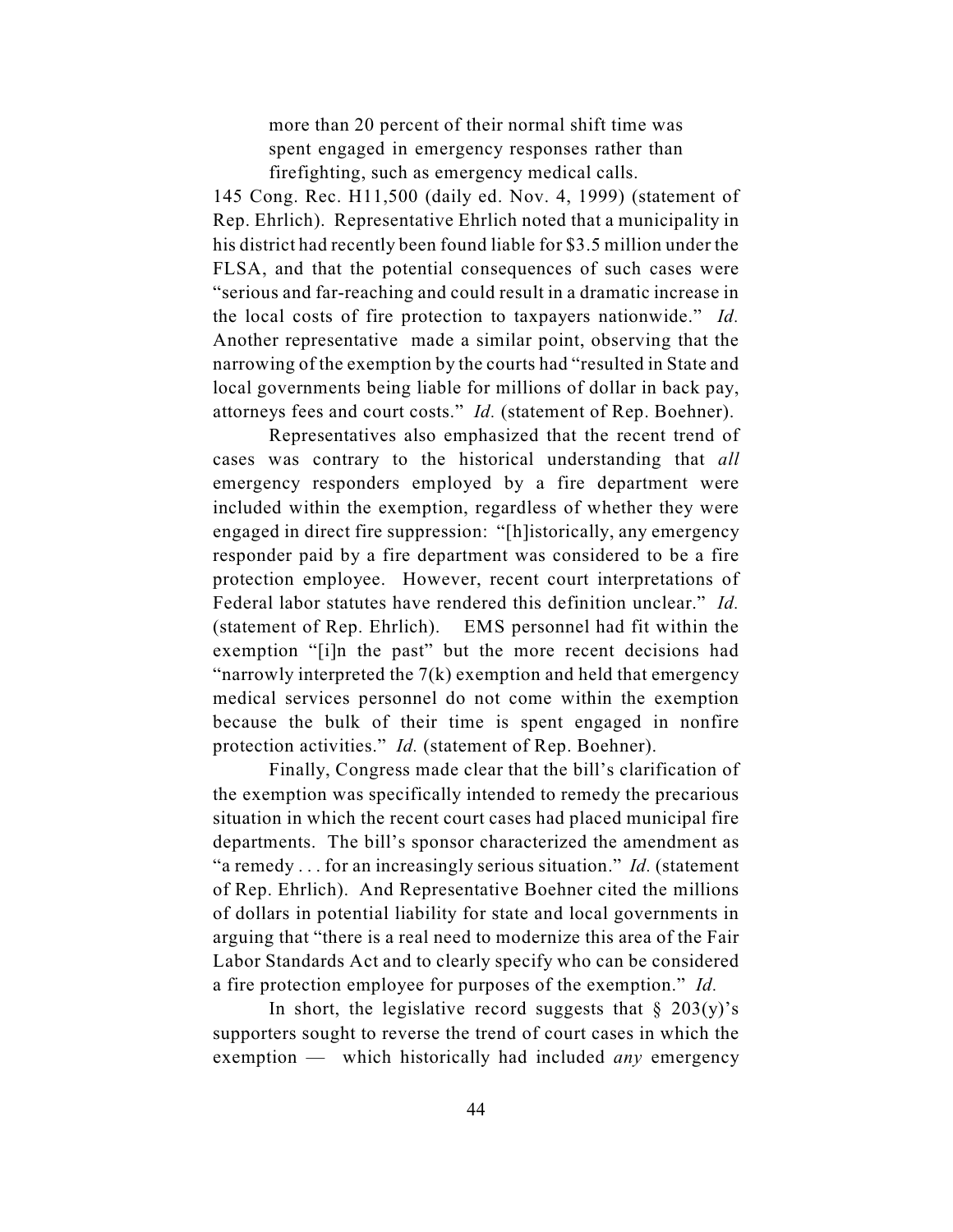responder employed by a fire department — had been narrowed, resulting in large damage awards against municipalities.<sup>15</sup> And in clarifying the exemption, Congress intended to overturn much of the recent caselaw in favor of the more inclusive approach that had prevailed historically under the FLSA. *See* H.R. Rep. No. 106-1040, at 102 (2001) (describing the 1999 amendment as a "simple and non-controversial bill to clarify section  $7(k)$  of the Fair Labor Standards Act and restore the original intent of the overtime provisions for employees engaged in fire protection activities"). This may explain why  $\S$  203(y) was drafted to bring more fire department employees within the ambit of the exemption. *See Vela v. City of Houston*, 276 F.3d 659, 674 (5th Cir. 2001) (noting that "under the current FLSA, more employees fall within the  $\S 207(k)$ exemption, and fewer employees are entitled to compensation pursuant to the FLSA general rule").

The majority's approach is contrary to the intent of the 1999 amendments to the FLSA. Rather than broadening and simplifying the exemption, the majority renders an entire class of employees *viz.*, fire department employees who perform emergency response functions but who do not directly "fight fires" — categorically ineligible for exempt status. Such employees were eligible for exempt status even before the 1999 amendments.<sup>16</sup> This is directly

 $15$  It bears mentioning that the potential damage awards under the prior regulations were staggering. For example, the City of Houston was required to pay nearly \$100 million in backpay to its dual-function personnel. *See* Br. of Amici at 11-12. Under the majority's interpretation of  $\S$  203(y), the threat of such damage awards is renewed. *See* Br. of Amici at 7-9 (explaining that the Ninth Circuit's decision in *Cleveland*, if applied nationally, would cost municipalities \$500 million per year in overtime, administrative, and litigation costs).

<sup>&</sup>lt;sup>16</sup> See Falken *v. Glynn County*, 197 F.3d 1341, 1347 (11th Cir. 1999) (explaining that there are "two categories of cases," one in which "employees are EMS workers only" and one in which employees "are capable of acting, and in fact do act, as both firefighters and EMS workers"); *see also* 29 C.F.R. §553.210 (exemption "would also include rescue and ambulance service personnel if such personnel form an integral part of the public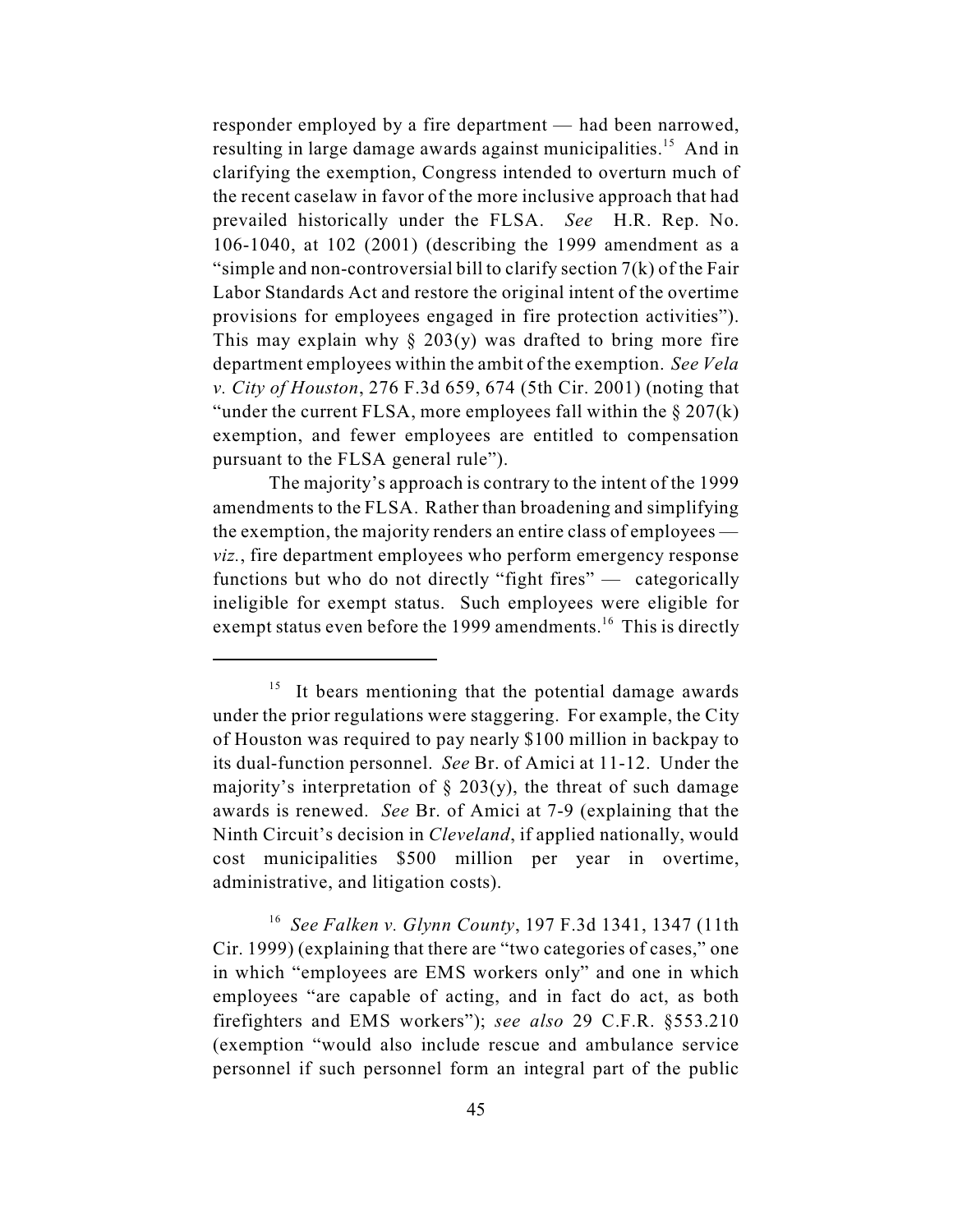at odds with the legislative history, wherein the supporters of the 1999 amendment expressed their desire to *expand* the number of exempt persons rather than *narrow* the exemption.<sup>17</sup> Therefore, the majority's analysis finds no support in the legislative history of §  $203(y)$ .

#### IV.

Applying the broader definition set forth by the Fifth and Eleventh Circuits to the facts before us, I find that Plaintiffs have the "responsibility to engage in fire suppression." Like the defendant in *Huff*, the City of Philadelphia uses the Incident Command System, a management tool recommended by the National Fire Protection Association (NFPA), at all of its firegrounds. Philadelphia Fire Department Operational Procedure #19 establishes guidelines for the implementation of the Incident Command System and places overall management of an incident in the hands of the "Incident Commander." The Incident Commander's "primary consideration is the accountability of all members which will be attained through appropriate control and the monitoring of personnel while operating on the Fireground." The FSP job description places them under the authority of fire officers, stating that cooperation with fire authorities is "of major significance to this work" and that "[w]ork is performed under the

agency's fire protection activities"); *Lang v. City of Omaha*, 186 F.3d 1035, 1038 (8th Cir. 1999) ("Simply because the division of labor and the development of specialties at a fire scene relegates the paramedics to a medical support function does not mean that they are any less directly concerned with the firefighting effort than the individual who runs into a burning building with a hose").

 $17$  Indeed, the majority's approach would compel the same result in *West v. Anne Arundel County*, 137 F.3d 752 (4th Cir. 1999), the very case that motivated Representative Ehrlich to sponsor the 1999 amendment. The EMTs in *West* spent more than eighty percent of their time responding to non-fire emergencies, and were prohibited by standard operating procedures from engaging in fire suppression when they did respond to fire emergencies. *Id.* at 761. Under the majority's approach, these employees would be non-exempt because they are not "hired to fight fires."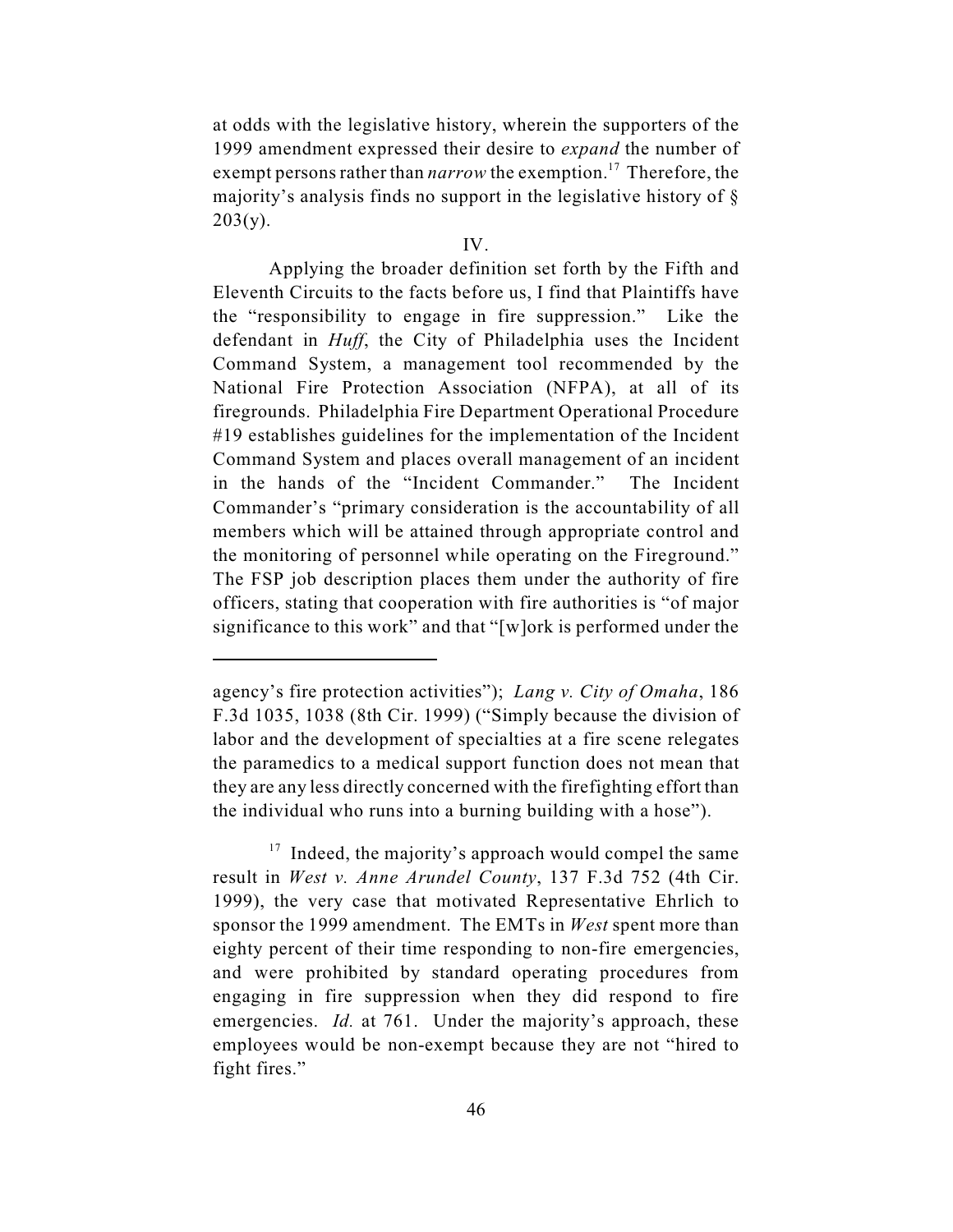general supervision of an administrative or technical fire officer." And both current Commissioner Lloyd Ayers and former Commissioner Harold Hairston made clear that the Incident Commander possesses broad discretion to "direct or redirect any fire service person, fire service paramedic, or firefighter, in any manner he or she believes will result in the safest environment for civilians and firefighters and efficient suppression of fire," and that FSPs were accordingly authorized "to engage in fire suppression on firegrounds if needed and as directed by an Incident Commander."

Consistent with the statements of Commissioners Ayers and Hairston, Plaintiffs repeatedly acknowledged their obligation to comply with orders of the Incident Commander and other superior officers on a fireground, even if these orders required them to engage in fire suppression activities:

- James MacMullan stated that "[i]t's my responsibility" to follow the orders of the Incident Commander, lieutenants, and captains on a fireground. If he failed to follow an order from a lieutenant or captain to carry hose line, he would "be reported."
- Michael Brooks testified "you have to follow orders" and that he would stretch hose line or be on the nozzle of a hose on a fireground if he were ordered to do so by a chief.
- Lawrence Amaker testified that, while he has never been ordered to assist a firefighter by an Incident Commander, he would follow such an order "[b]ecause we have a job to do."
- Duane Boyes acknowledged that he would serve "on the tip of a nozzle of a hose at a fire ground" if ordered to do so, and that he would be disciplined if he did not follow an order by an Incident Commander.
- Richard Lawrence acknowledged that he is under the command of an Incident Commander and would follow a direct order to move a hose or position a ladder. If he failed to follow such an order, he believed he would be disciplined.
- William Brent, Jr. testified that "[d]isobeying an order from an incident commander under any capacity is subject to discipline," and that he would be obligated to assist a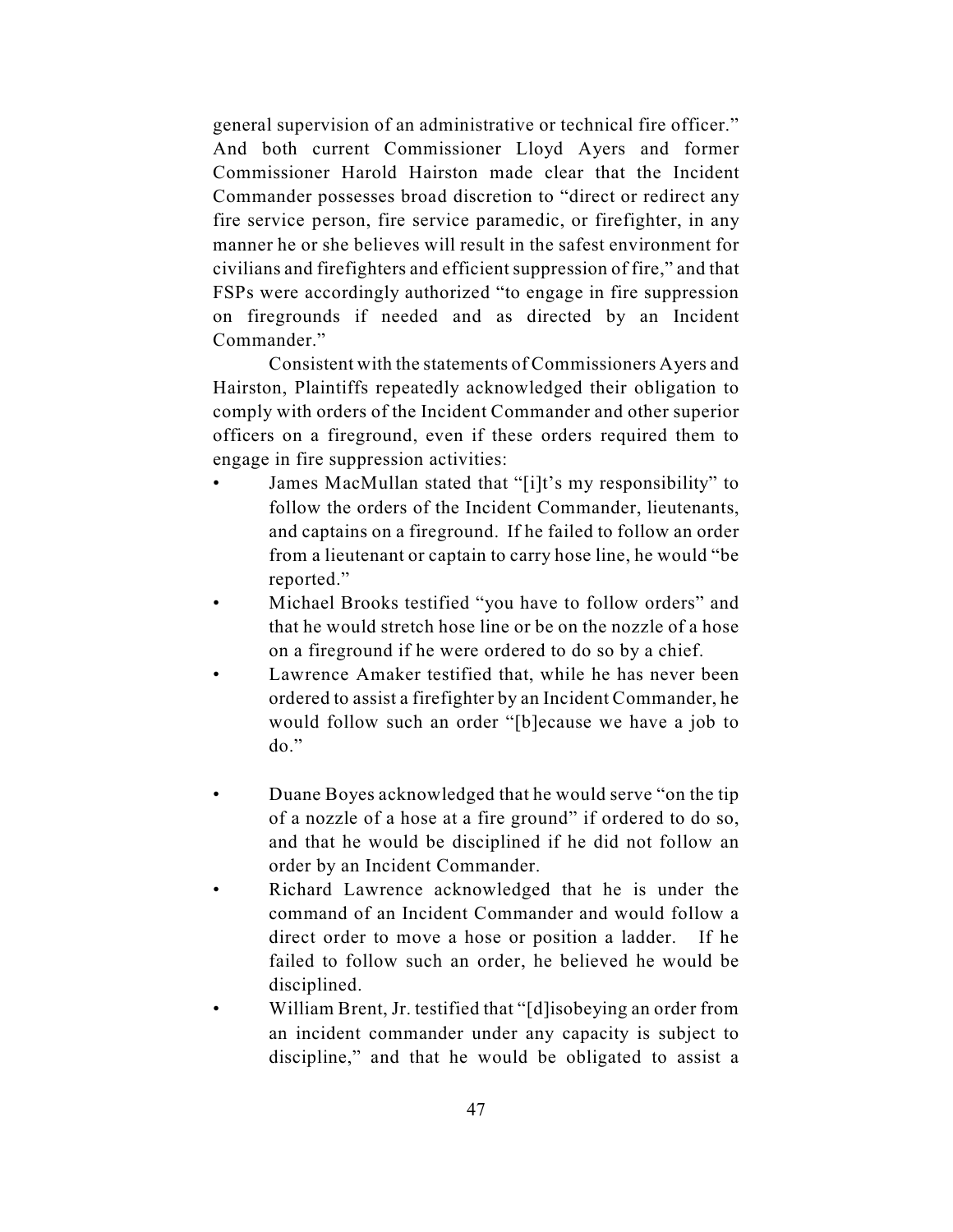firefighter if ordered to do so by an incident commander.

- Lawrence Bloomfield acknowledged that he is "required to adhere to orders of whoever is in charge of the fire ground." If ordered to do so, he would assist a firefighter in raising a ladder or holding a hose.
- Francis Hanna said he would comply with an Incident Commander's instructions to assist a firefighter with a hose because "that's the way we're taught, to follow the order and then question it later."
- Jeffrey Della Penna testified that he is always under the authority of the Incident Commander and, if ordered to do so, he would carry hose, hold ladders, and enter a burning building to assist with removing a fire victim.
- Arthur Seeger conceded he would comply with an order to move a hose and could possibly be "reported for defiance of a superior officer" if he did not.
- Raymond Mulderig, apparently the only FSP deposed who is not also a Plaintiff, said he would comply with an order to carry a hose or serve on the tip of a nozzle.

On this record, no reasonable finder of fact could conclude that Plaintiffs do not have a "forward-looking, affirmative duty or obligation" to engage in fire suppression if ordered to do so. Or, to use the language of the majority opinion, FSPs ordered to engage in fire suppression are required to do so or be subject to a penalty. This conclusion is reinforced by record evidence suggesting that FSPs have, on occasion, actually engaged in fire suppression activities at the direction of superior officers. For example, Plaintiff Boyes was once asked by a chief or lieutenant to help stretch a hose line. During another incident, a captain asked Plaintiff Boyes to help hook up a hose line to a hydrant. Finally, Plaintiff MacMullan indicated he had been instructed to feed hose line into a building "a few times." As I have explained, the fact that such instances are relatively rare is immaterial under a proper interpretation of  $\S 203(y)(1)$ .

I am also unpersuaded by the majority's emphasis on the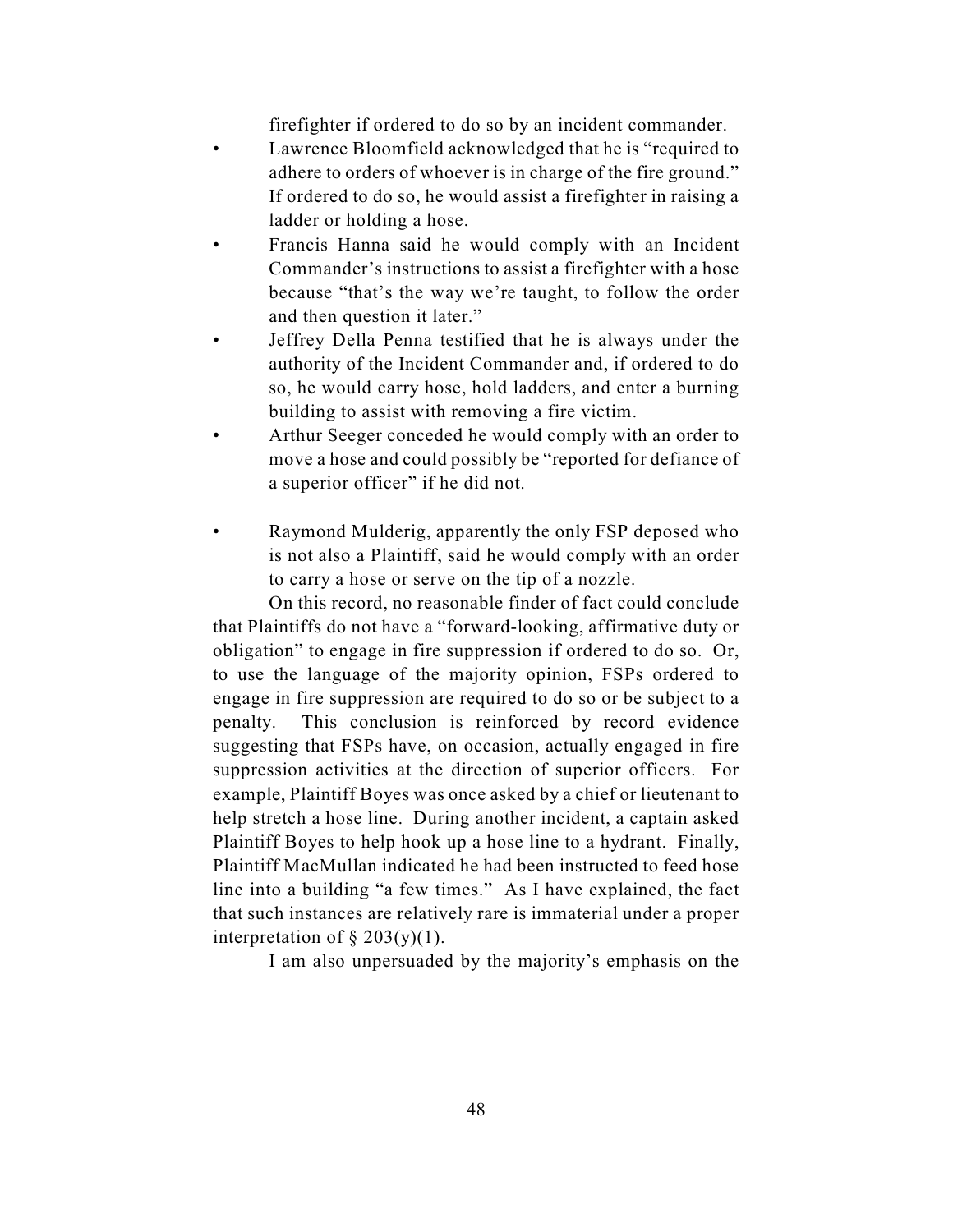rarity with which FSPs are dispatched to fire scenes.<sup>18</sup> For one, there is no support in either the statutory text or the legislative history for the notion that exempt employees must be "regularly dispatched to fight fires." Rather, the legislative history of § 203(y) suggests that Congress intended to reject the Department of Labor's 80/20 rule and those judicial precedents that had found employees non-exempt because they spent most of their time performing non-firefighting functions. The rule announced by the majority today effectively resurrects the 80/20 rule in another form, but without the virtue of delineating precisely how often employees *would* have to engage in fire suppression activity in order to qualify for the exemption.<sup>19</sup>

Indeed, the majority offers little guidance to municipalities attempting to classify properly their emergency responders under the FLSA and avoid the potentially staggering damage award that

 $18$  The majority somewhat understates the importance of FSPs in the City's fire suppression strategy. It is true that FSPs will only be dispatched to a garden-variety fire incident if it is deemed necessary. But EMS Procedure #11 states that the City Fire Communications Center (FCC) will dispatch a second medic unit "[w]henever an emergency escalates to the second alarm." This suggests that  $FSPs$  are required — that is, they have the authority and responsibility — to respond to at least some fire incidents, and  $\S$  203(y) contains no requirement that exempt employees respond to all or even most incidents.

The majority notes that FSP dispatches to fire scenes 19 account for only about one-tenth of one percent of FSP ambulance dispatches every year. Maj. Op. at 11. But even if FSPs were dispatched to *every* fire call received by the department, it is likely that FSPs would still spend an overwhelming majority of their time on medical calls because only about seven percent of calls received by fire departments nationwide are for fire suppression, while approximately 62% are for medical aid. Br. of Amici at 6. The majority takes issue with the use of such national statistics, but ignores the larger point: the frequency with which paramedics are dispatched to fire scenes will be, in nearly all cases, quite low, and thus attaching significance to this factor risks making paramedics categorically ineligible for the exemption.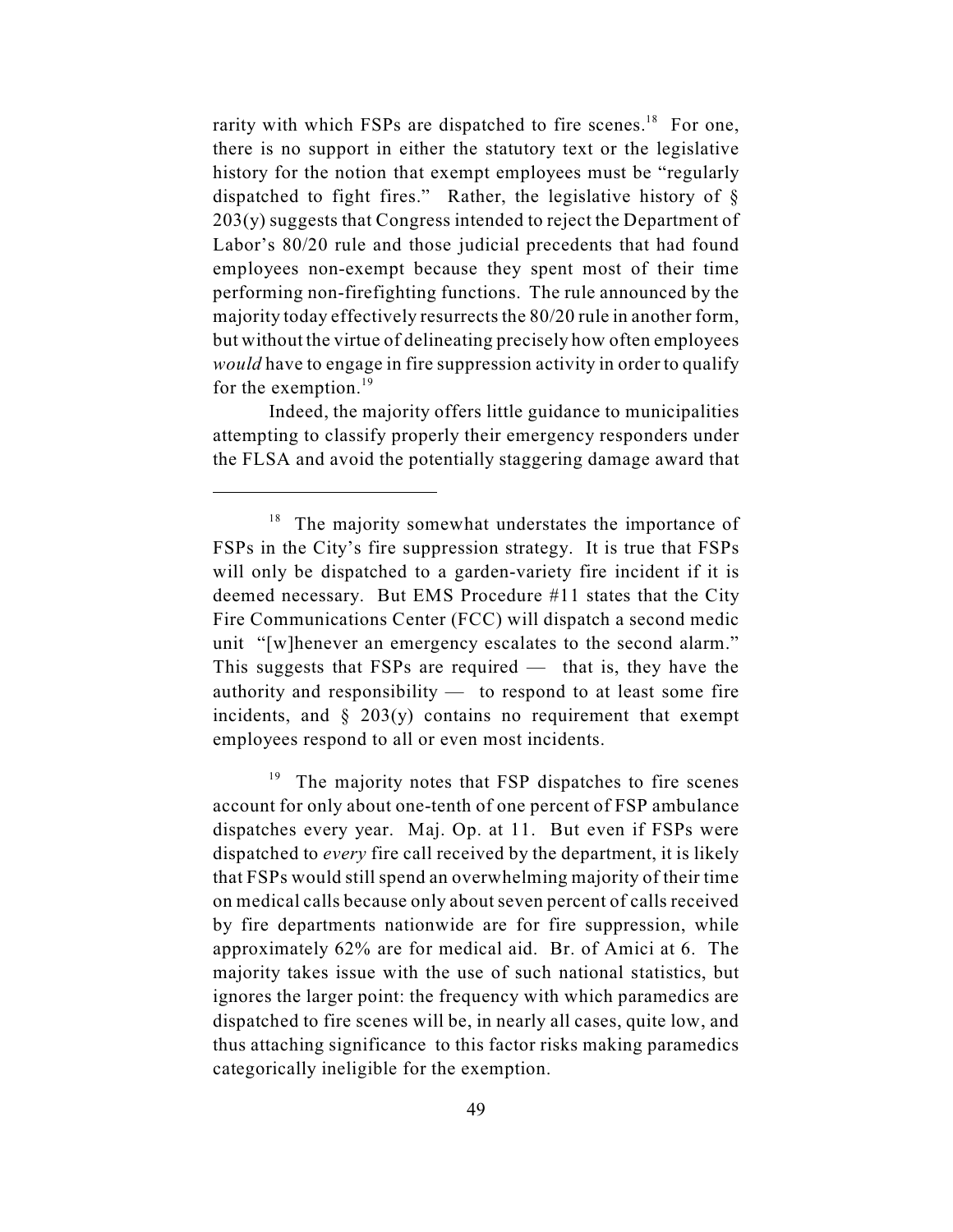will be visited upon the City of Philadelphia in this case. But it would appear that, to avail itself of the exemption, an employer could simply dispatch paramedics to every fire incident whether or not emergency medical care is required, and require these paramedics to engage in actual fire suppression periodically. I do not believe Congress intended to require employers to engage in such wasteful measures for the sole purpose of ensuring that emergency responders were deemed exempt under the FLSA. *See Huff*, 516 F.3d at 1281 (requiring that exempt employees actually fight fires would result in emergency responders occasionally being assigned to fire suppression duties "for the sole purpose of exempting them from the FLSA forty-hour overtime standard").

Nor do I find persuasive the majority's attempt to minimize the significance of the Eleventh Circuit's holding in *Huff*. It is true that there was no dispute in *Huff* that plaintiffs were fully trained and certified in fire suppression and even had training beyond that required by state law, but the majority rests its holding on its construction of "responsibility," and purports to avoid the issue of whether Plaintiffs here were trained in fire suppression. As I explain *infra*, it cannot reasonably be disputed that FSPs receive some training in fire suppression, and  $\S$  203(y) does not require employees to be fully certified.

The majority also claims that the *Huff* plaintiffs staffed fire apparatuses and were permitted to do so without additional firefighter support, but overlooks the fact that this was true for only three of the six plaintiffs. Those plaintiffs who met the less rigorous firefighting training standards, which the court described as "the NPQI Plaintiffs," were assigned only to rescue vehicles which, like the ambulances in which Philadelphia FSPs ride, carry only protective "turn-out" gear and little or no fire suppression equipment. *Huff*, 516 F.3d at 1275. The NPQI plaintiffs were not assigned to fire engines. *Id.*

Finally, the majority claims that FSPs are called to a fire scene only for the purpose of providing medical care, whereas the *Huff* plaintiffs could be assigned to duties which could range from fire suppression to providing medical care. But the municipality in *Huff* made precisely the same claim as the City of Philadelphia here, *viz.,* that the plaintiffs could be ordered by an incident commander to engage in fire suppression and had the authority and responsibility to do so if ordered, even though the NPQI plaintiffs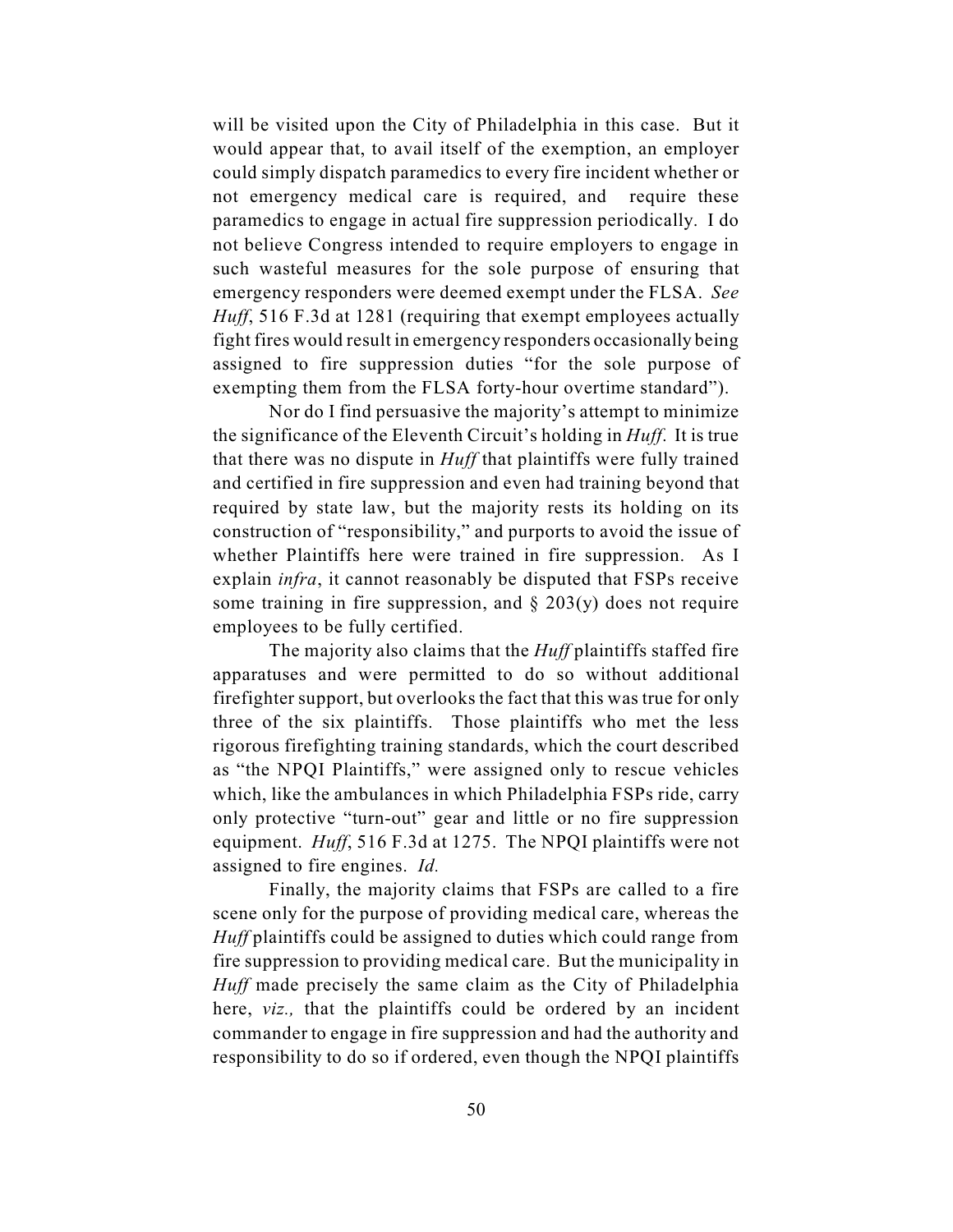had never actually engaged in or been ordered to engage in fire suppression. *Id.* Given that half of the *Huff* plaintiffs had *never* engaged in fire suppression, I cannot accept the majority's claim that the "great overarching distinction" between *Huff* and this case is that the *Huff* plaintiffs "were *without a doubt* firefighters who also performed paramedic duties." Maj. Op. at 29 (emphasis added). The majority makes no attempt to explain why the NPQI plaintiffs in *Huff* are undoubtedly firefighters simply because they have a theoretical duty to comply with an incident commander's order to engage in fire suppression, while the Plaintiffs here, who recognize the same theoretical duty, are undoubtedly *not* firefighters.

V.

Having concluded that Plaintiffs have "authority and responsibility to engage in fire suppression," I must also address whether Plaintiffs are also "trained in fire suppression" under  $\S 203(y)(1)$ . The statute does not define the term, but the parties agree that the plain dictionary meaning of the term "trained" is "to make proficient with specialized instruction and practice." *See* Br. of Appellants at 52; Br. of Appellee at 41. The parties also refer to the Department of Labor's pre-1999 regulation, which requires that employees must be "trained to the extent required by state law" to qualify for the exemption. 29 C.F.R.  $\S$  553.210(a)(2). Because I believe that Plaintiffs are adequately trained in fire suppression under either the plain meaning of the term or the pre-1999 regulation, I need not decide whether the Department of Labor's definition is superseded by the 1999 amendments.

It is clear to me that, after completing their training at the Fire Academy, Plaintiffs were trained in and proficient at fire suppression. During the relevant period, at least a few weeks of the FSP Fire Academy program were devoted to fire suppression instruction and activities. Furthermore, the fire examination that all FSP cadets must pass, as well as the fire suppression activities actually (though rarely) engaged in by FSPs in the field, belie Plaintiffs' suggestion that fire suppression training is nothing more than a mere "orientation." The FSP Final Fire Examination contains detailed questions regarding the maximum number of firefighters allowed on certain ladders, the appropriate working angle of such ladders, how to protect oneself from the dangers of flashover, the type of fire hydrants used by the City, the number of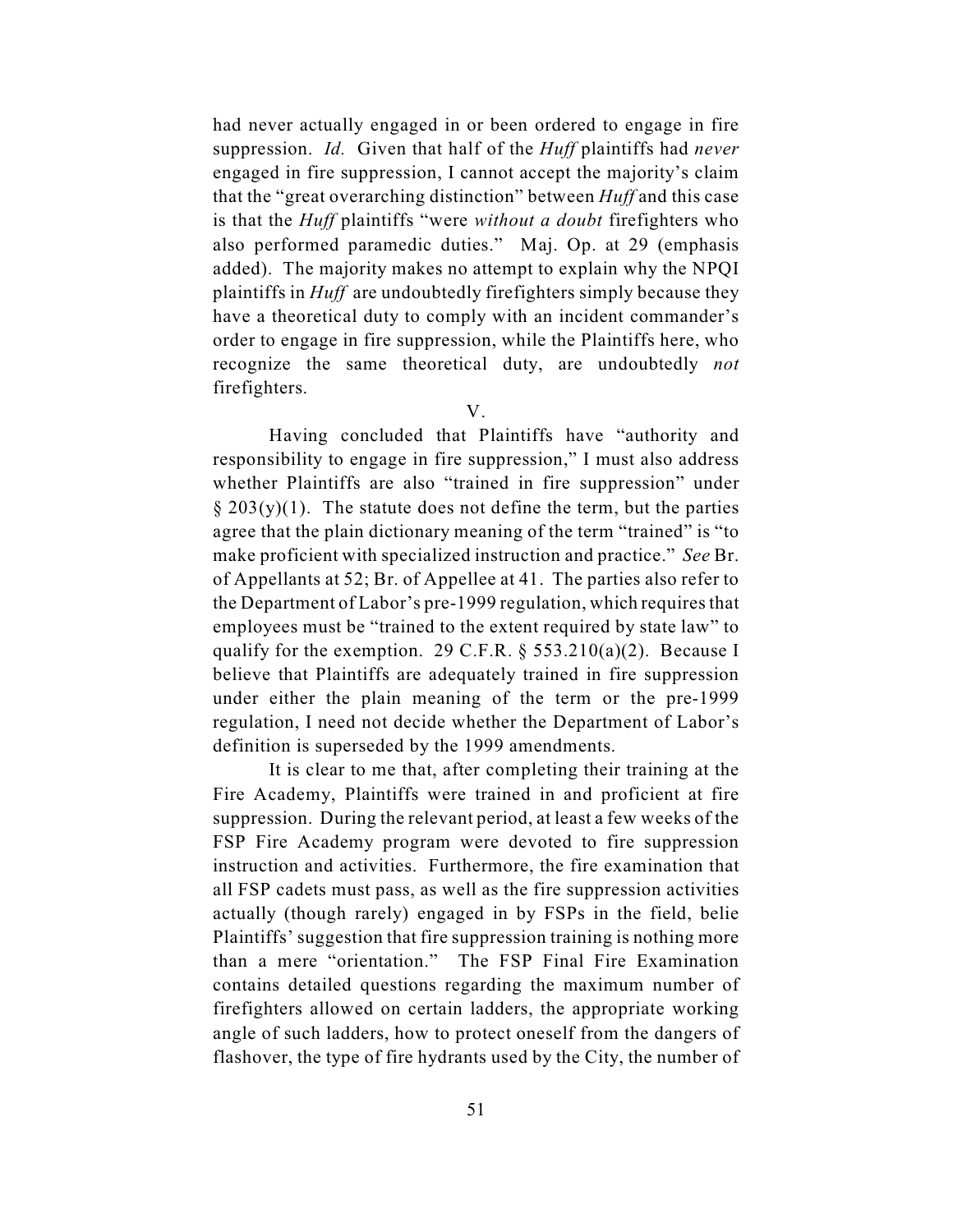half-turns required to open a fire hydrant and ensure maximum flow, the features of various hose nozzles used by the City, and the use and maintenance of SCBA gear. Once in the field, FSPs were able to perform basic firefighting functions such as hooking up hoses to fire hydrants, unkinking hose line, feeding hoses into burning buildings, holding ladders, and, on a few occasions, serving on the end of a nozzle. That many of these activities were not "condoned" or were engaged in by "freelancing" FSPs does not alter the fact that Plaintiffs were trained to a level sufficient to allow them to perform basic firefighting functions.

Plaintiffs also received fire suppression training "to the extent required by state law." 29 C.F.R.  $\S$  553.210(a)(2). It is undisputed that the Commonwealth of Pennsylvania does not require fire departments to comply with the training standards set forth by the NFPA. Instead, state law defers to localities and leaves them free to determine their own standards, as Philadelphia has done here. Although there is some force to Plaintiffs' argument that state law essentially permits the City to claim the exemption while providing "no training at all," Reply Br. at 21, this is not a case where the employer provided virtually no training or engaged in a sham "training" program simply to avoid the overtime requirements of the FLSA.

Nor is it relevant that the training provided to FSPs does not qualify them for any NFPA certification or permit them to serve as front-line firefighters. The statute says only "trained in fire suppression," and not trained "to the level of NFPA 1001" or "to the level that the employer requires of its full-time firefighters." Moreover, interpreting the statute to require uniform or equivalent training standards could have far-reaching and somewhat absurd implications. Fire departments would face the dilemma of either training all personnel in the same advanced firefighting techniques, thereby wasting substantial resources on training that many personnel will rarely use, or tailoring fire suppression training to the needs of individual roles, thereby saving on training costs but forfeiting the FLSA exemption for all but the most highly-trained firefighters. Finally, requiring identical or equivalent training would likely exclude at least some support personnel, such as paramedics, emergency medical technicians, rescue workers, ambulance personnel, or hazardous materials workers: personnel that Congress *explicitly* included in § 203(y).